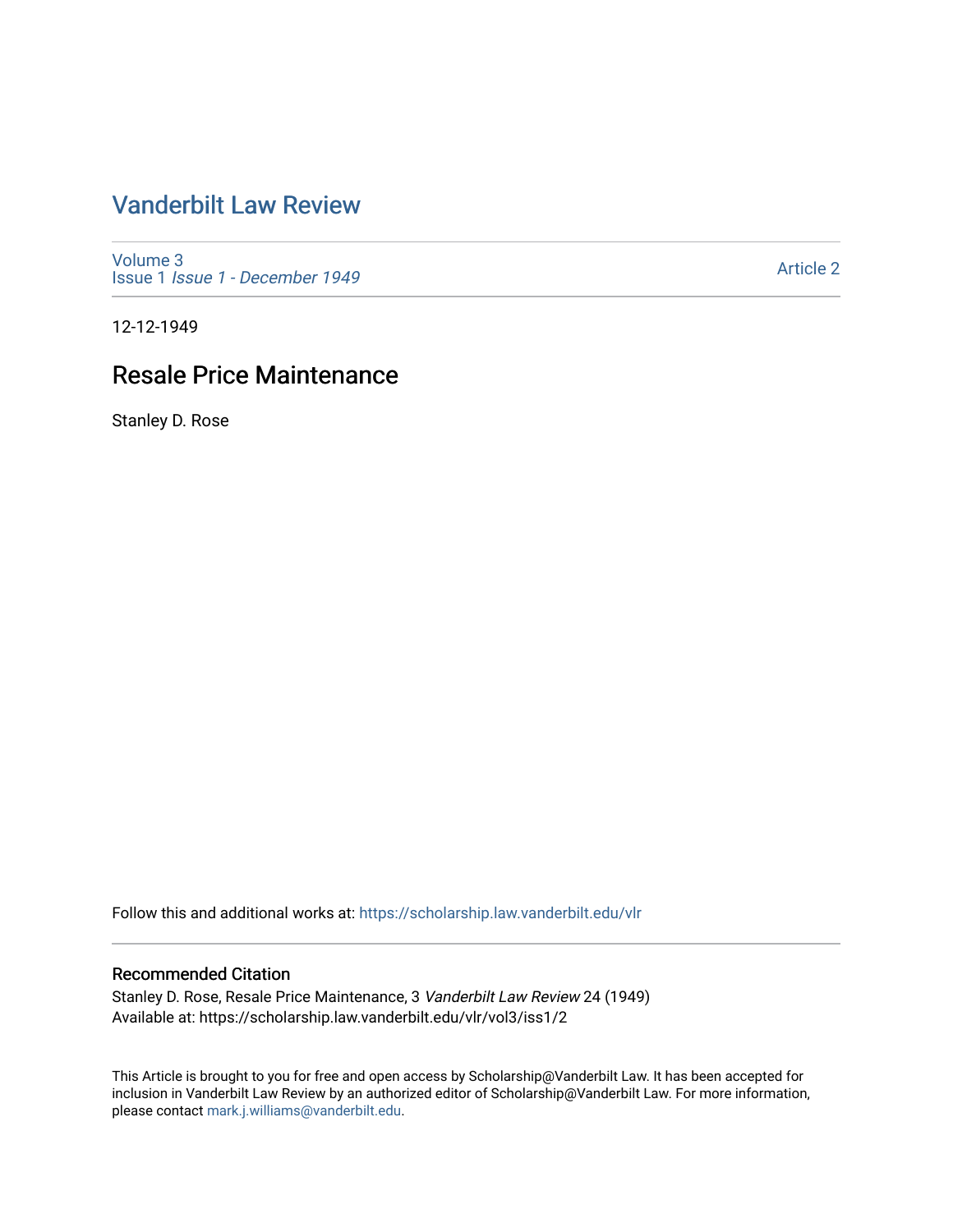## RESALE PRICE **MAINTENANCE**

#### **STANLEY D. ROSE \***

There was a tide in the affairs of men that was taken at its flood **by** the National Association of Retail Druggists-and it led on to fortune. For this band of little men the Miller-Tydings Amendment to the Sherman Act **I** was the end of a thirty years war. Enjoined in 1907 from attempting to force up, retail price margins and maintain retail drug prices at a uniform level,<sup>2</sup> this association joined with other groups desirous of achieving similar ends in an effort, year after year, to persuade Congress to permit the making of contracts between manufacturers and retailers that would fix minimum resale prices. With the beginning of the depression in the thirties, the Association shifted its efforts to the states, where the first success in retail price control came with the passage of the California Fair Trade Act in 1931.<sup>3</sup> In the ten succeeding years  $45$  states  $4$  passed resale price maintenance laws  $5$ —the so-called Fair Trade Acts-and the Federal Government bestowed its blessing on such laws when the contracts they legitimated concerned goods in the course of commerce.<sup>6</sup>

This tremendous measure of success, legislative as well as judicial, should raise a presumption of merit. And yet influential organizations have not only withheld their approbation but have expressly disapproved the principles upon which all this legislation is based. The Temporary National Economic Committee **<sup>7</sup>**and the Department of Justice **8** have recommended the repeal of the Miller-Tydings Act. The Federal Trade Commission in a lengthy study demonstrated the undesirable effects of the laws.9 President Roosevelt on three

2. United States v. National Association of Retail Druggists **(C. C.** Ind. May 9,

1907). The decree is reprinted in DECREES AND JUDGMENTS IN FEDERAL ANTI-TRUST CASES, JULY 2, 1890-JAN. 1, 1918, 115 (1918). **3.** Cal. Stats. 1931, c. 278.

4. Fair Trade laws have been passed in every state except Missouri, Vermont, Texas and the District of Columbia. The texts of the various acts will be found most conveniently

in 2 CCH TRADE REG. [11] 8000 *et seq.* (1949).<br>5. REPORT OF THE FEDERAL TRADE COMMISSION ON RESALE PRICE MAINTENANCE<br>xxvii (1945). The report will hereinafter be cited as FTC REPORT (1945).

6. See note **I** *supra.* **7.** FINAL REPORT **AND** RECOMMENDATIONS OF **THE** TEMPORARY NATIONAL EcoNoMIc COMMITTEE 33 (1941). This report will hereinafter be cited as TNEC FINAL REPORT

(1941). 8. Testimony of Herbert A. Bergson, Assistant Attorney General, before the Sub-

committee of the House Judiciary Committee, July 27, 1949. 9. FTC REPORT lxiv (1945). The Commission had indicated its disapproval of this type of legislation in a previous report. FEDERAL TRADE COMMISSION REPORT ON RESALE



**<sup>\*</sup>** Attorney, Antitrust Division, Department of Justice. Former Note Editor, VAN-DERBILT LAW REVIEW.

The views expressed in this article are personal to the writer and are not necessarily those of the Department of Justice.

<sup>1. 50</sup> **STAT. 693** (1937), 15 U. **S. C. A.** § 1 (1946).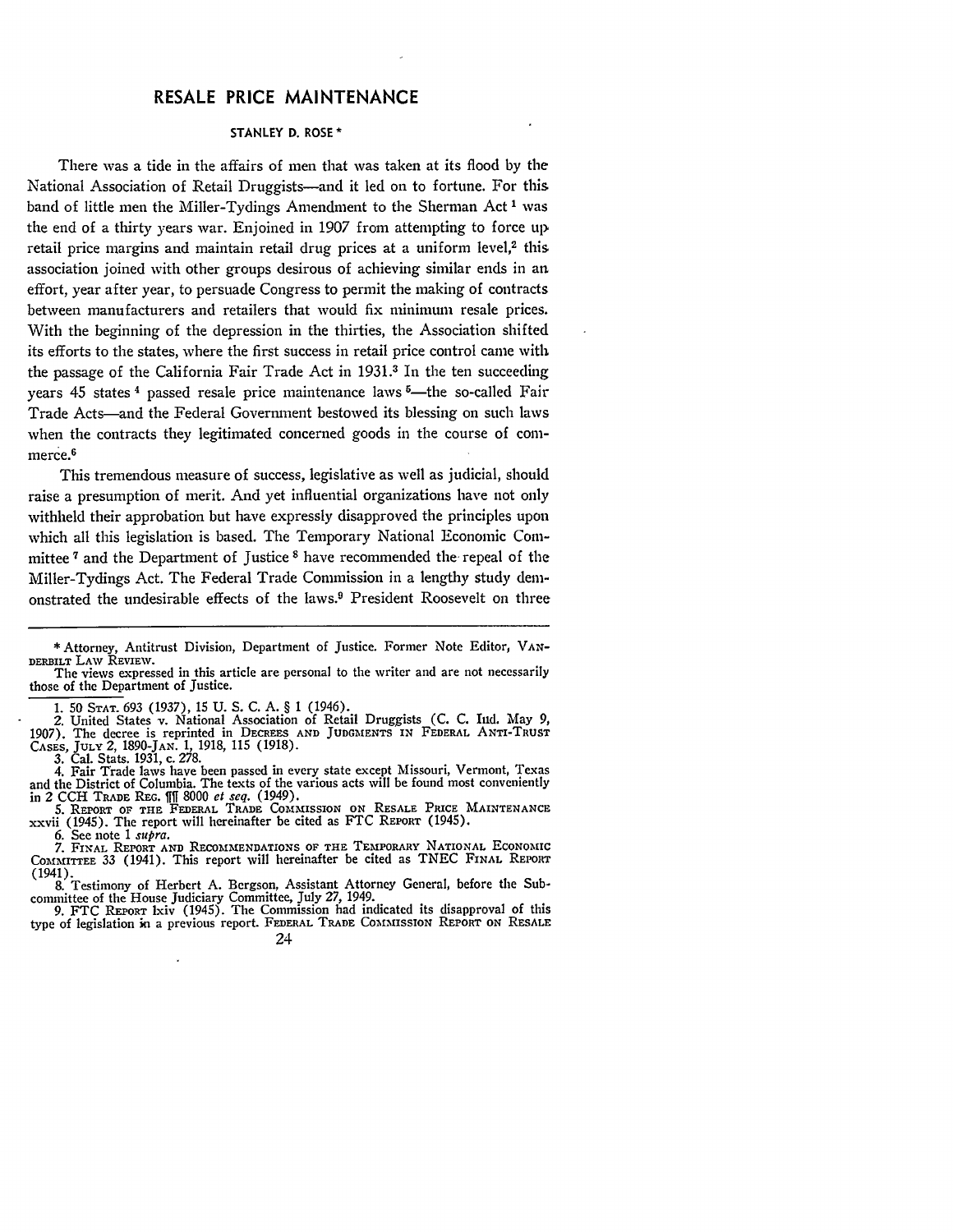occasions publicly expressed his dissatisfaction with this type of legislation.<sup>10</sup> Last spring, the Florida Supreme Court overturned the Fair Trade Act of that state.<sup>11</sup> These are all signs that the tide of affairs may be changing and that perhaps the fortunes of resale price maintenance are declining. In any event, the subject seems important enough to merit another consideration. Admittedly there are already thousands of articles and hundreds of arguments on the subject. 12 Yet the field must be revisited again and again. Since 1911, when the real debate on resale price maintenance in this country began, the forces in opposition have always been weak numerically. If all this legislation is actually the work of pressure groups—and, as will be seen, this is a justifiable claim,—then the best means of reversing the process of the last two decades is to alert those whose interests are adversely affected.

#### THE SCOPE OF THE PROBLEM

Resale price maintenance is one form of legislation dealing with prices. The various state statutes passed to reach this particular result not only do the same thing, they also do it the same way. They legalize contracts which *may* **13** be made between manufacturers of trademarked goods and their retailers for the purpose of setting either the only price or the minimum price at which the retailer may resell the commodities. The commodities involved are trademarked goods only or commodities which bear the name of the producer.<sup>14</sup> These laws do not relate to patented **15** or copyrighted goods.16 To be the

11. Liquor Store, Inc. v. Continental Distilling Corp., 40 So. 2d 371 (Fla. 1949). 12. *See* Ely Lilly & Co. v. Saunders, 216 N. C. 163, 181, 4 **S.** E. 2d 528, 125 A. L. R. 1308 (1939).

13. The permissive character of the statutory' legalization of these contracts must be emphasizcd. À number of states have compulsory resale price maintenance laws governing<br>the sale of liquor in such states. See Note, *Compulsory Resale Price Maintenance in*<br>Liquor: A New York Experiment in Controlled Compe Liquor Authority, in its discretion, to prohibit the sale of alcoholic beverages by retailers except pursuant to Fair Trade contracts was declared an invalid delegation of legislative authority. Levine v. O'Connell, **275** App. Div. **217,** 88 N. Y. S. 2d 672 (1st Dep't 1949). 14. The first of a series of processors may not fix the final resale price even

though the article before processing is trademarked. United States v. Univis Lens Co., 316 U. S. 241, 62 Sup. Ct. 1088, 86 L. Ed. 1408 (1942).

15. Where a patentee makes the patented article and sells it, he can exercise no future control over the article after such sale. It has passed beyond the scope of the patentee's rights. Boston Store v. American Graphophone Co., 246 U. S. 8, 38 Sup. Ct.

**PRICE MAINTENANCE,** PART II, 165 (1931). This report will hereinafter be cited as FTC

REPORT, **PART** II (1931). 10. When Congress was holding hearings on the bifls that later became the Miller-Tydings Act, President Roosevelt requested Congress to forego consideration of the bills and to authorize the Federal Trade Commission to make further studies of the subject. 81 **CONG.** REc. 3838 (1937). When the Miller-Tydings Act was passed as a rider to the District of Columbia appropriations bill, the reluctance of the President's approval was evident. N. Y. Times, Aug. 19, 1937, p. 26, col. 1. In 1939, when a Senate committee **was** considering a Fair Trade Act for the District of Columbia, the President wrote to Vice-President Garner asking that the Senate delay action on this bill until after the TNEC and the FTC had completed their studies of the problem. 84 **CONG.** REC. 6114 (1939)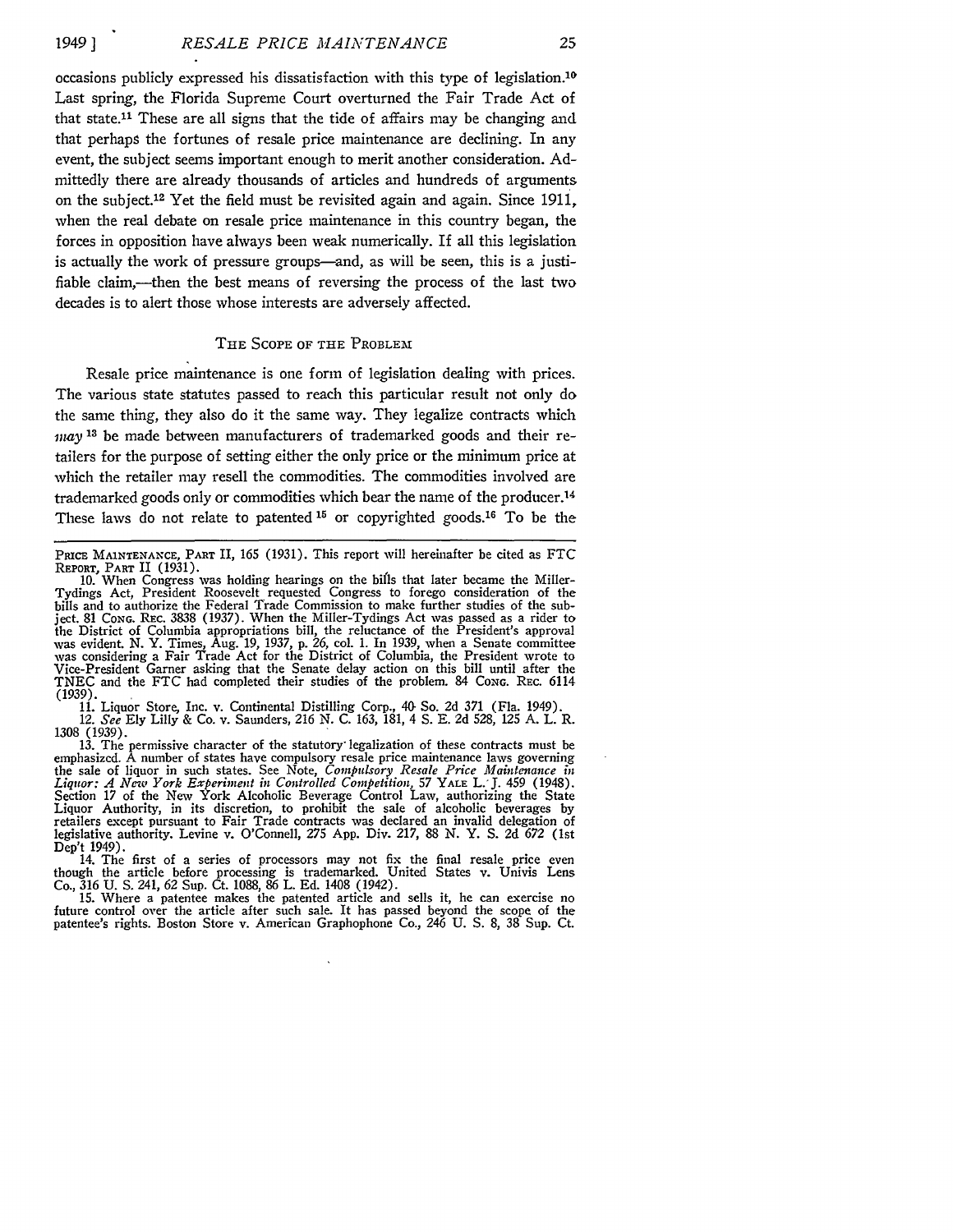subject of retail price maintenance contracts, merchandise must be.in free and open or fair and open competition with other goods of the same class manufactured by persons other than the contracting parties.<sup>17</sup>

The competition that the drafters of the state bills had in mind **was** called horizontal competition. The contract prices may not be fixed **by** horizontal agreements between manufacturers or between wholesalers. Vertical agreements down the distribution hierarchy, however, are being legalized **by** these contracts. The nature of the arguments concerning the propriety of ruling out this vertical competition will be discussed later.

The conditions under which there may be deviations from the prices fixed in the contracts are expressly stated in the statutes. They are, with a **few** minor exceptions, 18 limited to four, and not all the states have even these four. Exemptions are permitted (1) at a bona fide closing out sale and if the producer is given an opportunity to repurchase, (2) when the goods are damaged or deteriorated and notice of such condition is given to the public, **(3)** if the sale is being made **by** an officer under a court order, and (4) when the trademark or name has been obliterated.<sup>19</sup>

The most unusual feature of these acts is the nonsigner clause. The wording of it is almost exactly the same in all 45 statutes. The original and still standard form was introduced in the **1933** Amendment to the **1931** California Fair Trade Act.20 This clause provides that:

"Wilfully and knowingly advertising, offering for sale or selling any commodity at less than the price stipulated in any contract entered into pursuant to the provision of

16. To secure to the author the exclusive right to multiply copies of his work is the main purpose of the copyright statutes, but this does not give the author the right to fix the subsequent resale price. Bobbs-Merrill Co. v. Straus, 210 U. S. **339,** 28 Sup. Ct. 722, 52 L. Ed. 1086 (1908). Books may be covered by Fair Trade contracts if they bear the name of the publisher.

17. Eastman Kodak Co. v. Federal Trade Commission, 158 F. 2d **592** (2d Cir. 1946), *cert. denied,* 330 U. S. 828 (1947), 15 GEO. WASH. L. REV. 511.<br>18. Tennessee exempts sales of books to libraries located within the state. TENN

**CoDE** *ANN.* § 6770.4a (Williams. Supp. 1948).

19. An analysis by states of these exemptions is contained in 2 CCH TRADE REC **1** 7012 (1949).

20. Cal. Stats. 1933, c. 260. amending Cal. Stats., **1931,** c. 278.

<sup>27, 62</sup> L. **Ed. 551** (1918); Bauer **&** Cie. v. O'Donnell, *229* U. S. 1, **33** Sup. Ct. 616, 57 L. Ed. 1041 (1913). But if the patentee licenses the patent and permits the sale of the product under the license, the patentee as licensor may limit or fix the selling price set by the licensee. United States v. General Electric Co., 272 U. **S.** 476, 47 Sup. Ct. 192, 71 L. Ed. **362** (1926), approving Bement v. National Harrow Co., 186 U. **S.** 70, 22 Sup. Ct. 747, 46 L. Ed. 1058 (1902). This may appear to **be** a simple condition attached to the license, but query: What is the difference between a sale<br>and a license to manufacture and sell that permits resale price maintenance in the<br>latter and not in the former? The *General Electric* ca overruled. See United States v. Line Material Co., **333** U. **S.** 287, 68 Sup. Ct. 550, 92 L. Ed. 701 (1948), 1 **VAND.** L. **REv.** 664. If the patent is invalid, the price-fixing arrangement with the licensee is illegal. Katzinger Co. v. Chicago Metallic Co., **329** U. **S.** 394, 67 Sup. Ct. 416, 91 L. **Ed.** 374 (1947). When several licensees are involved, the arrangements are closely scrutinized because the result must inevitably be a price-fixing arrange-<br>ment likely to substantially lessen competition. United States v. Line Material Co., *subra* at .315. See also United States v. Trenton Potteries Co., 273 U. **S.** 392, 47 Sup. Ct. 377, 71 L. Ed. 700 (1927).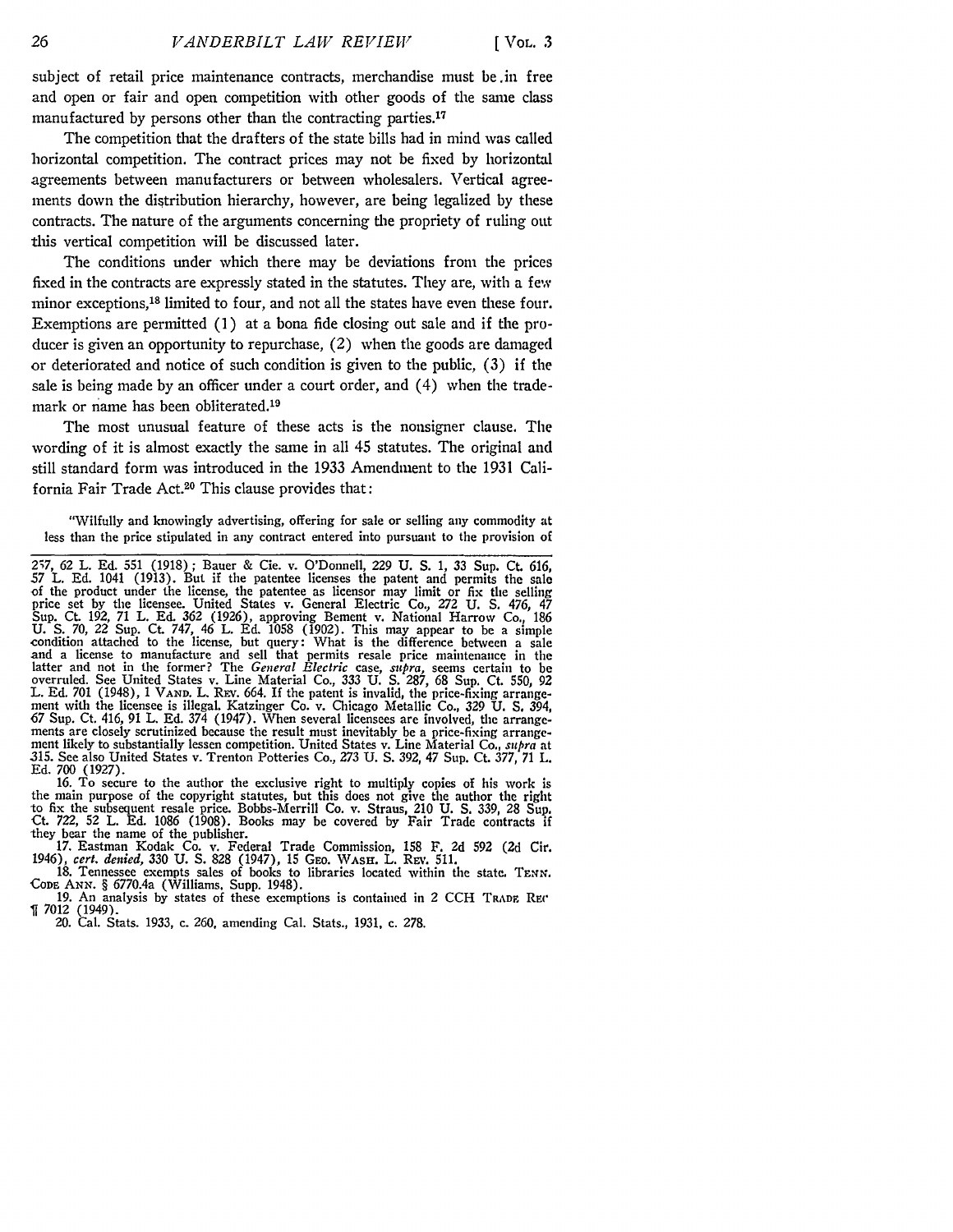Section 1 of this Act, whether the person so advertising, offering for sale or selling **is** or is not a party to such contract, is unfair competition and is actionable at the suit of any person damaged thereby."

This provision obviously binds non-contracting parties to the price stipulated in the contract. It was destined to arouse strong feeling, and its validity will be discussed later in this article.

In the last fifteen years there have been passed **by** State and Federal governments a number of different types of statutes expressly dealing with prices. These will be briefly mentioned here and distinguished from the Fair Trade Acts.

The Robinson-Patman Act,<sup>21</sup> passed in 1936 as an amendment to the Clayton Act, forbade any discrimination in price between different purchasers of commodities of like grade and quality when such goods were in the course of interstate commerce and the discrimination tended to prevent or lessen competition or create a monopoly. **By** express proviso, differentials were permitted which make due allowance only for differences in the cost of manufacture, sale or delivery resulting from differing methods or quantities in which such commodities are sold or delivered to purchasers. This act was aimed at chain stores and mail order houses.<sup>22</sup> It was designed to protect the small retailer from the giants of distribution,<sup>23</sup> and in this fact alone is there any connection between the Robinson-Patman Act and the Fair Trade Acts. Both have had an effect upon vertical competition: the former in the cost to the retailer, and the latter, in the retail price itself.

A substantial number of states have enacted Unfair Sales Acts or Unfair Practices Acts.24 These statutes refer to all merchandise sold at retail, and some are written in very terse language. For example, the New Jersey statute simply says: "It is hereby declared that the advertisement, offer for sale, or sale of any merchandise at less than cost **by** retailers is prohibited." **25** Other, perhaps more sophisticated, legislatures have qualified the prohibition somewhat.26 The linkage **by** statute between prices and retailing costs as an accounting problem, is of doubtful practicality. 27 The constitutionality of the attempt

 $\overline{1}$ 

<sup>21. 49</sup> STAT. 1526 (1936), 15 U. S. C. A. § 13 (1941).<br>22. McLaughlin, The Courts and the Robinson-Patman Act: Possibilities of Strict<br>Construction, 4 LAW & CONTEMP. PROB. 410, 413 (1937); Note, Trouble Begins in *the "New" Sherman Act: The Perplexing Story of the A & P Case,* 58 YALE L. **J.** 969, 970 (1949). For a more conservative view of the Act, see **PATIIAN, THE** ROBINSON-

**PATMAN ACT (1938).**<br>23. McNair, *Marketing Functions and Costs and the Robinson-Patman Act, 4*<br>LAW & CONTEMP. PROB. 334 (1937). **LAW** & **CONTEMP. PROB.** 334 **(1937).** 24. For an excellent note on this subject, see Note, *Sales Below Cost Prohibitions:*

Private Price Fixing Under State Law, 57 YALE L. J. 391 (1948).<br>25. N. J. STAT. ANN. § 56:4-8 (1940).<br>26. E.g., TENN. CODE ANN. § 6770.8 (Williams, 1941).<br>27. Note, Sales Below Cost Prohibitions, supra note 24, at 396; Ham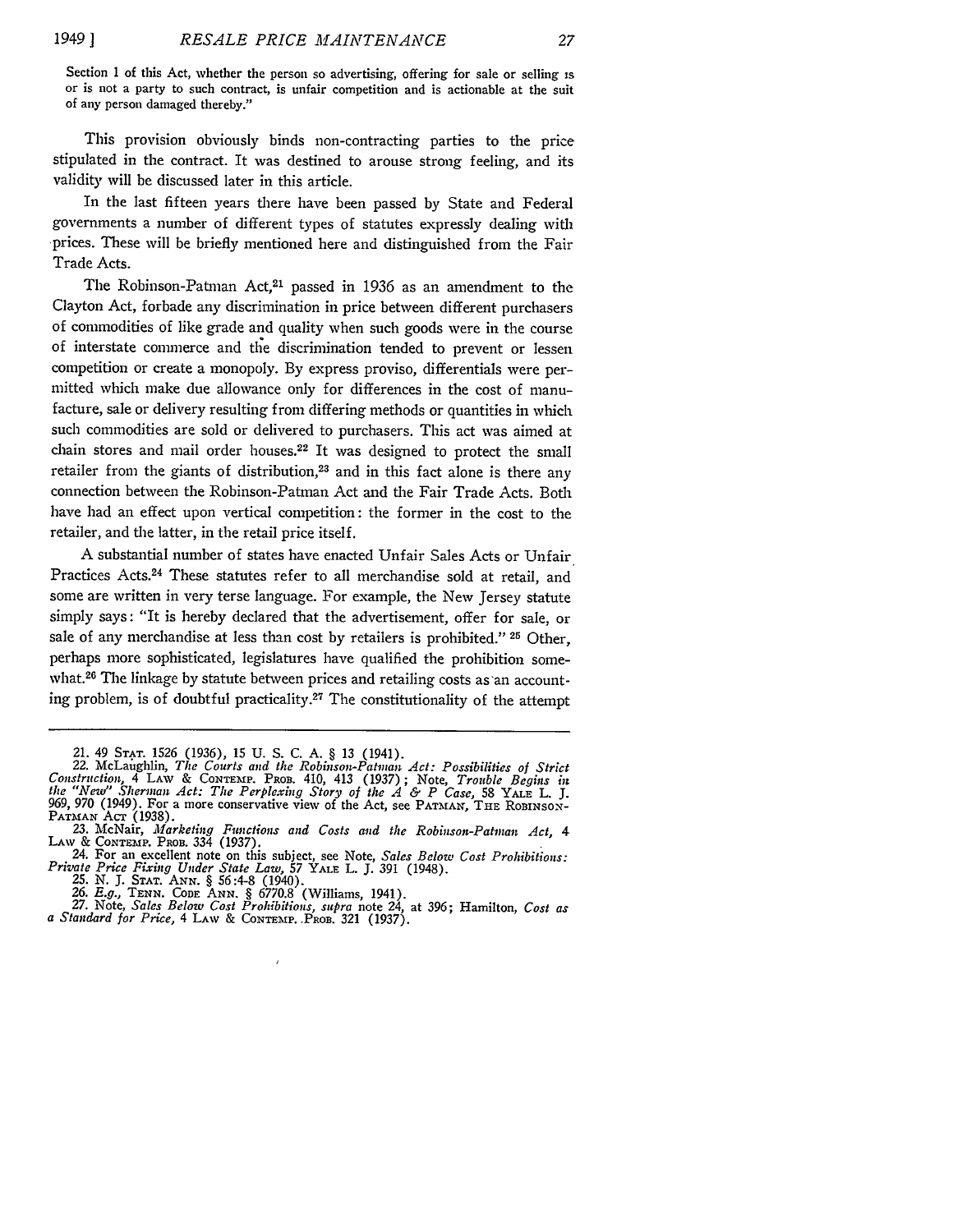is also doubtful, although the challenges have not been many.<sup>28</sup> Opponents of resale price maintenance have upon occasion argued that if the proponents of such legislation were being frank in stating their grievances, then price floors at the point of costs would be the solution of all their troubles; and a number of such opponents would have gone along with such legislation, even though they would not support the Fair Trade contracts.<sup>29</sup> These statutes were depression-born and represent another method used to protect the small retailer. Basically the arguments advanced for and against such statutes are the same as are used in the Fair Trade debate, but the two types of legislation should be kept clearly distinguished, because all was not said that was meant or designed.

It is anticipated that the courts will strictly construe these pricing statutes. The *Univis Lens* case is an example.<sup>30</sup> Another is *Mennen Co. v. Krauss Co.*,<sup>31</sup> in which a federal district court considered the Louisiana Fair Trade law. As will be seen later, there are two distinct types of Fair Trade laws in which resale price maintenance contracts are legalized. The Louisiana statute permitted contracts in which the buyer agreed not to sell commodities except at prices stipulated by the vendor. In the *Mennen* case, the court declared invalid contracts in which the buyer agreed not to resell at less than a stipulated minimum price. This case is of interest because the contracts invalidated were of the type recognized by the Miller-Tydings Act, which speaks only of contracts "prescribing minimum prices for the resale of a commodity."

This survey of pricing laws was undertaken to limit the background preparatory to an extended consideration of the Fair Trade laws. The following study will first consider the legal foundation of the problem to show why all this legislation was necessary. The history of the organized drive to legalize retail price maintenance will then be considered. In the process of tracing this history, the arguments of the proponents of the laws will be examined. The end of the story will be to indicate the proper place within a competitive economy of the Fair Trade movement. What was illegal without statute may, of course. become legal with legislation. This is what happened with the Fair Trade laws.

**<sup>28.</sup>** Thatcher, *The Constitutionality of the Unfair Practices Acts,* 30 MINN. L. REv. 559 (1946).

**<sup>29.</sup>** *Hearings before Judiciary Committee on H. R. 1611,* 75th Cong.. Ist Sess. 103, 110, 167 (1937) (Hereinafter cited as *"Hearing on H. R. 1611* (1937)"). Senator Tydings declared that he wanted to eliminate loss-leader selling, but that he avoided<br>proposing a bill that would prohibit sales below costs because (1) few states had such<br>laws, (2) there was doubt as to the constitution

<sup>30. 316</sup> U. S. 241, 62 Sup. Ct. 1088, 86 L. Ed. 1408 (1942).<br>31. 37 F. Supp. 161 (E. D. La. 1941). In spite of the strict construction, one<br>writer expects that the nonsigner clauses of the state statutes will be read into t Miller-Tydings Act, because without such an interpretation the Act would be valueless. Callmann, *"Fair Trade" and Anti-Trust Law,* 10 U. OF **PiTr.** L. Rav. 443, 453 (1949).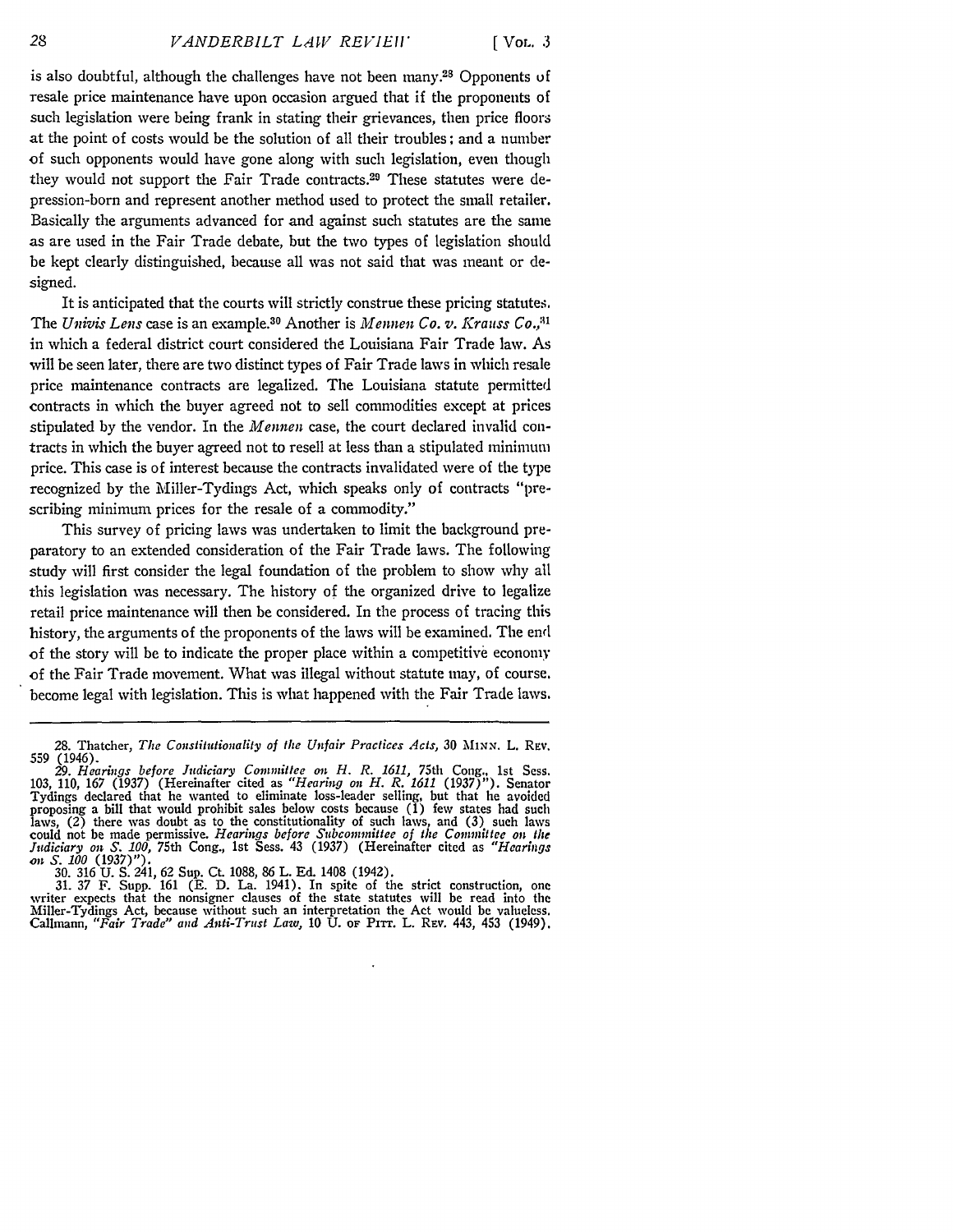The legal problem being momentarily resolved, the major consideration today centers about the wisdom of these laws.

## THE **LEGAL BACKGROUND LEADING UP** TO THE LEGISLATION

What was later to be termed the "Miles Park blunder" **32** precipitated national discussion of resale price maintenance. The Dr. Miles Medical Company tried by a thinly disguised attempt at retention of title to control the final resale price of their medicines. In 1911, in *Dr. Miles Medical Co. v. Park & Sons Co.,33* Justice Hughes, speaking for the Supreme Court, told the company that it could not legally continue its efforts at control of the price of its product to the final consumer. The company's contracts were illegal both as a restraint upon alienation and as a restraint of trade. No special public interest was to be served by permitting these contracts. The Court declared that "The complainant having sold its product at prices satisfactory to itself, the public is entitled to whatever advantage may be derived from competition in the subsequent traffic." 34

An unexpected voice appeared in dissent in this case. Justice Holmes declared that the Court's opinion was not based upon statute or authority and was merely judicial policy making. The company appeared to be charging reasonable prices, and certainly the public would not benefit from "knaves" **35** cutting these prices. Prices are determined **by** conflicting desires anyway and there was no evident reason why the Court should interfere with these contracts. The force of the prose of Justice Holmes struck a note that was to be repeated at almost every subsequent hearing upon the subject of resale price maintenance.

It should be noted that in this leading case both sides were well represented and that, as was always to be the case, no issue was joined. Justice Hughes opposed resale price maintenance contracts because they were in restraint of trade. He paid no heed to the commercial practices that allegedly made such contracts desirable. Justice Holmes spent no great time discussing the effect of such contracts upon competition; he simply believed these devices to be legitimate methods **df** preventing unfair competitive practices. The majority

**34. 220 U. S.** at **409. 35.** "I cannot believe that in the long run the public will profit **by** this court permitting knaves to cut reasonable prices for some ulterior purpose of their own and thus to impair, if not to destroy, the production and sale of articles which it is assumed to be desirable that the public should be able to get." Holmes, **J.,** dissenting, 220 **U. S.** at 412.

**<sup>32.</sup>** *Hearings on H. R. 1611,* **13 (1937). 33. 220 U. S. 373, 31 Sup. Ct. 376,** 55 **L. Ed. 502** (1911). The Court gave express approval to Judge Lurton's opinion in Park **&** Sons v. Hartman, 153 Fed. 24 (6th Cir. **1907).** Fowle v. Park, 131 **U. S. 88, 9** Sup. Ct. **658, 33** L. **Ed. 67 (1889),** was declared in the *Dr. Miles* case (220 **U. S.** at 402) to stand for the proposition that the secret m and process itself may be burdened with restrictions as to territory or prices. The case<br>seems readable as a situation similar to the Dr. Miles case which forbade restrictions on<br>the products manufactured from the proces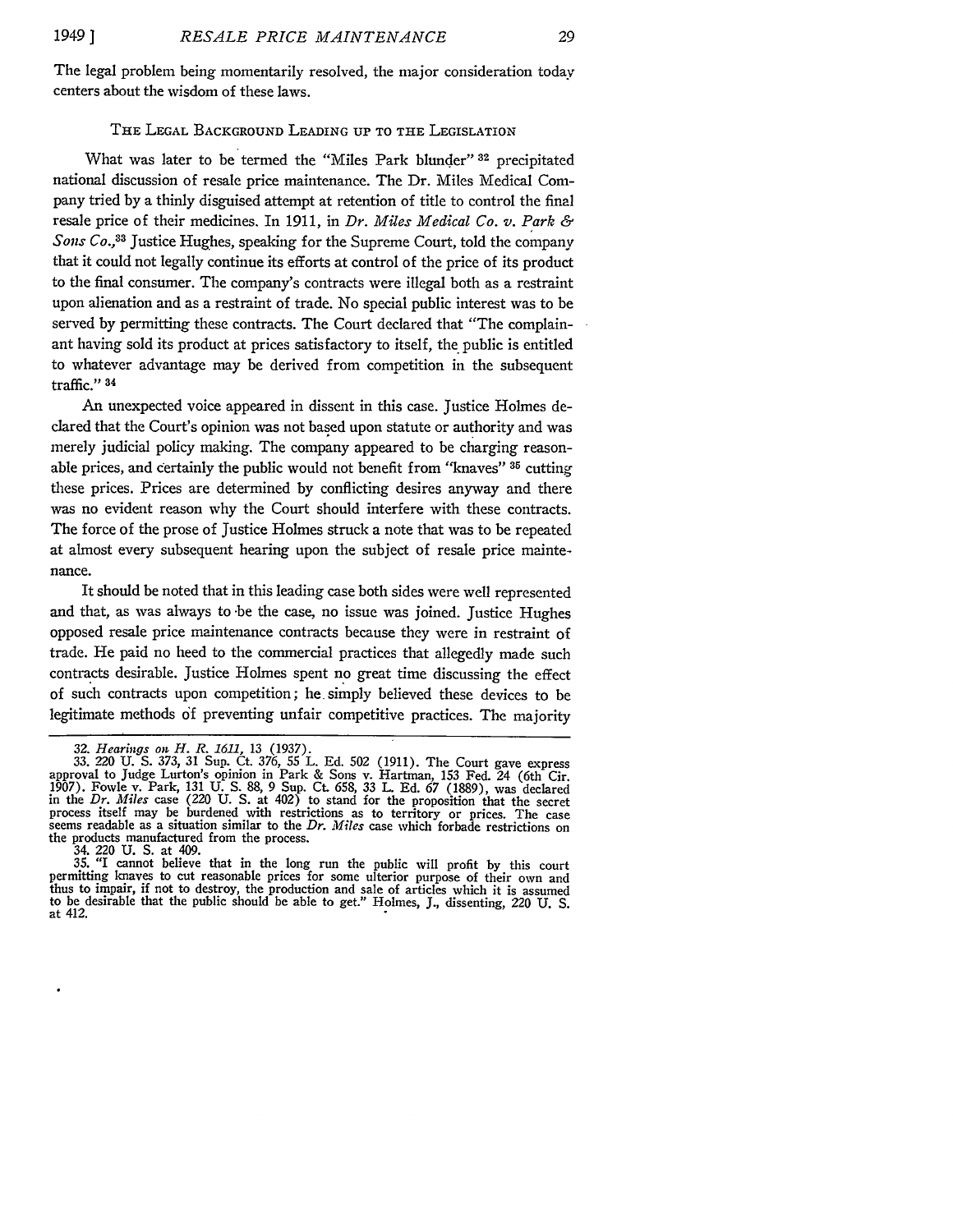of the Court would have argued that it was no part of the Court's task to consider the wisdom or the desirability of these contracts. They would then be faced with a rule that a few months later this same Court was to announce: that only unreasonable restraints of trade were in violation of the Sherman Act.<sup>36</sup> The majority evidently thought these contracts were unreasonable restraints of trade. This is actually the one issue. If it be true that all price cutters are "knaves," then efforts to control them might well be regarded as reasonable. The truth of the claim that all price cutters are dishonest has been generally assumed by the proponents of resale price maintenance, but the studies that are available do not support the claim nor does it stand up upon analysis. This point is discussed later in this article, where an extended consideration is given to the arguments for legislation on this form of price control.

The *Dr. Miles* case aroused a great deal of opposition. Louis **D.** Brandeis, then a Boston attorney, called the decision "judicial legislation." **37** One writer pointed out that Justice Hughes in the *Dr. Miles* case failed to consider the distinction between horizontal and vertical agreements.<sup>38</sup> Again the assumption is evident that vertical agreements are permissible.39 This assumption, it should be clear, begs the very question at issue. If vertical agreements were *per se* valid, these resale price maintenance contracts might be valid. But are vertical agreements valid, especially when designed to fix prices? **40** A more practical result traceable to this case was the formation in 1913 by a group of manufacturers of the American Fair Trade League, of which Brandeis was certainly the intellectual leader.<sup>41</sup> Less than a year later, the Stevens bill was introduced into Congress. This bill would have legalized contracts between manufacturers and retailers to fix the retail sale price. The fate of this and subsequent bills will be considered later, but it was certain that until such a bill was passed, price maintenance contracts would be invalid. This certainty came from the action of the Supreme Court in reaffirming, whenever it could, its stand in the *Dr. Miles* case.<sup>42</sup>

(Nov. 15, 1913). See also Miller, *The Maintenance of Uniform Resale Prices,* 63 **U. OF** PA. L. Rav. 22 (1914). The failure to consider practical business conditions is Scored in Waite, *Public Policy and Personal Opinion*, 19 MICH. L. REV. 265, 280 (1921).<br>38. Sayre; *Maintenance of Resale Prices*, 6 ORE. L. REV. 241 (1927).<br>39. The extent to which chattels may be burdened with restricti

discussed in Chafee, *Equitable Servitudes on Chattels*, 41 HARV. L. REV. 945 (1928);<br>Wade, *Restrictions on User*, 44 L. Q. REV. 51 (1928).<br>40. In dissenting from an opinion upholding the state Fair Trade law, a Wash-

ington judge said: "It is only by the judicial invention of such artificial formulae as 'vertical arrangements' and 'horizontal arrangements' that the plain provisions of the constitution are circumvented." Sears v. Western Thrift Stores, 10 Wash. 2d 372, 392, 116 P. 2d 756, 765 (1941).

41. FTC REPORT 43-44 (1945). 42. Straus v. Victor Talking Machine Co., 243 U. **S.** 490, 37 Sup. Ct. 412, 61 L. Ed. 866 (1917) ; United States v. A Schrader's Son, Inc., 252 U. **S.** 85, 40 Sup. Ct. 251, 64 L. Ed. 471 (1920).

<sup>36.</sup> Standard Oil Co. v. United States, 221 U. S. 1, *63,* 31 Sup. Ct. *502,* 55 L. Ed. 619 (1911). 37. Brandeis, *Cutthroat Prices-The Competition That Kills,* **HARPER'S WEEKLY** 11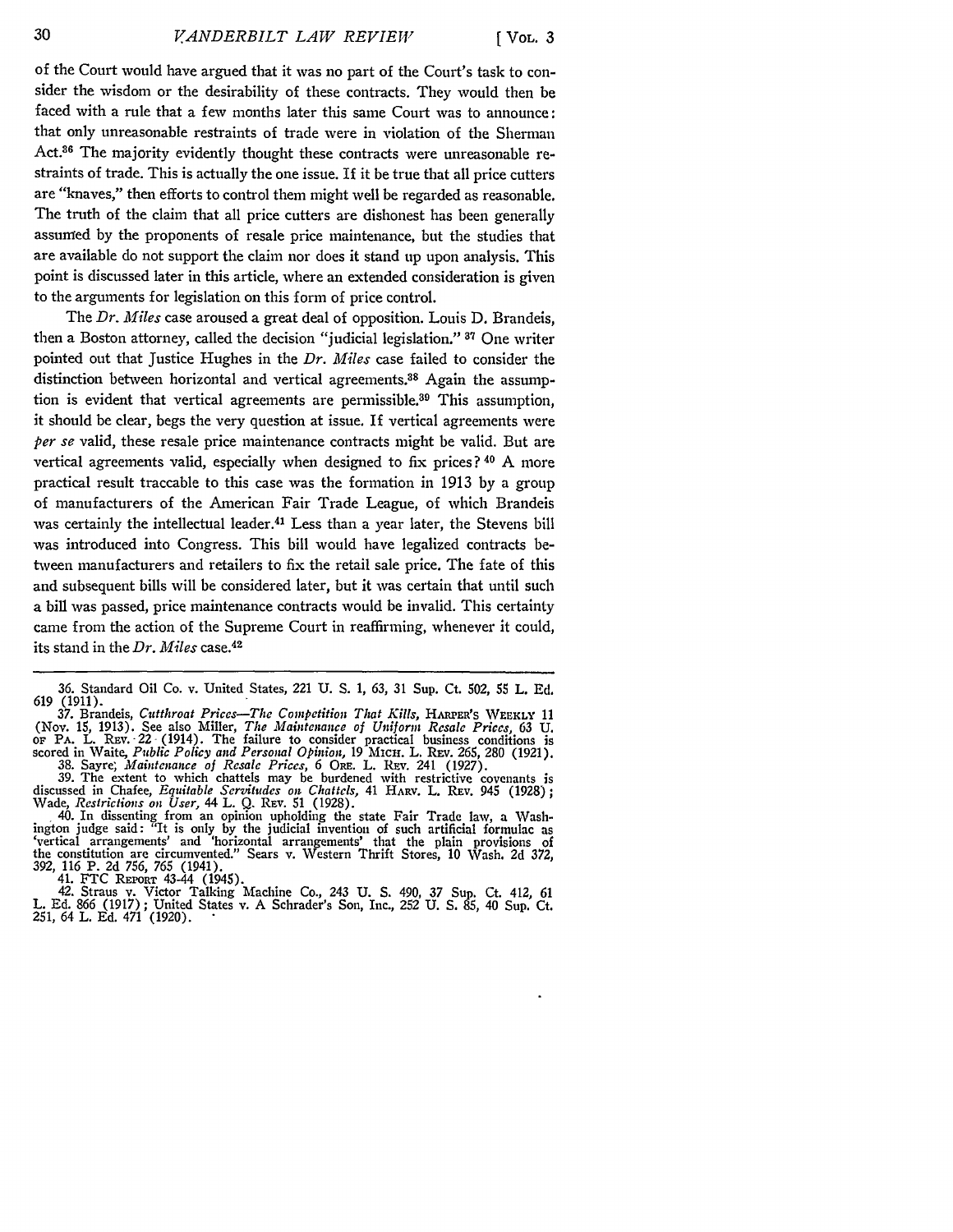But surely, it will be said, a manufacturer has a right to do something to protect himself from the "knaves" who cut prices. The extent of the powers of a producer in this respect, as one court has said, "may rightly be said to be in confusion." 43

The most extreme power that a producer of trademarked goods has at his disposal is the right to refuse to deal with a retailer who will not maintain prices suggested or recommended by such a producer. Justice McReynolds, speaking for the Court in *United States v. Colgate & Co.,44* declared that in the absence of any intent to create a monopoly,<sup>45</sup> the Sherman Act does not prevent a manufacturer from announcing in advance the prices at which his goods may be resold and that such a manufacturer may refuse to deal with wholesalers or retailers who do not conform to such prices.<sup>46</sup> One writer has called this power to refuse to sell a power to boycott, $47$  but this seems to be a misnomer. <sup>4</sup> 8 *A priori,* it would not seem conducive to happiness to advise a harried manufacturer that he need not sell to a recalcitrant retailer. It appears all too evident that this technique of controlling retailers is likely to be available only to the larger producers and, as such, is apt to become an instrument for furthering a monopolistic position.<sup>49</sup>

These are the two ends of this particular problem. A manufacturer may not make contracts with a retailer to maintain retail prices, but such a manufacturer may refuse to sell to a retailer who does not maintain suggested retail prices. The surprising fact now emerges that there is no middle ground. A manufacturer may give warning of a refusal to sell unless retail prices are maintained,<sup>50</sup> but almost every other form of affirmative action taken by a producer to keep up the resale prices of his product is invalid. The Beechnut Company had an elaborate system, aggressively enforced, of checking on its retailers and weeding out those who cut prices. The retailers were classified and those with a bad record of cutting prices on Beechnut products were denied the further right to purchase such products. In 1922, the company was advised that its efforts constituted unfair competition.<sup>51</sup> The Court pointed out

45. If done with intent to create a monopoly, refusal to sell is unlawful. United<br>States v. Klearflax Linen Looms, 63 F. Supp. 32 (D. Minn. 1945).<br>46. This seems to have been established as law before the *Colgate* case. S

*Case, 31* POL. Sci. Q. **392** (1916). 47. Sayre, *Maintenance of Resale Prices,* 6 ORE. L. REv. 241, 243 (1927). 48. A boycott requires concerted action and is prima. facie unlawful. Fashion

Originators Guild v. Federal Trade Commission, 114 F. 2d 80, 84 (2d Cir. 1940). 49. See Note, *Refusals to Sell and Public Control of Competition,* 58 YALE L. *3.*

1121 (1949). 50. United States v. Hudnut, **8** F. 2d 1010 **(S.** D. N. Y. 1925), 35 YALE L. **J.** 1017 (1926).

51. Federal Trade Commission v. Beech-Nut Packing Co., **257 U. S.** 441, 42 Sup. Ct. 150, *66* **-L.** Ed.. 307 (1922). Counsel for Beechnut reviewed the background of this case and its implications in Dunn, *Resale Price Maintenance,* 32 YALE L. *J. 676* (1923).

<sup>43.</sup> Toledo Pipe-Threading Mach. Co. v. Federal Trade Commission, 11 F. 2d 337, 340 (6th Cir. 1926). 44. 250 U. **S.** 300, 39 Sup. Ct. 465, 63 L. Ed. 992 (1919).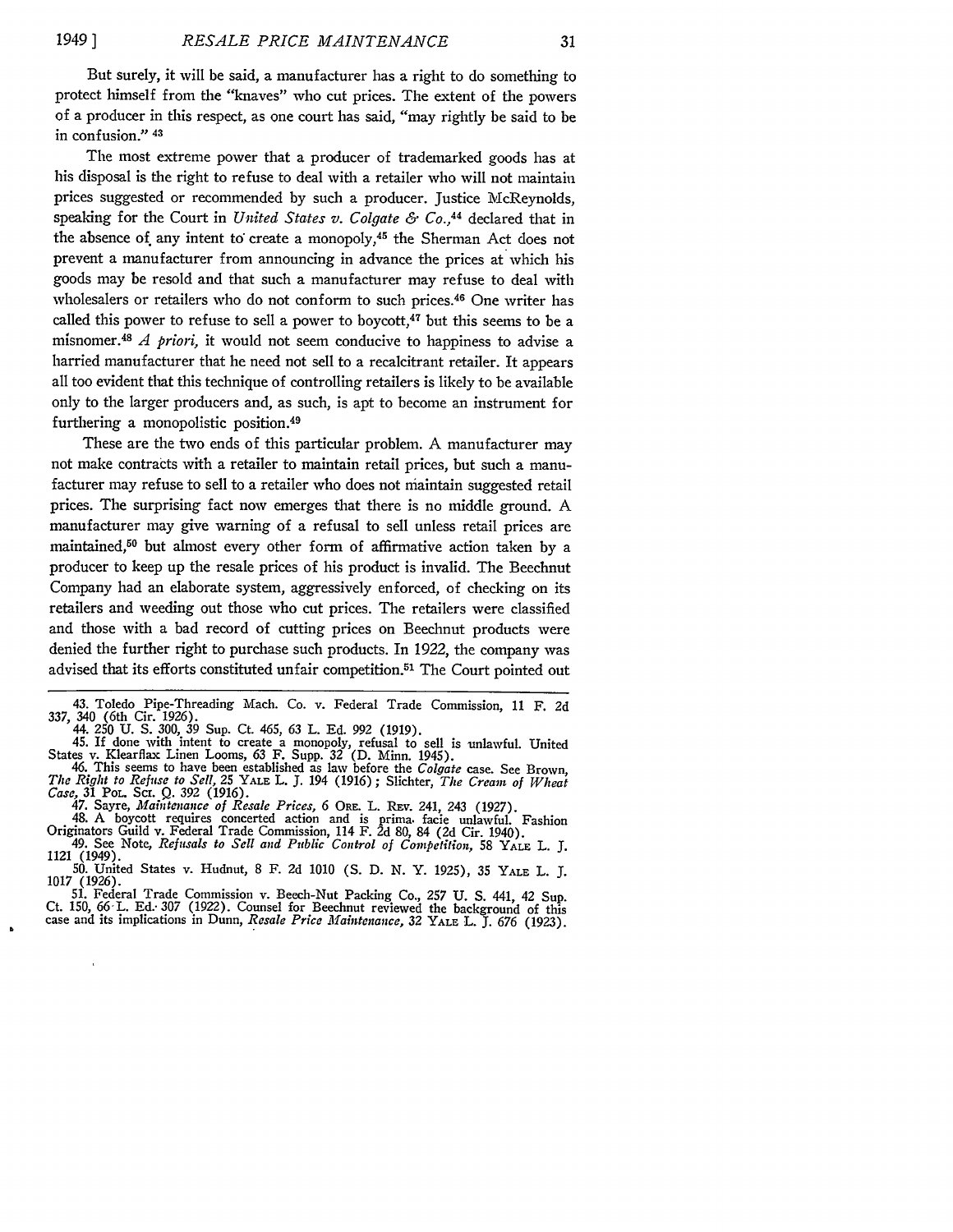that the company's practices went beyond a mere refusal to sell, for the "system here disclosed necessarily constitutes a scheme which restrains the natural flow of commerce and the freedom of competition in the channels of interstate trade **... ." 52** The Court found that it could "infer, indeed cannot escape the conclusion, that competition among retail distributors is practically suppressed." <sup>53</sup> Once again Justice Holmes dissented and this time was joined by Justice Brandeis who had been appointed to the Court in 1916.<sup>54</sup> The dissent saw nothing wrong in making a condition of sale to a retailer that the retailer accept whatever terms of resale that the manufacturer might set.

Not only could a company not take measures to assure itself that its products were being sold at the suggested resale prices, but it could not even solicit information from its customers as to resale price maintenance by these customers or other customers.55 The producers, further, could not require the assurance of the retailers that resale prices would be maintained.56 Thus all effective measures of control over prices subsequent to sale were outlawed because the Court in the *Dr. Miles* case had refused to apply the test of the rule of reason to the entire field of resale price maintenance. **4**

In 1926, however, the Court did approve of one form of resale price maintenance. In *United States v. General Electric Co.*<sup>57</sup> it was held that if a true agency relation existed, the principal could fix the prices at which the agent might sell at retail. The proposition was clear. It was also certain that the establishment of an agent in every retail outlet was a burden that could only be assumed by an industrial giant. It was like "an Achilles' bow. The small man cannot bend it." **58** What was deemed worse was the establishment by an able student of the thesis that: "The difference between the Dr. Miles marketing scheme and the General Electric marketing scheme is in no important practical aspect more than verbal." **59** This student also confirmed the belief that the *General Electric* case gave only the larger and wealthier firms the right to control resale prices. But, he pointed out, even General Electric would have preferred the simpler and easier way and was in 1928 "one of the largest contributors of funds to the American Fair Trade League," **60** which for so

See also Note, *The Attitude of the Federal Courts Toward Resale Price Maintenance since the* Beechnut *Decision,* 27 COL. L. REv. 183 (1927).

<sup>52. 257</sup> U. S. at 454. 53. *Id.* at 455.

<sup>54.</sup> Justice McKenna also concurred in this dissent. 257 U. S. at 457. Justice McReynolds dissented separately.

<sup>55.</sup> Cream of Wheat Co. v. Federal Trade Commission, 14 F. 2d 40 (8th Cir. 1926). 56. Toledo Pipe-Threading Mach. Co. v. Federal Trade Commission, 11 F. 2d 337 (6th Cir. 1926). 57. 272 U. S. 476, 47 Sup. Ct. 192, 71 L. Ed. 362 (1926). See Note, *Effect of*

*Sherman Act on Fixing Prices of Patented Goods By Agency Licensing Agreements,* 51 YALE L. **J.** 299 (1941).

<sup>58.</sup> Hearings before Committee on Interstate and Foreign Commerce on H. R. 11, 69th Cong., 1st Sess. 36 (1926) (Hereinafter cited as "Hearings on H. R. 11 (1926).")<br>59. Klaus, Sale, Agency, and Price Maintenance, 28 Col. L. 60. *Id.* at 463-64.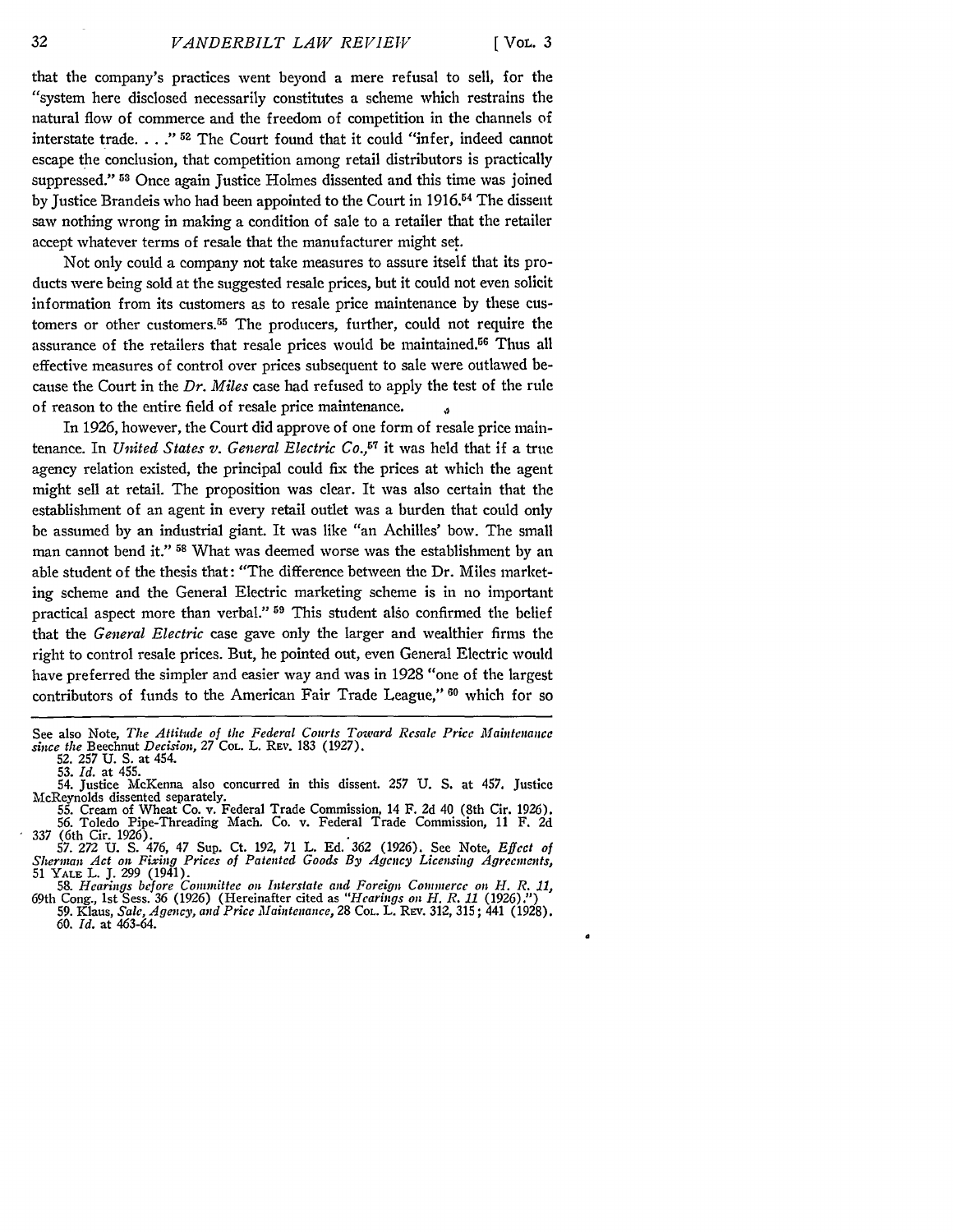many years had been lobbying in Congress for resale price maintenance laws.

This survey of the status of resale price maintenance in the federal courts is sufficient to show that only an act of Congress could make it permissible when applied to goods passing in interstate commerce. Because of the *General Electric* case, several writers have commented that the federal courts made the legality of maintaining resale prices depend upon the method used, $61$  holding written contracts to achieve this .end invalid but upholding the practice when the marketing method used was one of agency. It seems inconceivable that a principal would ever be denied the right to fix the price at which his agent might sell the'principal's product. But practically, as indicated above, the agency method of marketing is not desirable for a number of reasons, of which it is sufficient to mention anti-chain store legislation, social security and other tax burdens, and liability for the torts of an agent. Thus until the Miller-Tydings Act was passed, resale price maintenance for goods in interstate commerce was not generally possible.

An account will now be had of the more limited but no less competitive field of intrastate commerce. Prior to **1933,** the legislative and judicial records of state attempts at resale price maintenance were few and their importance as precedents was therefore magnified. As early as **1885,** Missouri had approved of a contract to maintain resale prices.62 It should be noted, however, that when such contracts were upheld, a statute containing a nonsigner clause was not being upheld. The early state cases recognized that a restraint of trade was present in the factual situation, but they were distinguished from the *Dr. Miles* case **by** the finding of the state courts that only a part of the available supply of ground chocolate <sup>63</sup> or trademarked flour <sup>64</sup> was being subjected to these contracts and that therefore no tendency towards a monopoly was to be expected. This tendency towards a monopoly being the test for an unreasonable restraint of trade, the court approved of these particular contracts. In the flour case, the Washington court expressly stated that these contracts would not bind anyone except the parties to the contracts.<sup>65</sup> But in the chocolate case, for one of the few recorded instances, the California court justified binding a purchaser from one of the parties to the resale price agreed upon in the contract, and further, did so as a matter of contract law. As will be seen, the statutory nonsigner clauses were later validated as a proper exercise of the state police power. In this latter case, the commodities in question, bottles of ground chocolate, had notices attached declaring that an express condition for the resale of these bottles was that the fixed resale' price be maintained.

<sup>61. 35</sup> YALE L. J. 1017 (1926); 41 MICH L. REV. 747 (1943). See also BURNS, THE<br>DECLINE OF COMPETITION 430 (1936).<br>62. Clark v. Frank, 17 Mo. App. 602 (1885).<br>63. Ghirardelli v. Hunsicker, 164 Cal. 355, 128 Pac. 1041 (1912)

**<sup>(..</sup> s.) 522 (1913). 65.** *Id.* at **668, 137** Pac. at **151.**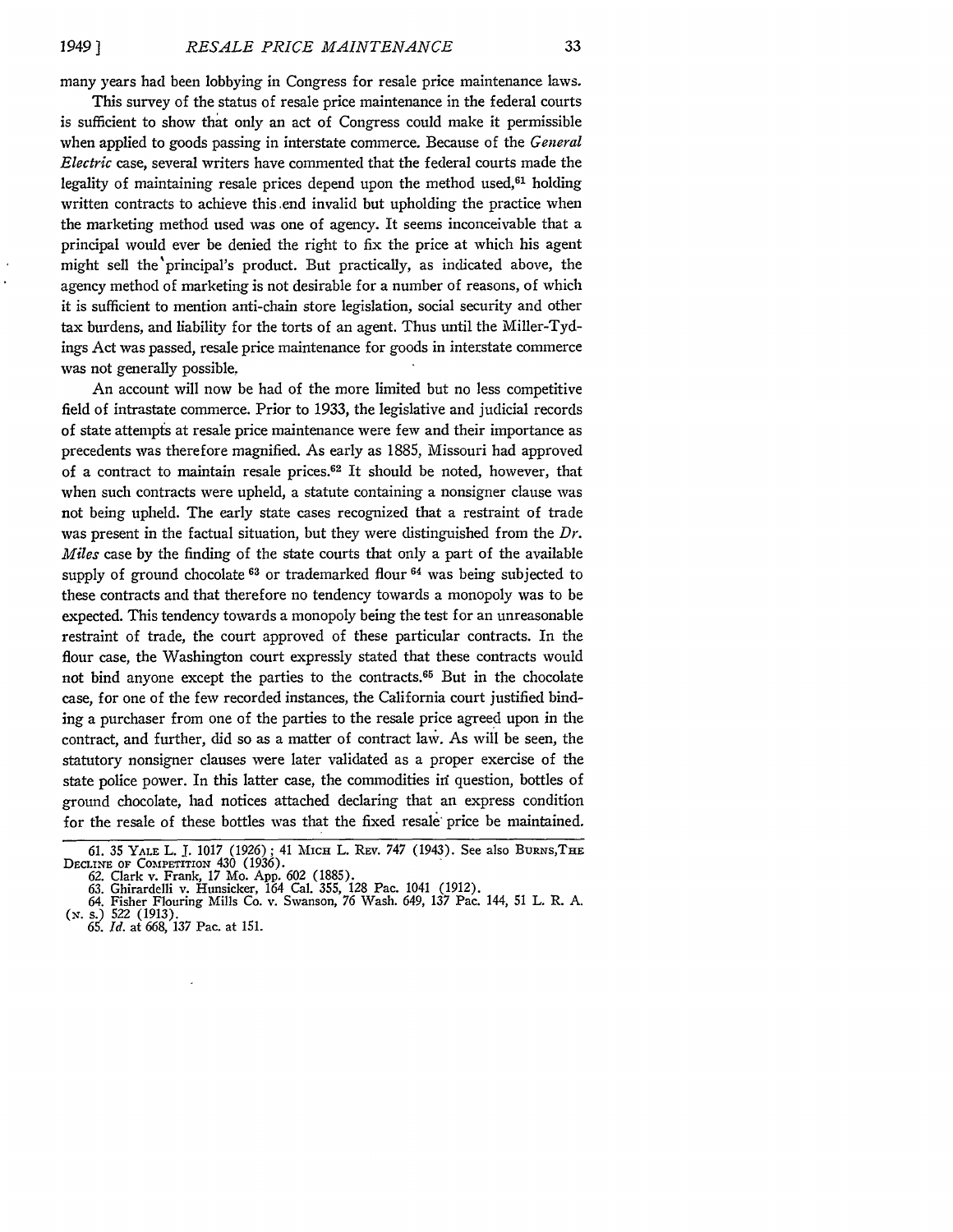The original contract was between manufacturer and wholesaler. The court said that when a retailer bought from the wholesaler with knowledge of the attached notice, an implied contract was created and that the manufacturer was a third party beneficiary who could sue to enforce this second contract. This is a novel view of the concept of third party beneficiary **66** and seems doubtful as an authority. This rationale does not appear to have been tested in subsequent cases.

The same issues arose in Massachusetts under different circumstances. First of all, it was decided that if *A* and *B* contracted to maintain prices and *B* sold to *C, A* had no power to control the resale price set by C.67 But if *B* has *C* buy from *A* and sell what he buys to *B* so that *B* may resell what he got from *C* unrestricted by the resale price limits set under his own contract with *A,* the court will permit *A* to sue *B* to force him to observe the prices set under the original  $A-B$  contract.<sup>68</sup> The basis of the enforcement in this latter instance was B's fraud.

### JUDICIAL RECEPTION OF THE LEGISLATION

The first state statute which made resale price maintenance possible was passed in 1913 in New Jersey.69 The statute did not expressly legalize price maintenance contracts but instead forbade discrimination against the owner of a trademark by depreciating its value in the public mind. Since, as will be seen, the standard argument is that price cutting destroys the property value of a trademark by causing depreciation of its value in the public mind, this statute was broad enough to support efforts at resale price maintenance.. In *Ingersoll v. Hahne & Co.*,<sup>70</sup> the New Jersey court declared that contracts designed to prevent price cutting of standard articles, well known to the public, not the subject of monopoly and not necessaries of life, were not opposed to public policy. The main authority for this holding was the dissent of Justice Holmes in the *Dr. Miles* case.

In 1931, California started the final step in the development of the Fair Trade movement. A statute passed that year permitted contracts between manufacturers and retailers which stipulated the resale price.<sup>71</sup> As a leading student of the question states it: "This act aroused no great interest... because it added nothing to the existing law under judicial interpretation in the state. But in 1933 the California legislature added a brief amendment which incited renewed activity, interest, and enthusiasm; so much so that the movement quickly swept the states piecemeal and forced an amendment to the federal

<sup>66.</sup> See RESTATEMENT, CONTRACTS, § 133 (1933).<br>67. Garst v. Hall & Lyon Co., 179 Mass. 588, 61 N. E. 219 (1901).<br>68. Garst v. Charles, 187 Mass. 144, 72 N. E. 839 (1905).<br>69. N. J. Laws 1913, c. 210. The text of the statute

<sup>70. 88</sup> N. J. **Eq.** 222, **101** Atl. 1030 **(Ch.** 1917). 71. Cal. Stats. 1931, c. 278.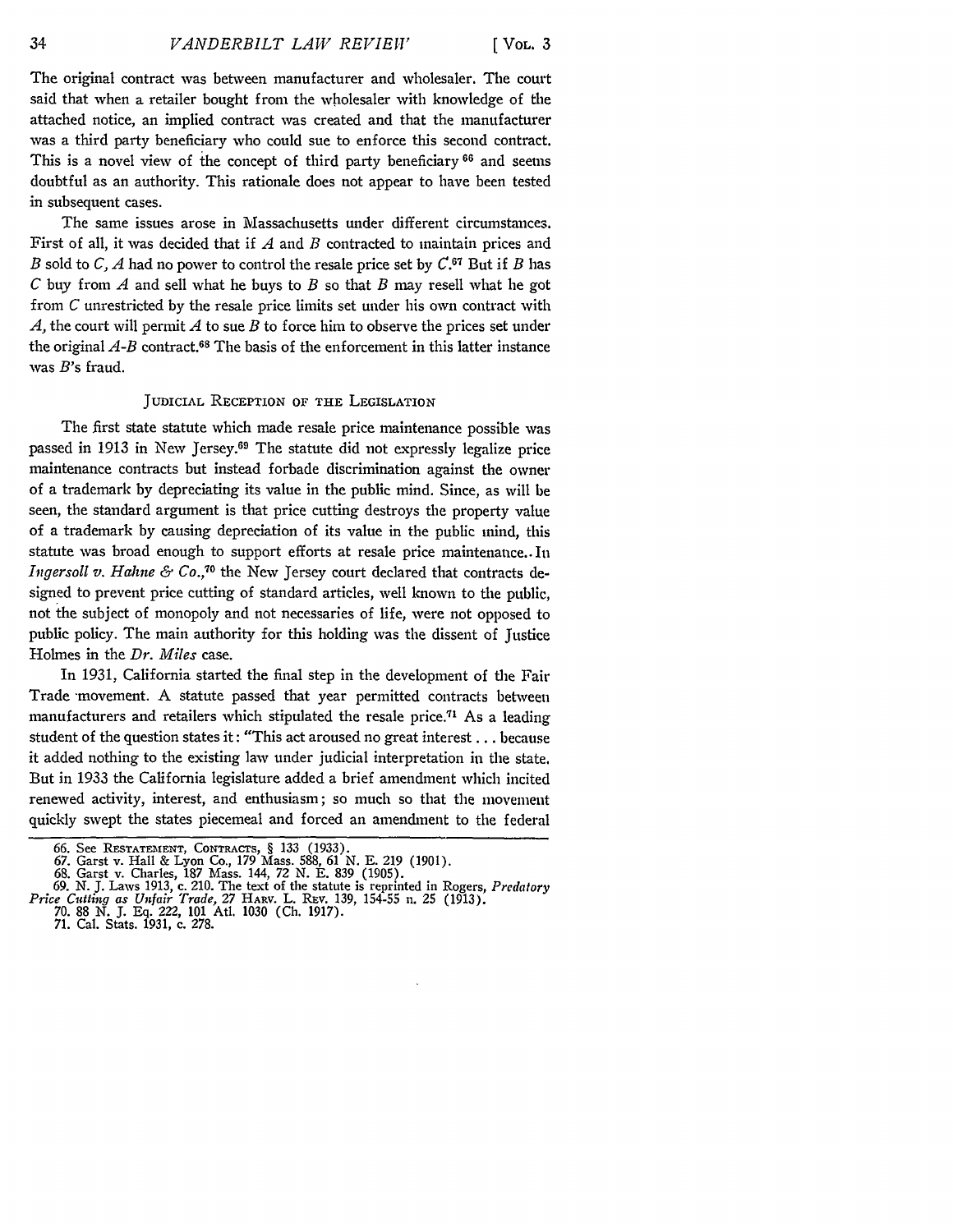*1949* **]**

law in August 1937, over the objections of the President." **72** The cause of all this disturbance was the" addition to the California Fair Trade Act of the nonsigner clause,<sup>73</sup> which, as seen above, was included almost verbatim in the 44 subsequent Fair Trade acts. The validity of this provision had to be assured before the Fair Trade program was certain of success. California courts upheld the statute, including the nonsigner clause.<sup>74</sup> About the same time, however, the New York Court of Appeals declared the Fair Trade Act of that state unconstitutional.<sup>75</sup>

The New York Court objected to this law on the ground that it was an arbitrary price-fixing statute. *Nebbia v. New York* **76** had established the principle that there was no closed category of businesses affected with the public interest which alone were subject to state price regulation. But that case, the Court of Appeals held, had not suggested that the field was now clear for a general price-fixing law without a reasonable necessity being demonstrated, and such necessity had not been shown in the instant case. Further, the New York court continued, if the power to fix these prices does exist, it cannot be delegated, as attempted under this statute, to private parties whose agreement will bind other purchasers who had not contracted.<sup>77</sup>

This direct clash was soon resolved. The Supreme Court, without qualifications, unanimously upheld the Fair Trade Act of Illinois in *Old Dearborn Distributing Co.* v. *Seagram Distillers Corp.73* The facts in that case raised the issue squarely. A nonsigner had failed to maintain the resale prices set in contracts between the company and other retailers and a petition for an injunction was presented. Justice Sutherland, speaking for the Court, declared that these statutes, which applied only to trademarked goods, embodied a reasonable classification of commodities. The trademark is an identifying brand which in the course of trade has attached to it a goodwill which is a valuable property right. The states are well within a reasonable exercise of their police power when they act to protect this property right. The legitimizing of these contracts to restrict prices is an appropriate means to this end. Such contracts are not to be considered as legislative price-fixing because they are permissive and a producer always bad the right to fix the price of his products.

**<sup>72.</sup>** GRETHER, **PRICE** CONTROL **UNDER** FAIR TRADE LEGISLATION 18 (1939).

<sup>73.</sup> Cal. Stats. 1933, c. 260.<br>
74. Max Factor & Co. v. Kunsman, 5 Cal. 2d 446, 55 P. 2d 177 (1936); Pyroil<br>
Sales Co. v. The Pep Boys, 5 Cal. 2d 784, 55 P. 2d 194, 1186 (1936).<br>
75. Doubleday, Doran & Co. v. R. H. Macy, 26

A. L. R. 1325 (1936). **76.** 291 U. S. 502, 54 Sup. Ct. 505, 78 L. Ed. **940** (1934).

<sup>77.</sup> This case was criticized in 22 VA. L. Rev.  $\frac{556}{1936}$  on the ground that price-<br>fixing is beyond the state police power only when arbitrary and, further, that a study<br>of the facts would have shown that this exerci of the facts would have shown that this exercise of the police power was not unreasonable.<br>
78. 299 U. S. 183, 57 Sup. Ct. 139, 81 L. Ed. 109 (1936). On the authority of this

**<sup>78.</sup>** *299* U. S. 183, **57** Sup. Ct.. 139, 81 L. **Ed.** 109 (1936). On the authority of this case the California statute was upheld on the same day. The Pep Boys v. Pyroil Sales Co., 299 U. **S.** 198, **57** Sup. Ct. 147, **81** L. Ed. 122 (1936).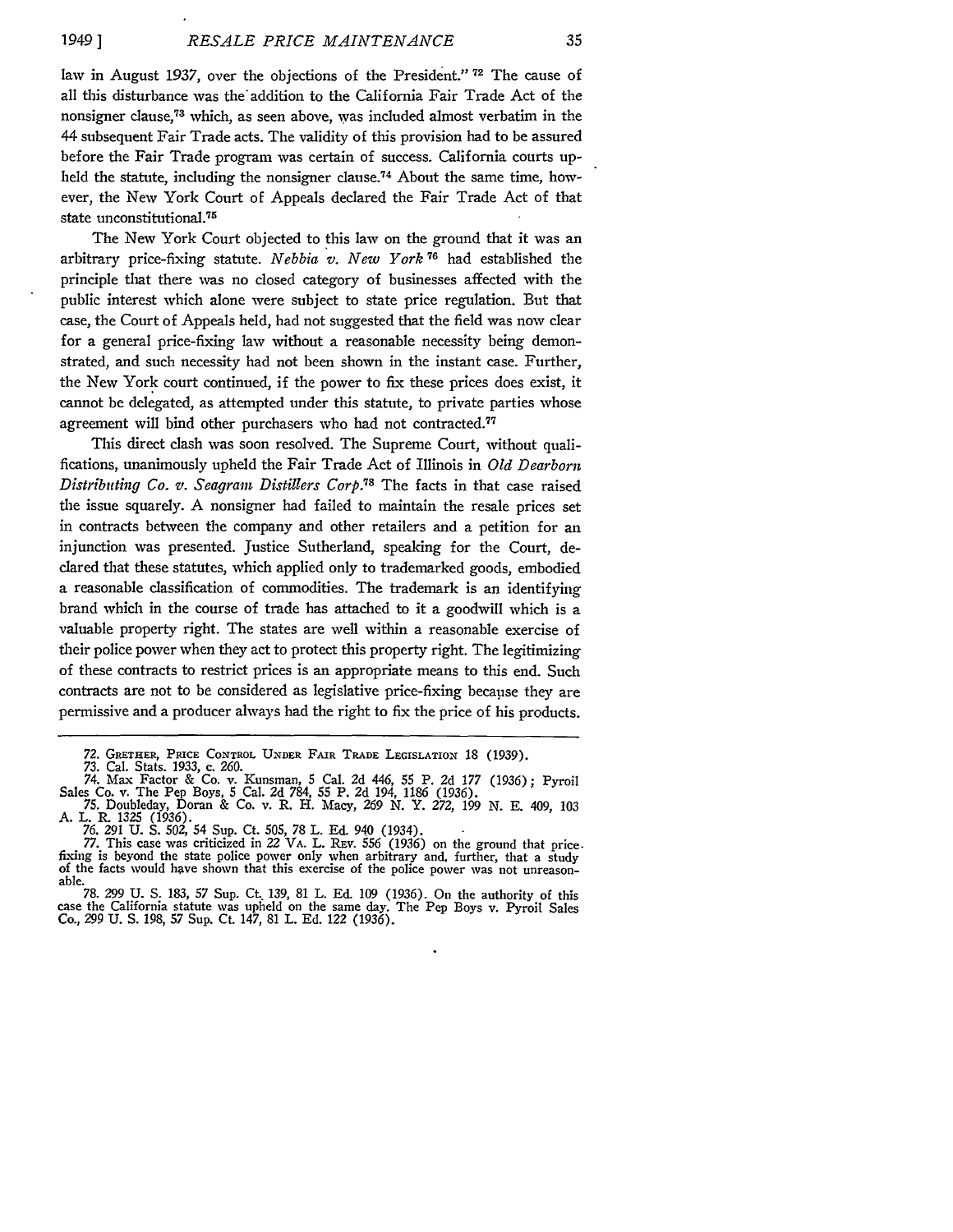In the light of the discussion which follows in this article, it is well to emphasize that Justice Sutherland firmly expressed the opinion that the sole purpose of this state statute was to afford a legitimate remedy for an injury to the goodwill of the manufacturer which resulted from the price-cutting of trademarked goods. It may be suggested that the facts of commercial life were not considered here either.

With the handing down of the *Old Dearborn* opinion, state judicial objection to the Fair Trade acts collapsed.79 The New York statute was tested again and, on the basis of the Supreme Court decision, the Court of Appeals reversed itself.80 The other states fell into line **81** with only rearguard actions being fought **by** a few dissenting judges.82

Florida deserves some special mention. Twice now, the Florida Supreme Court has invalidated the Fair Trade Act of that state. Both times, the rejection of the statute was on relatively narrow and technical grounds and on both occasions the state legislature promptly re-enacted the statute with minor modifications. In the first case,<sup>83</sup> the action was against a nonsigner. The action was dismissed because the title of the Act "restricts the subject of the Act and implies that its provisions will be applicable only to retailers **who** voluntarily enter into such contracts, and not to retailers who refrain from doing so." <sup>84</sup> The second case,<sup>85</sup> which overturned the statute last spring, revealed a severe struggle within the court. The points upon which the case seems to have turned were that this was admittedly a price-fixing statute, that a state price-fixing statute required a showing within the statute of public necessity, that there was no such declaration in this statute, and therefore the act could not be permitted to stand as a general law.86 The Florida legislature

**80.** Bourjois Sales Corp. v. Dorfman, **273 N.** Y. **167, 7** N. **E. 2d 30, 110 A.** L. R. 1411 (1937). The New York Fair Trade Act is discussed in Martin, *The Fair Trade Act,* 5 **FORD.** L. REv. **50** (1936). The New York Fair Trade Act is indexed in the New York code under "Price Fixing." Index M-Z (McKinney, 1941).

**81.** The usual reason for upholding the state statutes was the authority of the *Old Dearborn* case. Among other cases see Weco Products Co. v. Reed Drug Co., **225** Wis. 474, 274 **N.** W. 426 **(1937);** Miles Laboratories, Inc. v. Owl Drug Co., **67 S. D. 523, 295 N.** W. **292** (1940). An elaborate and ornate opinion upheld the North Carolina act upon a basis of "parallelism of precedent" and "a degree of perpendicular thinking." **Ely** Lilly & Co. v. Saunders, **216 N. C. 163, 170,** 4 **S. E. 2d 528, 533, 125 A.** L. R.

1308 (1939).<br>82. An obvious but seldom heard objection to these acts was stated in a dissenting<br>opinion in Sears v. Western Thrift Stores, Inc., 10 Wash. 2d 372, 389, 116 P. 2d 756,<br>764 (1941). This dissenting judge said: thus confers upon the manufacturer the right **by** operation of law to force all retailers to conform to a contract made with one retailer."

**83.** Bristol-Myers Co. v. Webb's Cut Rate Drug Co., **137** Fla. **508, 188** So. **91 (1939).** 84. *Id.* at 511, 188 So. at 92.

85. Liquor Store, Inc. v. Continental Distilling Corp., 40 So. 2d 371 (Fla. 1949). 86. One statement in the majority opinion was: "A state may not prohibit and make punishable those who enter into agreements in restraint of trade or which tend to

**<sup>79.</sup>** The various state constitutional and legal problems connected with these statutes are considered in Note, *Resale Price Maintenance Statutes,* 45 **YALE** L. **J. 672** (1936) ; Legis., *The Fair Trade Laws: State Validation of Resale Price Maintenance,* **36 COL.** L. REv. **293 (1936);** Note, *Prices: Resale Price Control Under State Fair Trade Acts,* **28 CAi.** L. REv. **477** (1940).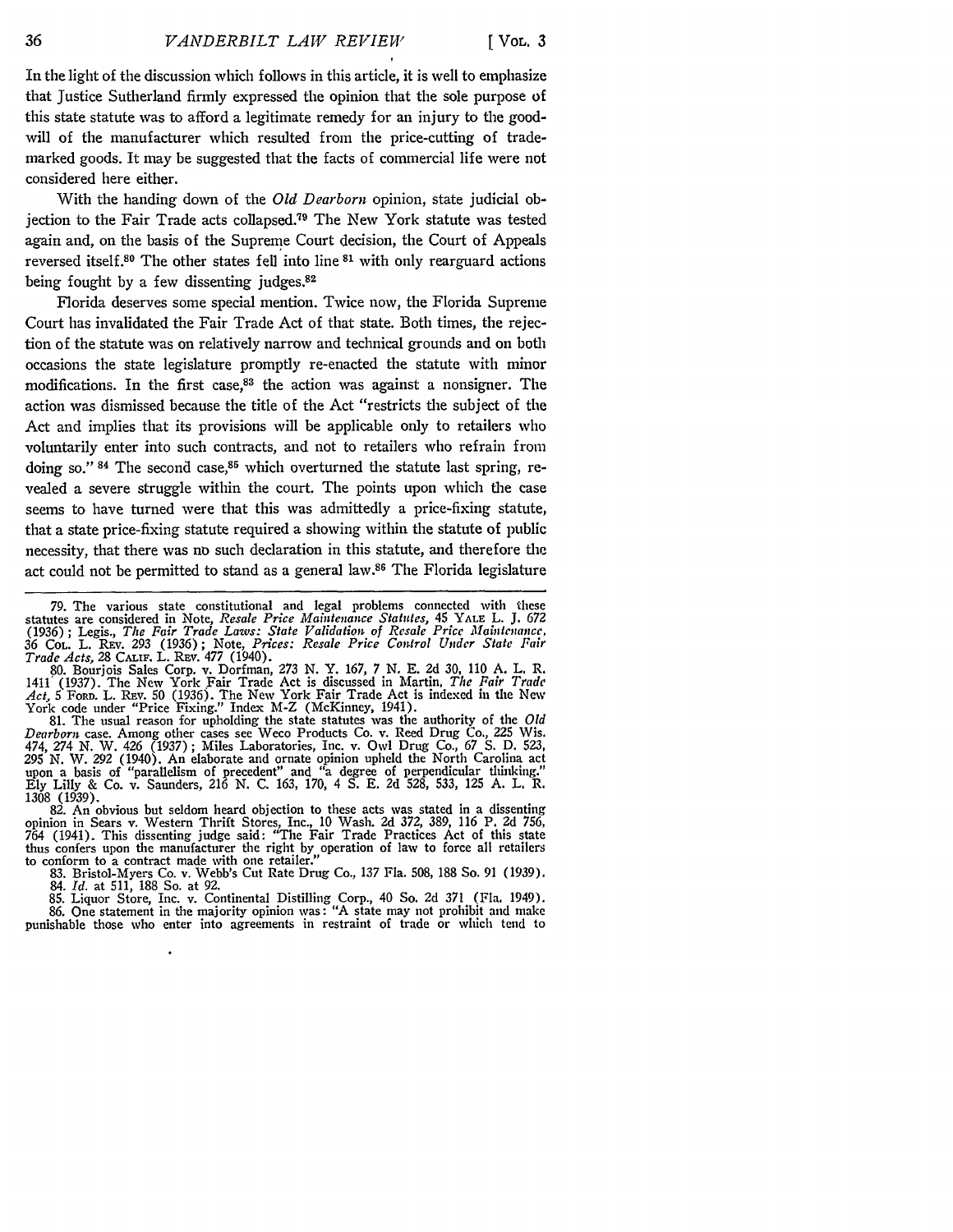quickly passed a statute embodying what was deemed to be the requisite declaration of public necessity.<sup>87</sup>

This survey of the legal foundation of the state Fair Trade movement indicates that so far as the constitutionality of these state statutes is concerned, the problem is now settled. Space limitations prevent any consideration of the many legal problems that have arisen under these laws. What is of more significance is that if no aid can be expected from the courts, any opponent of these acts must devote his attention to the wisdom of the legislatures in passing the acts. It is to this problem that this study will now turn. At the beginning of this Fair Trade movement, there were men who advanced arguments in which they sincerely believed and which they felt showed irrefutably the necessity for protecting the manufacturers **by** the method of resale price maintenance. Louis D. Brandeis was the most eminent member of this group. There is ample reason to doubt this sincerity today and this doubt is a major factor in questioning the whole Fair Trade program. Furthermore, sufficient evidence exists to rebut the formal arguments of the proponents of this legislation. This formal presentation of the case for resale price maintenance will now be examined in conjunction with a commentary upon the history of the movement to persuade Congress to enact national legislation. When the case for the legislation is fairly before us, an analysis will then be made of the adequacy of that case in the light of available evidence. Whatever one may think of the result of this analysis, the defense of the Fair Trade movement in action will be a more difficult task. This difficulty will be demonstrated **by.** an examination of pressure groups operating upon our economy which have used a conceptual lag to disguise a veritable tumor. It will be shown that what was once a sincere defense of a property right **by** the property-right owner has become the pretext for the bludgeoning of one economic group for the benefit of another.

#### THE **CASE** FOR RESALE PRICE **MAINTENANCE**

The premises upon which the debate over resale price maintenance has been based appeared on the scene fully grown. The finest mind ever to support the movement was the first speaker to gain a national hearing and nobody has materially improved upon his arguments since they were first given. Sometime in 1913, Louis D. Brandeis came to the conclusion that the manufacturers of trademarked goods needed some power of protection against retailers who used these nationally known brands to attract customers into their stores by

restrict competition and then grant immunity to a class consisting of those who enter into vertical contracts and agreements having the same obnoxious impact upon the public interest. It is the effect of the contract or agreement that is to be considered." 40 So. **2d.** at **385. 87.** The text of this new statute is in 2 **CCH TRADE. REG.** SERV. **ff** 8164 (1949).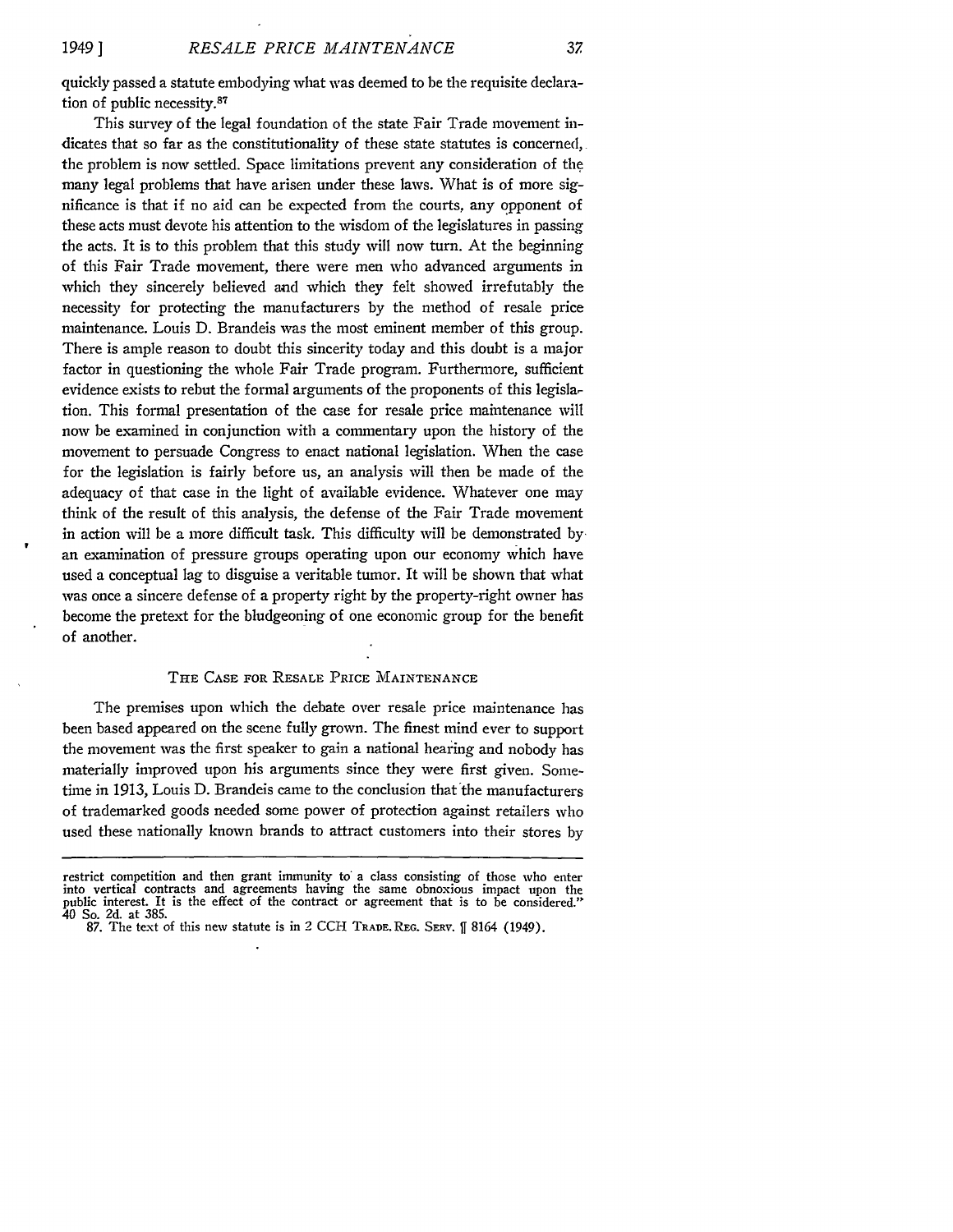sharply cutting the prices on goods bearing such brands. In November of 1913, Brandeis had published in *Harper's Weekly <sup>88</sup>*an article that was to be reprinted time and again by the advocates of these laws.<sup>89</sup>

Brandeis' mature life had spanned the period in our history in which the great trusts and combinations had come to power and he had seen that power curbed **by** the imposition of a small measure of control. Suspicious of bigness in business, Brandeis thought that he saw in some common retailing practices the elements of a growth, which, if unchecked, would create a retailing monopoly. This trend, he thought, had been aided **by** judicial legislation in the *Dr. Miles* and other cases which had blocked the exercise of a basic power of the manufacturer to protect his goodwill. If the manufacturer could not protect his goodwill, the many small and independent retailers could not protect it for him.

It was Brandeis' contention, in his now famous article, that a contract to maintain resale prices on trademarked goods was not an unreasonable restraint of trade. The manufacturer using a trademark has a property interest in that mark which needs protection. This property interest was the goodwill that went with a nationally known brand for which the producer had, **by** national advertising, built up a large consumer demand. This goodwill, he asserted, is destroyed **by** price cutting. A well-known trademarked brand that everybody knows and wants will be used as low-priced "bait" to entice customers into the store. Brandeis maintained that this use of another's property as a "misleader" was dishonest. He said that "ordinarily the 'very purpose of the cutprice is to create a false impression," **90** meaning **by** this that the deluded patron of such a store was led to believe that all the prices in this store were equally low. When prices are cut for this purpose, the cut-rate store makes its profit **by** abnormally high price margins on its other goods. The other retailers can meet this competition **by** also selling the same brands at a loss, but they are more apt just to stop selling them at all or, at least, not make **any** selling effort to move such products. The net result is that cut prices hurt everyone and the conclusion Brandeis draws is that when such a situation is created, "it is better policy for the regular dealer to drop the line altogether." **91**

To permit the producer to protect his branded merchandise **by** means of attaching price conditions for resale will not tend to create a monopoly, Brandeis claimed, because the individual producer would fix unreasonable prices at his

**90.** Brandeis, *supra* note **88,** at **11.**

**91.** *Ibid.*

<sup>88.</sup> Brandeis, *Cutthroat Prices-The Competition That Kills*, HARPER'S WEEKLY (Nov. 15, 1913). 10 (Nov. 15, 1913). **89.** Reprinted in *Hearings before Committee on Interstate and Foreign Coininerce*

on H. R. 13305, 63rd Cong., 2d & 3d Sess. 67 (1915) (Hereinafter cited as "Hearings on<br>H. R. 13305 (1915)"); Hearings before Committee on Interstate and Forcign Com-<br>merce on H. R. 13568, Part 2, 243 (1916) (Hereinafter ci *13568, Part 2* (1916)") *; Hearings on H. R. 11, 126* (1926).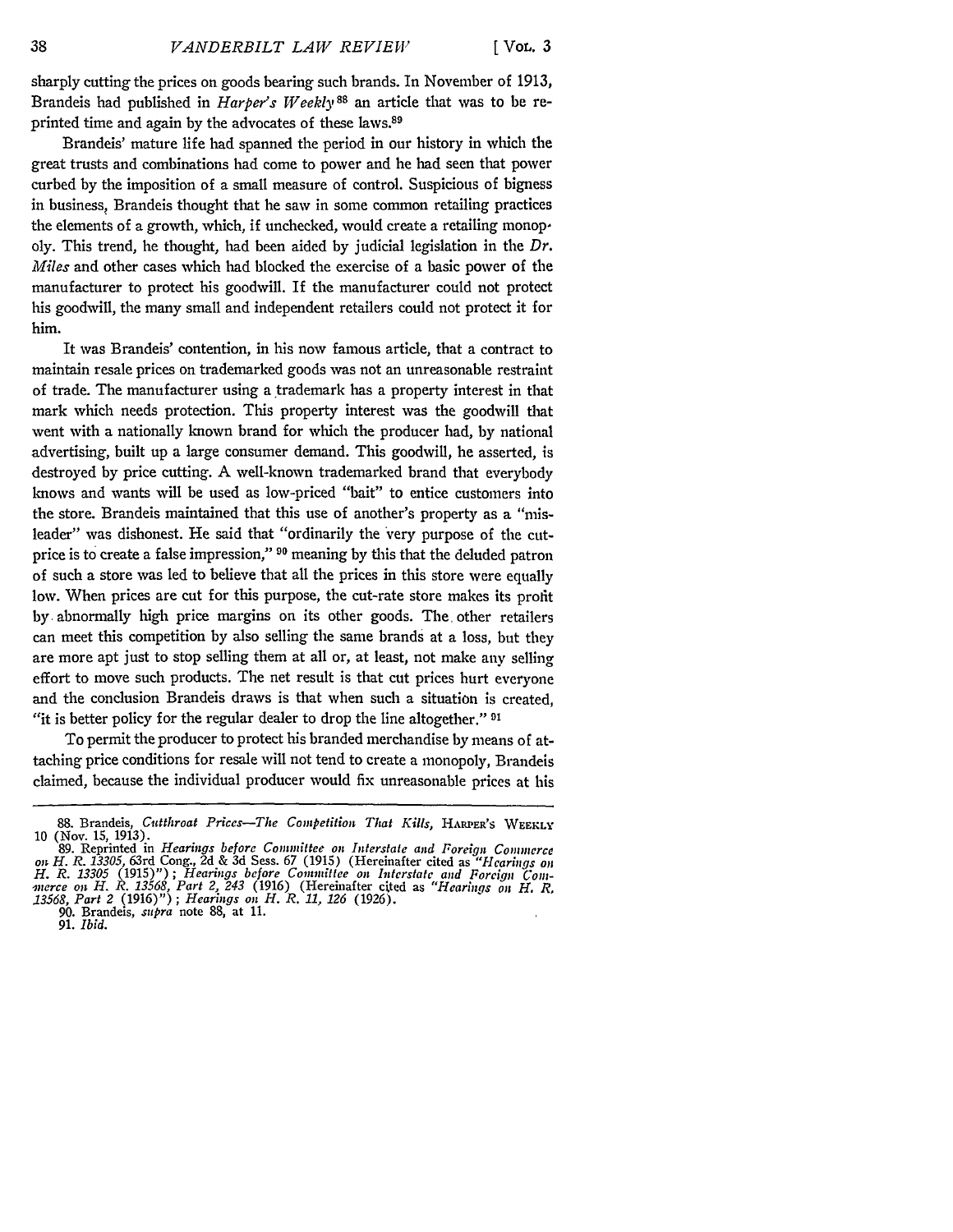peril, if his products were in competition. But the unrestricted cutting of resale prices was making the lot of the independent retailer worse. These independents were being pushed to the point where they would have to combine themselves or be destroyed **by** the monopolistic giants in the distribution field. He said that the process of exterminating the small independent retailer already hard pressed **by** capitalistic combinations, such as mail order houses and chain stores, was accelerating. And finally, Brandeis posed his point as a grand climax: "Shall we, under the guise of protecting competition, further foster monopoly **by** creating immunity for the price-cutters ?" **<sup>92</sup>**

This article was only three pages long and could not elaborate upon all the issues raised in it. But writers contemporary with its publication developed some of the ideas there presented.<sup>93</sup> For instance, if price cutting was unfair and dishonest, the practices should be tortious conduct. This argument was developed, in a somewhat oversimplified fashion, in the *Harvard Law Review* **by** one who was to be an able and aggressive proponent of this legislation for decades.<sup>94</sup> It was the contention of this writer that if price cutting is to be classified as unfair competition, and therefore tortious, it should be based not upon deception of the public, as in trademark infringement cases, but upon the damage to the goodwill of the trademark owner and the test should be: Is business or goodwill being diverted from one who has created it, to his injury and to the benefit of the parasite? **95** The extent to which this suggestion was embodied in the law will be indicated later.

One loose end appears evident in these arguments. If the same article is being sold for different prices, is the seller at the lower price a price cutter? Is there any difference in prices possible that fills short of "predatory price cutting?" <sup>96</sup> In short, is there no place for price competition among retailers? Fantastic as it may seem, to this day the proponents of resale price maintenance insist that there is no place for competition over prices in the field of retail distribution.<sup>97</sup> Again in 1913, this point was made, and with some authority,

94. Rogers, *Predatory Price Cutting as Unfair Trade, 27* HARV. L. REv. 139 (1913). See also ROGERS, GOOD WILL, TRADEMARKS **AND** UNFAIR **TRADING** *277 et seq.* (1914). **95.** Rogers, *supra* note 94, at 150.

96. Twenty-five years later the question was raised as to where the distinction was between "good" price cutting based upon business efficiencies and "bad" price cutting which was unfair competition. This remained an unres **REV.** 803, 812 (1938). **97.** A distinguished writer recently asserted that the restraints imposed **by** resale

price maintenance are not those contemplated **by** the antitrust acts. Resale price maintenance is supposedly just another method of merchandising. The retailer no longer sells his goods. Trademarks and national advertising do this work for him. The elimination of the retailer would have no effect upon prices which are created **by** the com- petition between producers of rival products. Callmann, *"Fair Trade" and Anti-Trust Law,* 10 **U. OF** PITT. L. REv. 443, 458 (1949). Even assuming that the part played by national advertising in creating consumer demand is as great as is here claimed, it does not follow that no resale price differences should result. As always, the best proof

*<sup>92.</sup> Id.* at 12.

**<sup>93.</sup>** See Miller, *The Maintenance of Uniform Resale Prices, 63* **U.** OF **PA.** L. REv. 22 (1914).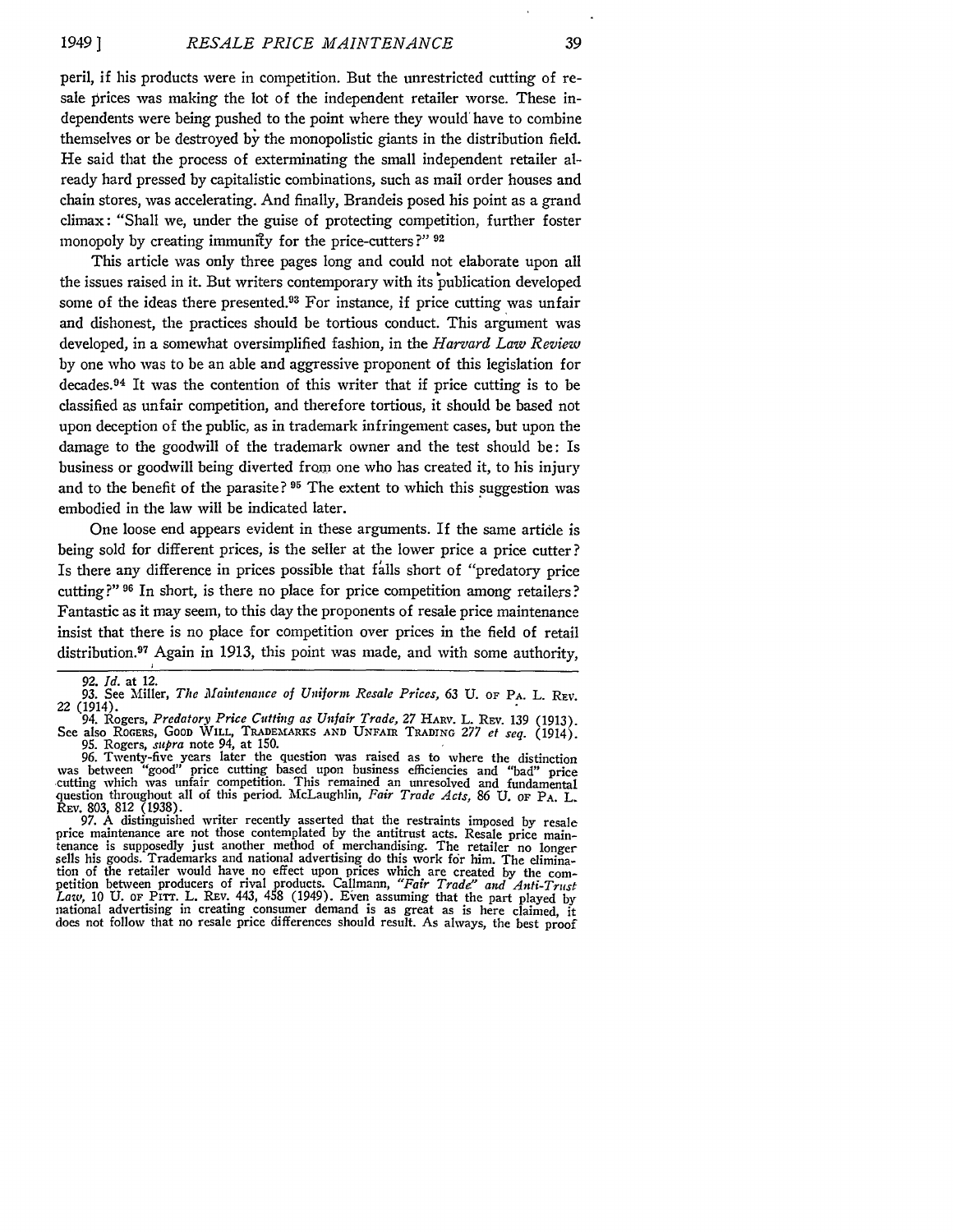since the following quotation is from an opinion of the Supreme Court of Washington:

"It seems to us an economic fallacy to assume that the competition which, in the absence of monopoly, benefits the public, is competition between rival retailers. The true competition is between rival articles, a competition in excellence, which can never be maintained if, through the perfidy of the retailer who cuts prices for his own ulterior purposes, the manufacturer is forced to compete in prices with goods of his own production, while the retailer recoups his losses on the cut price by the sale of other articles at, or above, their reasonable price. It is a fallacy to assume that the price cutter pockets the loss. The public makes it up on other purchases. The manufacturer alone is injured, except as the public is also injured through the manufacturer's inability, in the face of cut prices, to maintain the excellence of his product.<sup>08</sup> . . . It will not do to say that the manufacturer has no interest to protect by contract in the goods after he has sold them. They are personally identified and morally guaranteed by his mark and his advertisement." **99**

Three months after the publication of Brandeis' article, the Stevens bill was introduced into Congress. This was the first attempt to legalize in interstate commerce contracts to maintain resale prices. 100 Under this bill the prices were to be stated upon the article and also filed with the Bureau of Corporations. In the House hearings that began shortly thereafter, Brandeis was the first and principal witness. Brandeis had previously been consulted by the American Fair Trade League under whose auspices the bill had been drafted.<sup>101</sup> At the time of this hearing,<sup>102</sup> resale price maintenance was still understood to be designed to protect primarily the manufacturer, but Brandeis inserted in the record the names of scores of retail associations who favored the bill. At these hearings, Brandeis added little more to the basic arguments except that he felt that nothing should be done about making sure that reasonable prices were set in these contracts. He asserted that competition would guarantee reasonable contract prices, meaning, of course, competition among the manufacturers only.<sup>103</sup> This belief has survived to the present time and only Wisconsin among all the states that have passed Fair Trade laws has made any provision for handling complaints that the prices set in resale price maintenance contracts are unreasonable.<sup>104</sup>

102. *Hearings on H. R. 13305,* 65 (1915).

103. *Id.* at **63.**

104. Wis. **STAT.** § 133.25(7) (1945).

40

of this is the opposition of the department stores and the mail order houses to resale price maintenance.

<sup>98.</sup> Hence the slogan: "Demoralize the price and you demoralize the product." *Hearings oil H. R. 13305,* 159 (1915). 99. Fisher Flouring Mills Co. v. Swanson, 76 Wash. 649, 668-69, 137 Pac. 144, 151,

**<sup>51</sup>** L. R. A. **(w.** s.) 522 (1913). 100. FTC REPORT 39-40 (1945).

<sup>101.</sup> William H. Ingersoll, one of the organizers of the Fair Trade League, was closely examined as to his knowledge of Brandeis' association with the League. Appar-ently Brandeis got no fee for his work on behalf of resale price maintenance. *Hearoings before Subcommittee of the Committee on the Judiciary of the Senate on the Nomination of Louis D. Brandeis to be an Associate Jnstice of the Supreme Court,* 64th Cong., **1st** Sess. **976** *et seq.* (1916). Brandeis' biographer claims that Brandeis was the author of the Stevens bill. MAsoN, **BRANDEIS,** A FREE MAx's LIFE 502 (1946).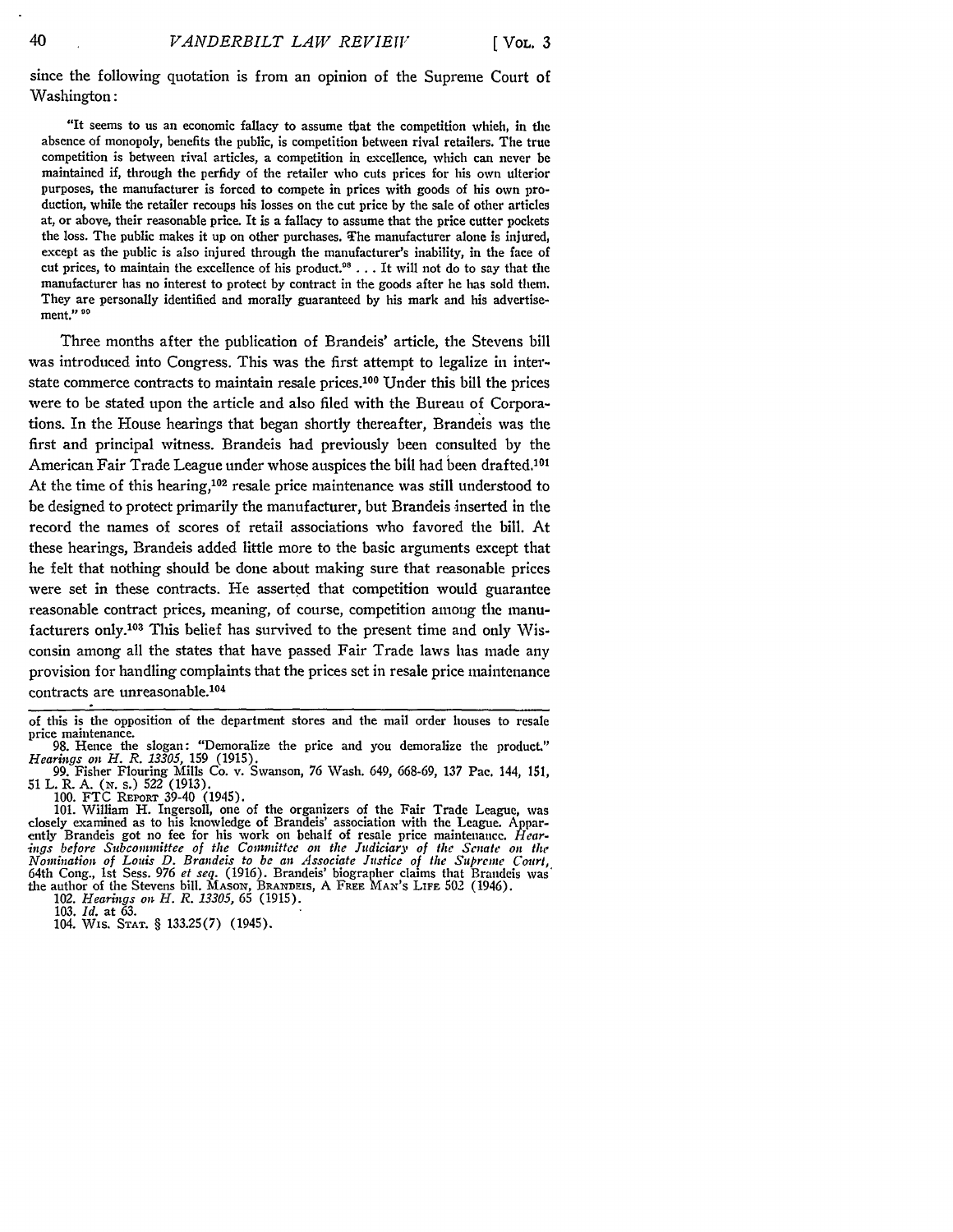Brandeis did contribute at this hearing the statement of a seductive proposition: "The American principle is that a man has a right to do anything he pleases with the article he buys unless he has an agreement with the man from whom he bought it that he shall do something else." **105** The reasonableness of this view hides its doubtful universality.

As in- every subsequent hearing, the members of the committee tried to pin one of the witnesses down about these "loss leaders" that were deluding the public. Both extremes on this issue were stated at this time. The witness representing the National Association of Retail Druggists asked for the passage of the bill to protect "the ignorant and careless purchasers, who in reality constitute a large portion of the consuming public." **106** A man, renowned for half a century for his common sense, Congressman Alben Barkley of Kentucky, replied to this that, "I think if I get fooled that is my own misfortune, and I do not think the Congress of the United States will ever pass a law that will put intelligence in the people and keep them from being gulled by somebody who is slick enough to gull them." **<sup>107</sup>**

The Stevens bill failed to pass, but 1914 did see the passage of the Federal Trade Commission Act, section 5(a) of which has particular significance in this narrative. This section declared: "Unfair methods of competition in commerce, are hereby declared unlawful." **108** What this meant was, of course, to be determined by the courts. It was not to be an easy task.<sup>109</sup> In the field of

105. *Hearings on H. R. 13305, 63* (1915). 106. *Id.* at 112. A counterpart of this attitude was that of the manufacturer who, selling throughout the country at one price, fixed by Fair Trade contract different<br>resale prices in different states. The company decided what price margin was proper<br>under the existing local competitive conditions. The p this was done because "you have a group of unintelligent retailers and you have to do<br>something to protect them from themselves." Hearings before Temporary National<br>Economic Committee, Part 6, 2558 (1939) (Hereinafter cite

(1939)"). 107. *Id.* at 99. The only discovered discussion on the enforcement of these contracts made before a Congressional committee was had in this first hearing and the question was raised by Congressman Barkley. He asked **(p.** 31): "Does this bill undertake to punish a man who violates that agreement?" Brandeis answered: "No; I say it does not undertake to punish him; but undertakes to give the maker or producer the right to make a contract establishing a standard price, and if such a contract is valid the ordinary means of enforcing it will exist." It is doubtful that Brandeis had in mind any device like a nonsigner clause, and the ordinary law of contracts would not give any right against a nonsigner. The failure ever to consider the effect of the nonsigner clause in the state laws apparently led the Senate to misjudge the effect of what it was doing in the Miller-Tydings Act. The Committee reported to the Senate, that passage of the Act would "not commit the Congress to a na matter of the State laws." **SEx.** REP. No. 879, 75th Cong., 1st Sess. 6 (1937). 108. 38 STAT. 717 (1914), 15 U. S. C. A. § 44 (1941).

109. See Haines, *Efforts to Define Unfair Competition,* 29 YALE **L." J.** 1 (1919). An introductory historical note is in Jones, *Historical Development of* the *Lazo of* Busi*ness Competition,* 35 YALE L. J. 905 (1926) ; *36 id.* 42, 207, 351 (1926-27). For unfair competition as a common law crime see Herbruck, *Forestalling, Regrating and Engrossing, 27 MICH. L. REV. 365 (1929). The effect of these common law crimes was to deny* recognition to the middle man which is an approach continued by resale price maintenance. For information on engrossing laws in the United States, see McAllister, *Price Control by Law in the United States: A Survey,* 4 LAW & **CONTEIfP.** PROB. **273,** 274-76 (1937).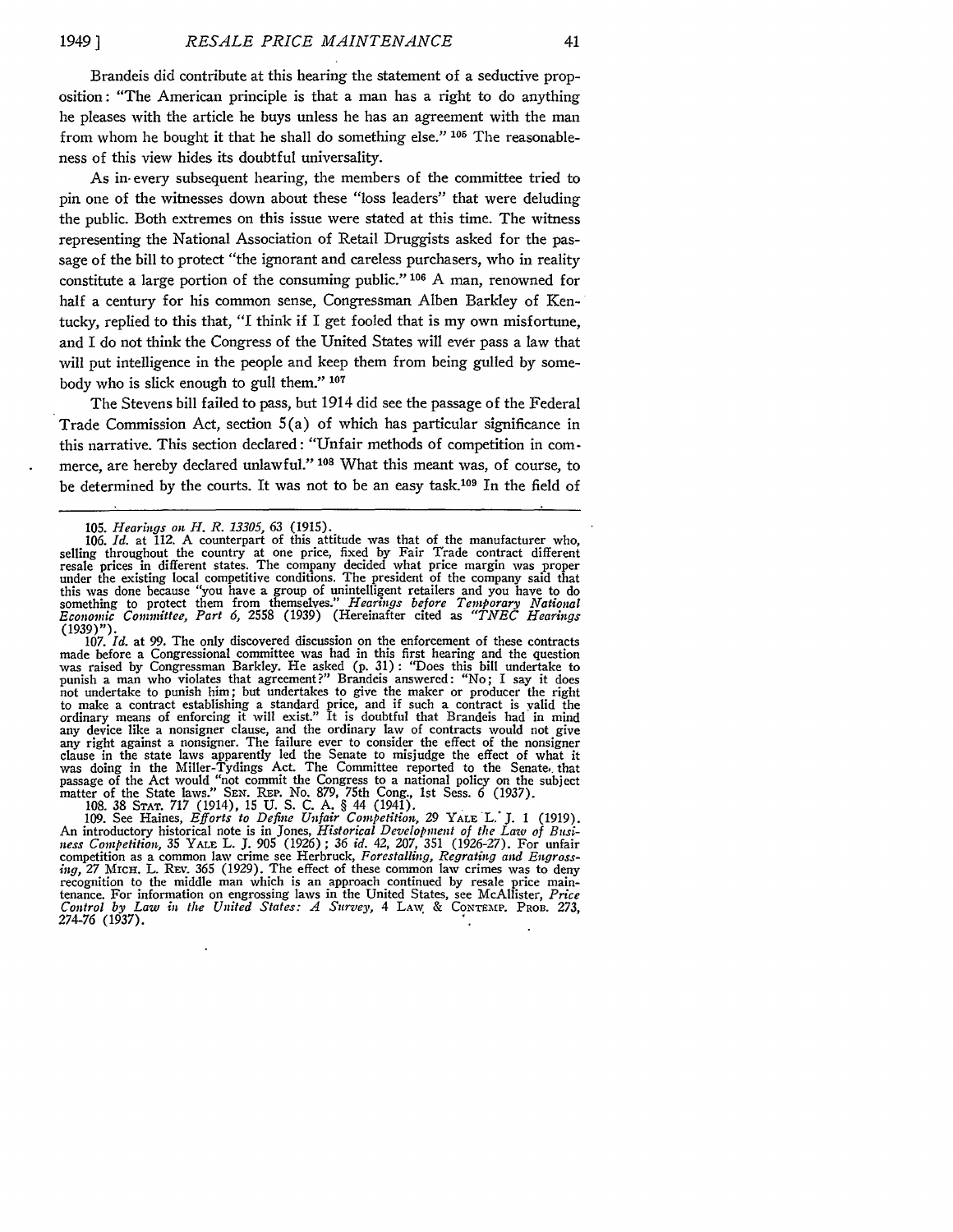pricing laws, however, the issue was pointed to whether or not predatory price cutting was to be included within the scope of unfair competition. The efforts in-this direction and the result will be considered later in this article.

In 1915, the Stephens bill was introduced in Congress to authorize the prescribing of uniform prices and manners of settlement at which the different qualities and quantities of each article covered **by** a contract might be resold. A hearing was held but no action was taken.<sup>110</sup>

Three years later, the Federal Trade Commission sent a special report to Congress **111** on resale price maintenance, pointing out that since its inception the Commission had been dealing with cases involving the validity of the resale price contracts. The dilemma that faced the Commission seemed worthy of Congressional consideration. The Supreme Court had outlawed these contracts as restraints of trade and yet the manufacturer seemed entitled to some protection when the cutting of the retail prices of his trademarked products was indulged in **by** others for unfair trade purposes. The Commission acknowledged that the right of the manufacturer to fix the resale prices of his products should not be permitted without some safeguard for the public interest. Accordingly, the Commission proposed for Congressional consideration a law which would'read that "if the manufacturer of an article produced and sold under competitive conditions desires to fix and maintain resale prices, he shall file with an agency designated **by** Congress a description of such article, the contract of sale, and the price schedule which he proposes to maintain, and that the agency designated **by** the Congress be charged with the duty, either upon its own initiative or upon the complaint of any dealer or consumer **...** to review the terms of such contract and to revise such prices. . . .<sup>*n*</sup> 112</sup>

No action was taken on this proposal and nothing like it was ever suggested again **by** the Commission. Meanwhile, in each term of Congress' until 1933, what became known as the Capper-Kelly bill was introduced with the same negative results.<sup>113</sup> The hearing on this bill held in 1926 brought forth some refinements in the theory of resale price maintenance. When the inquiry was centered on the different costs of operation among various types of retailers, the question was asked how a uniform price could be fixed to avoid either exorbitant profits for some or destruction for others. The answer to this was given with some assurance since the witness was certain that the question related to a theoretical situation only. The reply was that "The price-cutter is the high-rent man. He does not cut prices on branded goods as a means of lowering prices to the public or passing on any economies. Quite the opposite. He cuts branded-goods prices as a means of gouging the public. He has high costs and

<sup>110.</sup> See *Hearings before Connittec on Interstate and Foreign Commerce on H. R. 13568,* 64th Cong., 1st Sess. (1916). 111. H. R. Doc. No. 1480, 65th Cong., 3d Sess. (1918).

<sup>112.</sup> *Id.* at 2.

<sup>113.</sup> FTC **REPORT** 41, 43 (1945).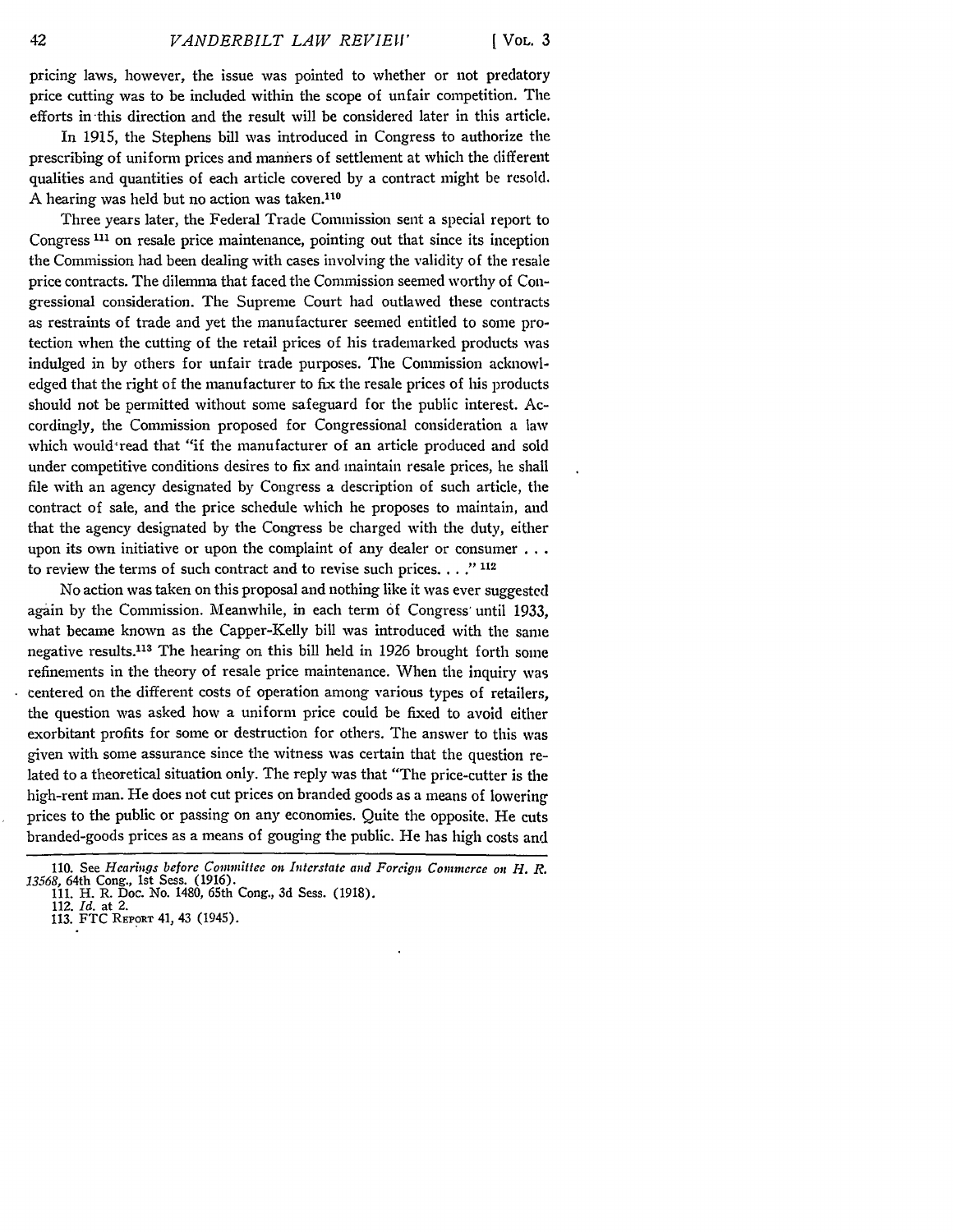high rents to pay and he wants to conceal them from the public." <sup>114</sup> These practices are typical of the metropolitan department stores. Statistics were available, this witness claimed, to show that the large chains were also high cost retailers. Nevertheless, they have created an impression with the public, by extensive advertising of national brands as loss leaders, that they are economical sources for household purchases.<sup>115</sup> This price differential point continued to be pressed and another example was proposed. Suppose *A* insisted that the price set by a manufacturer was too high and that he, *A,* would be satisfied with a smaller profit. What should be done about  $A$ ? The answer was logical. A probably didn't exist but if he did, treatment should be accorded him with the goal in mind of the greatest good of the greatest number. "I would say we had better let him put that additional profit in his pocket and make him keep it than by cutthroat competition permit him to put out of business a lot of other folks whose injury will be much greater than the slight good he can do the consumer on a few cases of Colgate's soap." **116** It is clear from this that the "greatest number" was limited to members of the class of retailers.

The elements of a contradictory argument first appeared in this hearing. One witness maintained that low cost stores under the proposed bill need not raise their prices on trademarked products because they are perfectly free to deal in unbranded goods.<sup>117</sup> Contrasted with this is the contention that the consumer demand for these goods is created by national advertising. This means that such goods must be carried in stock to sustain the store's reputation as a retail outlet **118** and, further, that the price must be met that is set **by** any competitor or again the store's reputation suffers by gaining the name of being high-priced. This latter situation was supposed to have created the urgency for this legislation. The small retailers could not afford to sell the products that they could not afford not to carry in stock. The reality of this dilemma will be examined later. It may be suggested that the answer will be to query why the retailer cannot lower his price.

This ultimate issue after these views must be the place of competition under this program. The proponents of this bill answered this flatly **by** claiming that the only place for competition was in the setting of the price which will be made uniform among retailers by this bill.<sup>119</sup> To assure this competition.

116. *Id.* at 202. 117. *Id.* at 14. This argument was used **by** Justice Sutherland in the *Old Dearborn* case when he found nothing wrong in binding a retailer to a contract made **by** another. Such a retailer was not bound to use such trademarked goods:.,299 **U. S.** 183, 193-94,

57 Sup. **Ct, 139,** 81 L. **Ed. 109 (1936).** 118. *Hearings on H. R. 1611,* 111 (1937). **119.** *Id.* at **69.**

 $\frac{1}{2}$ 

<sup>114.</sup> *Hearings on H. R. 11,* 29-30 (1926). The Federal Trade Commission, on the basis of admittedly unsatisfactory data, found the average breakeven point for independent retailers to be a 34% markup. An average markup of 33% among **50** department stores gave an average return of 12% net profit on investment. FTC REPoRT, Part II, 94 (1931).

<sup>115.</sup> *Id.* at 42 *et seq.,*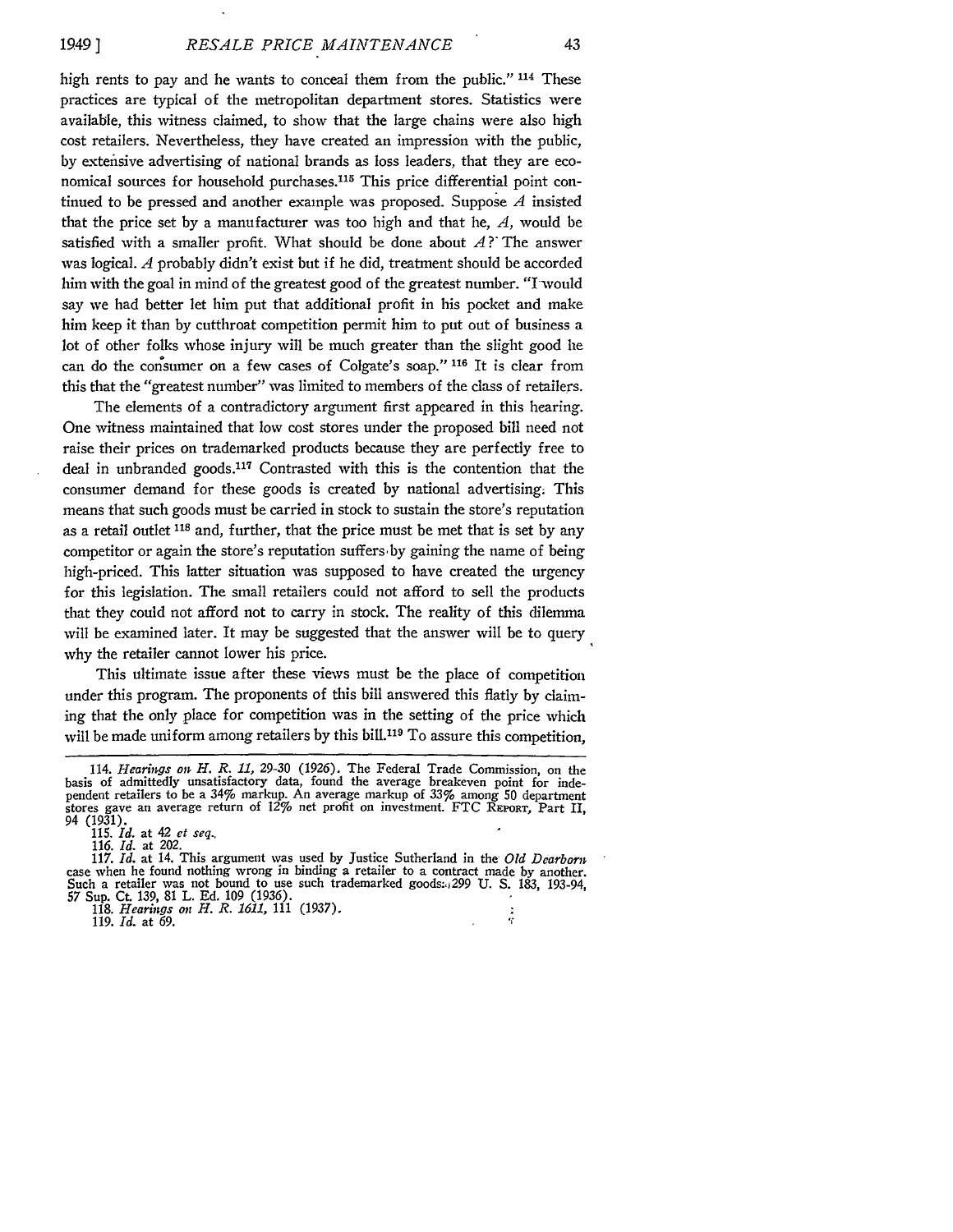**[ VOL. 3**

the good name of the manufacturers must be protected.<sup>120</sup> One of the Congressmen then pointed out that the value of this brand name was created by national advertising and might or might not actually be a mark of quality and yet this doubtful attribute was to be the sole point of competition because this bill would cut off all other competition among the dealers. At this there was no hesitation: the reply was that the retail level was no place for competition because experience had proved that competition, spread among so many hundreds of thousands of dealers, becomes an irresponsible competition which breeds unfair practices and really interferes with the productive function and raises costs there. 121 All competition among retailers produces what the sponsor of this bill, Congressman Kelly, called "malignant price warfare." 122

At the time these arguments were being made, there had been little actual experience with resale price maintenance laws. As pointed out above, the first of the Fair Trade acts was passed in California in 1931. Federal legislation lay years ahead, but there was a practice run of a few years undfer the N. R. A. codes. When examination is made of the codes, the most noticeable fact is that resale price maintenance clauses appear, not in the codes prepared by the manufacturers, but in the retail codes. A new class is now pushing this legislation. It had been noticed in the 1926 hearings that the manufacturers were no longer interested very strongly in this movement, but no inferences were drawn from this observation.<sup>123</sup> The entry upon the scene of the retailers as the proponents of this legislation should have changed the nature of the arguments in support of the program. But it did not. As pointed out previously, Justice Sutherland upheld the Illinois Fair Trade Act in 1936 because it was a reasonable method of protecting the manufacturers' property rights in their trademarks.<sup>124</sup>

The loss-limitation provision in the Retail Drug Code **125** showed the haste in which it was written. The provision stated that the use of the "socalled 'loss leader' is hereby declared to be an unfair trade practice. These 'loss leaders' are articles often sold below cost to *[sic]* the merchant for the purpose of attracting trade." **126** It was expressly stated that this was not a prohibition against selling without profit to the seller, but the selling price must include labor costs. In his letter of transmittal of this code to the President, Gen. Hugh Johnson, the N. R. A. Administrator, mentioned the pressure for inclusion of this provision as a protection against predatory price cutting.<sup>127</sup>

<sup>120.</sup> So valuable was this good name "that we could well have afforded to let the factory burn down rather than have our name ruined." *Id.* at 70. 121. *Id.* at 73.

<sup>122.</sup> Congressman Kelly's statement on the bill opened the hearings. *Id.* at 3 *ct seq.* **123.** *Id.* at 51. 124. See note 78 *supra.*

<sup>125. 2</sup> N. R. A. CODES OF FAIR COMPETITION 27 (1934).

<sup>126.</sup> *Id.* at 36. 127. *Id.* at 29. An identical provision was included in the *Code of the Retail Food* and Grocery Trade, 4 N. R. A. CODES OF FAIR COMPETITION 457 (1934). This gives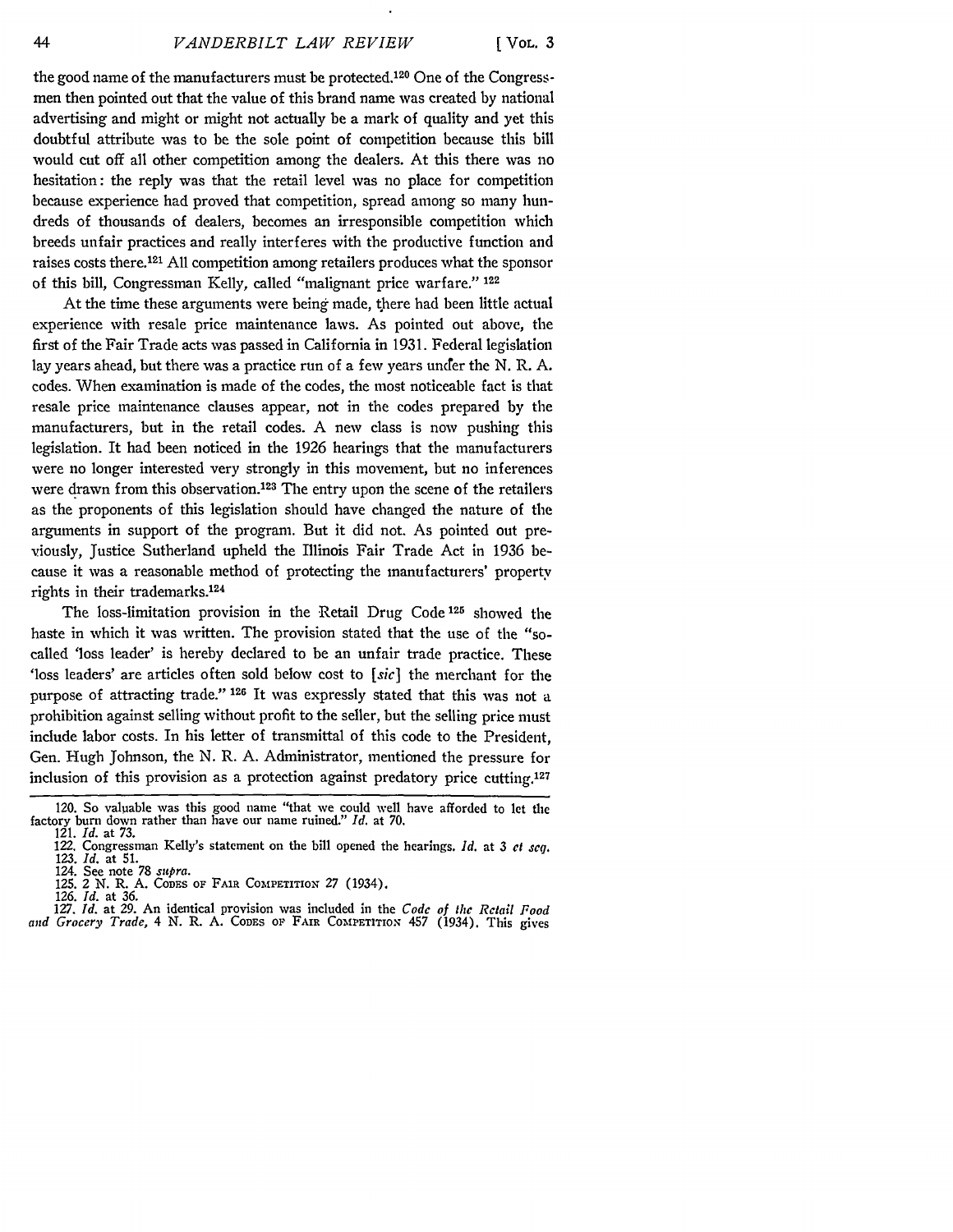The N. R. A. experience only whetted the appetites of those who wanted this kind of price restriction and the drive in the Thirties for Fair Trade laws became irresistible. Thirteen states had such laws by 1936 and 28 others followed in 1937.128 The carefully organized campaign to secure the passage of these laws was then directed against Congress and in August of 1937 the Miller-Tydings Act was signed by the President.129 The Act declared that contracts fixing minimum resale prices made in accordance with the laws of the various states were not a violation of the Sherman Act nor were they an unfair trade practice under section 5(a) of the Federal Trade Commission Act. The Act had an unfortunate legislative history that aroused more objection than the provisions of the Act itself. 130 President Roosevelt was dissatisfied, first, with Congressional consideration of the bills, then, with the passage of the Act, and, finally, with the manner of its passage. In April, the President had written to Congress that he was requesting a recommendation on this legislation from the Federal Trade Commission, but at the time of his writing he felt that it was "untimely" to attempt "to legalize any competitive or marketing practice calculated to facilitate increases in the costs of numerous and important articles which American householders **...** buy." **131** He asked the Congress to forego consideration of the bill and to authorize the Federal Trade Commission to make further studies of the problem. Finally when the bill was passed, the President voiced his disapproval of the use of a rider to an appropriation bill in passing this type of law and he expressed the hope that this law "would not boost prices as much as some of his advisers feared it would." **<sup>132</sup>**

The debate in Congress on the Act was unproductive. The proponents of the bill denied that it was a price-fixing law and declared that the main purpose of the bill was to back up the states which had passed such laws.133 But'the reports on the bills show signs of the contradiction that was developing between practice and theory in the Fair Trade movement. Congressman Celler of New York wrote a separate report to say that while he would vote for the bill

a good idea of the intensity of the pressure since the policy recommendations of the N. R. A. had been opposed to resale price maintenance becoming a part of any code. The basis for the opposition was that the existing law, through permitting a refusal to sell to a price cutting retailer, gave adequate protection to the manufacturer. Lyon<br>
ET AL., THE NATIONAL RECOVERY ADMINISTRATION 729-30 (1935).<br>
128. FTC REPORT 69 (1945).

129. 50 **STAT.** *693* (1937), 15 U. S. C. A. § 1 (1941).

130. See the minority report of Senator King of Utah in **SEN.** REP. No. 879, 75th Cong., 1st Sess. (1937). The bill was attached as a rider to the District of Columbia appropriation bill. A veto of the bill thus- became impossible without a veto of the appropriation and Congress had already adjourned.

131. 81 CONG. REc. 3838 (1937). 132. N. Y. Times, Aug. 19, 1937, p. 26, col. 1.

133. H. R. REP. No. 382, 75th Cong., 1st Sess. (1937); SEN. REP. No. 879, 75th Cong., 1st Sess. (1937). Trouble in semantics developed during the debate. Senator Tydings wound up a speech in support of the bill by declarin voted for a price-fixing bill in his life. The next speaker, Senator Austin of Vermont, then showed how full choice still remained in the states. For instance, he suggested, look at the people of Vermont who had said: "We do not want price fixing in this State." 81 CoNG. REc. 7496 (1937).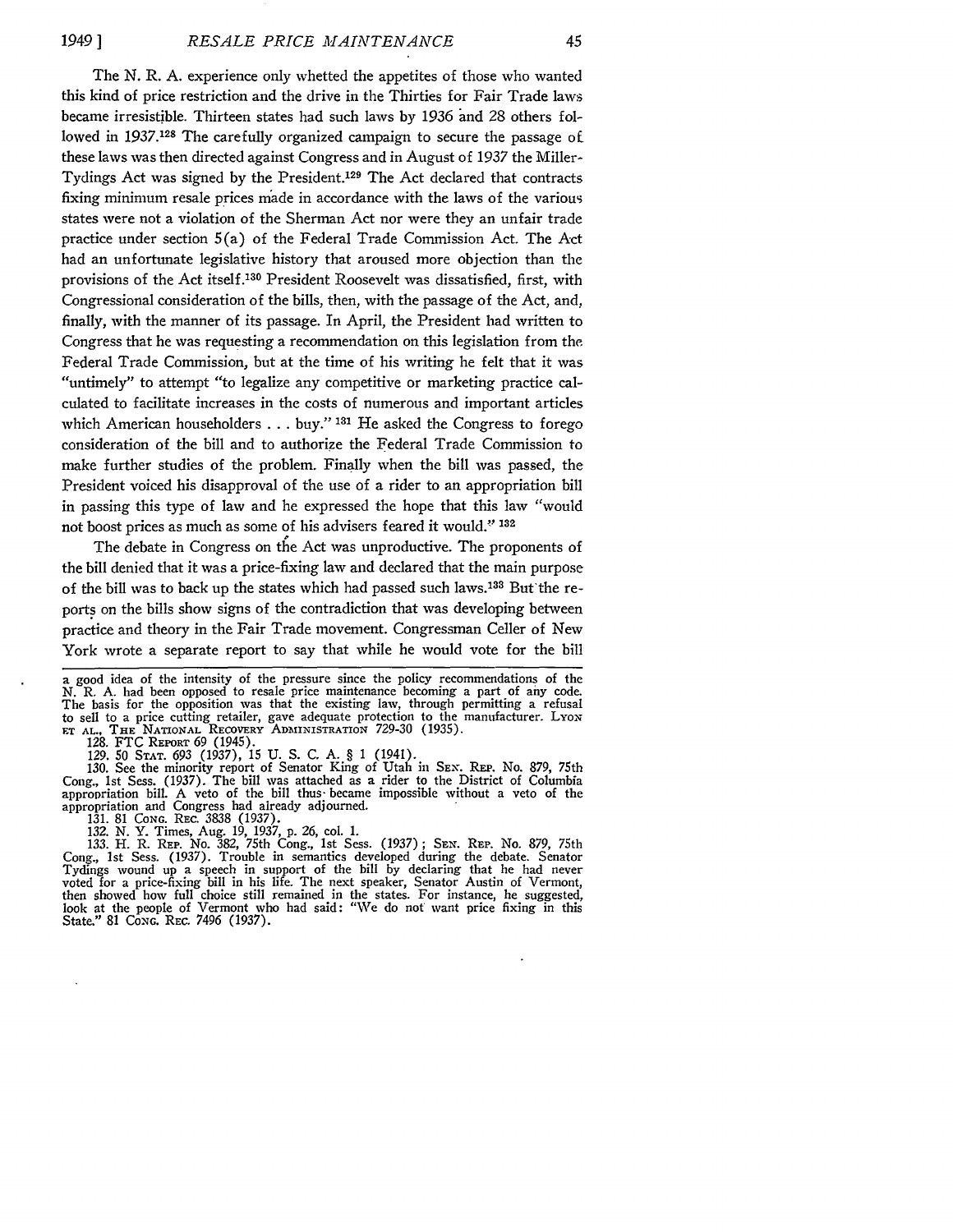there were a few unresolved questions in his mind. He wanted to know why there were no manufacturers at the hearings on this bill. He seemed fairly certain that this indicated the pressure-group nature of this legislation. He then queried whether this ganging up of retailers would not now be used to raise prices. 134 The Senate committee, apparently unaware of any such developments, reported that the state laws here being supported were directed against the "so-called loss-leader selling" which "operates as a fraud on the consumer, destroys the producer's goodwill in his trademark, and is used by the large rmerchant to eliminate his small independent competitor." **135** The views of justice Sutherland in the *Old Dearborn* case are clearly reflected here with no intimation that such views were now obsolescent. The hearings preceding the passage of this law contributed little to the previously examined arguments in support of the general theory of resale price maintenance.<sup>136</sup>

This brings the legislative history of resale price maintenance to a momentary halt. The next effort will center upon repealing the Miller-Tydings Act.<sup>137</sup> The wisdom of such action, of course, should be the determinative factor. Having now reviewed the development of the Fair Trade movement and having considered in some detail the nature of the theoretical support for this legislation, this study will turn to an investigation of the materials at hand to serve in rebuttal of this support. A study of the forces used to put the Fair Trade movement into practice will then be used as a setting for an appraisal of the position of this movement in our competitive economy.

### REBUTTAL **OF** THE FORMAL **CASE** FOR RESALE PRICE MAINTENANCE

The previous statement of the arguments of the advocates of maintaining retail prices was stated with perhaps some laboring of the premises. But if the statement in its fullness was fairly presented, an examination may be made with confidence that this was the whole case. If it is, then it seems obvious that the first question is: What is a "loss leader?" It is certainly some form of price cutting. This leads to the second question: To what extent is price cutting tortious? These are the basic issues in the formal debate and some clarity ought to be introduced with respect to them, if possible. Following a discussion of these two points, some more generalized objections to the Fair Trade program will be discussed.

Some precision in the definition of a loss leader would seem to be impor-

<sup>134.</sup> H. R. REP. No. **382,** 75th Cong. 1st Sess. 5 *et seq.* (1937).

<sup>135.</sup> **SEN. REP.** No. 879, 75th Cong., 1st Sess. 5-6 (1937). 136. *Hearings on S.* 100 **(1937) ;** *Hearings on H. R. 1611* **(1937).**

**<sup>137.</sup>** The O'Toole Bill (H. R. 4003, 81st Cong., 1st Sess.) was introduced April 4, 1949 as the latest effort to repeal the Miller-Tydings Act. This bill was referred to the Committee on the Judiciary of the House. A subcommittee of this Committee is cur- rently conducting hearings under the chairmanship of Congressman Celler of New York. on the need for further legislation to reinforce the antitrust laws.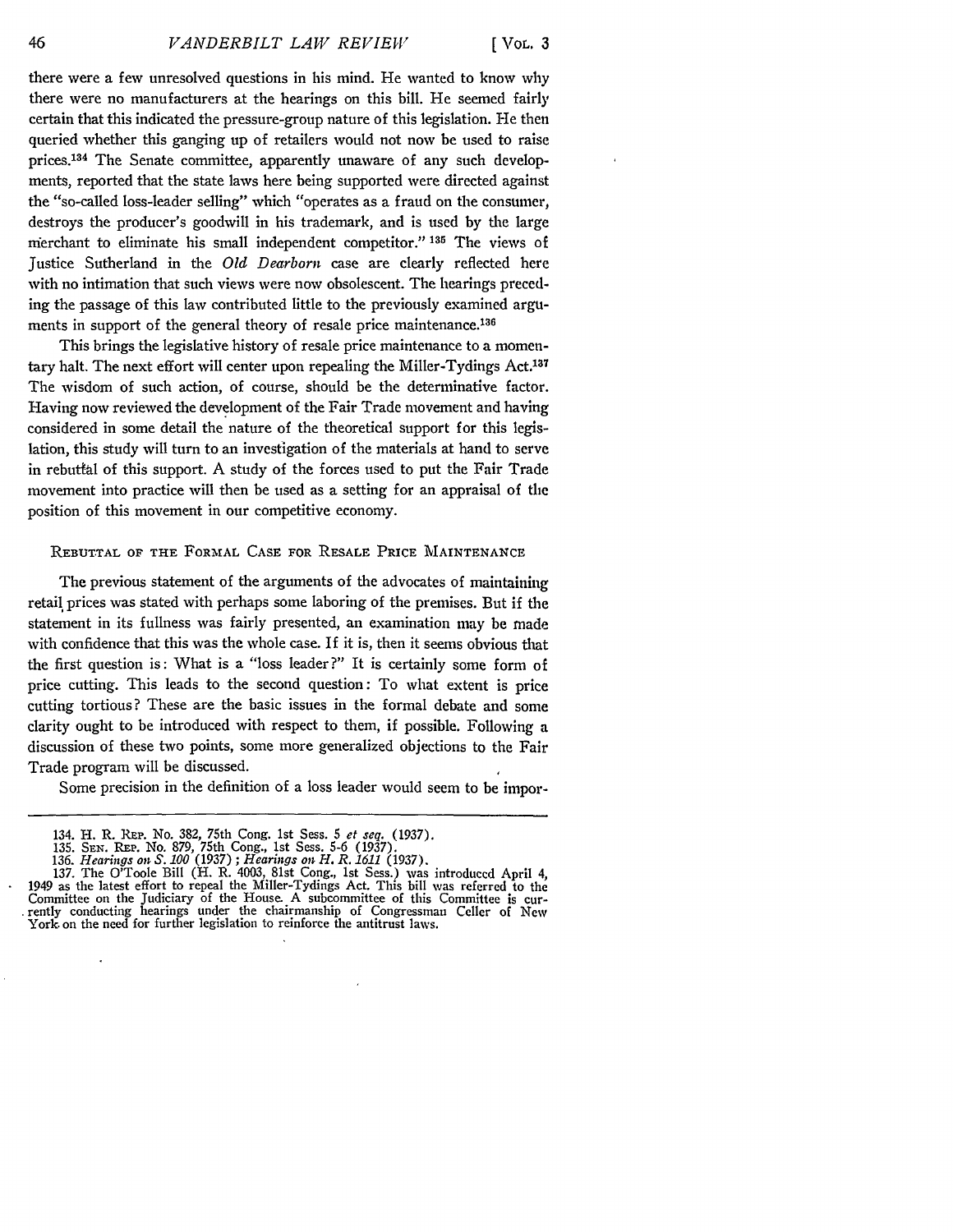tant,13s because, it is said, all predatory price cutting is accomplished by means of loss leaders. 139 The Federal Trade Commission made an extensive study of chain stores and devoted special attention to the use of loss leaders by these chains. As a definition for the purposes of this study, the Commission adopted the following: **"A** loss leader apparently is variously considered as an article sold below net invoice cost, net purchase cost or net manufacturing cost as the case may be, or it may be applied to goods sold below the net purchase cost of the goods plus operating costs, or simply to goods sold below the usual markup."<sup>140</sup> A very early definition of an aggressive cutter was "a dealer who was so designated by *75* % of the local trade at any given place." 141 Compiling variants of this same species will not be fruitful. **A** fine logical distinction is not being made when a responsible citizen, like Senator Tydings, will characterize R. H. Macy's as "great believers in predatory price-cutting to take the trade of these independents away, then when they get it away they can make it up on something else, or obviously they couldn't stay in business." 142 However unsatisfactory it may seem, the following definition appears to be the closest to reality. Speaking of a loss leader, one writer said: "In all probability it is little more than a derogatory term used by business men to denote any deep price cuts of which they disapprove." **<sup>143</sup>**

What makes this latter conception of a loss leader appear to be accurate is the fact that the federal courts have never been persuaded to make price

for an excellent analysis of leaders and loss leaders. Grether defines a leader "as a product offered for sale below the price at which it would otherwise have been sold for the purpose of attracting patronage to other articles in the vendor's general assembly." *Id.* at 200. A loss leader is a subclass under leader and is defined by Grether as "a product offered for sale at a price lower than its invoice or replacement cost, plus the average expense percentage of the vendor or the particular expense percentage allocable to it, on which the loss is expected to be recovered from the patronage attracted to other articles in the vendor's general assembly." *Id.* at 201. This is a reasonable distinction, essentially between good and bad price cutting, but it cannot be maintained that this distinction is very often made by the proponents of resale price maintenance. There has been no visible sign that any price cutting would ever be approved by them.

140. **SEN.** Doc. No. *51, 72d* Cong., 1st Sess. 2 (1932). Grether claims that because of this loose definition, the results of the studies of the Commission are of "scant significance." Grether, *op. cit. supra* note 139, at 200.

141. Jayne v. Loder, 149 Fed. 21, 24 (3d Cir. 1906). 142. *Hearings before Subcommittee of the Committee on the District of Columbia of the Senate on H. R. 3838,* 76th Cong., 1st Sess. 29-30 (1939). The term "loss leader" includes a presumption of dishonesty on the part of the retailer using one and a further presumption of gullibility on the part of any customer going into a retail outlet because of an advertised low price. Neither of these presumptions seems capable of proof. See *Hearings on H. R. 1611,* 89 (1937).

143. Nelson, *Trade Practice Conference Rules and the Consumer*, 8 GEO. WASH.<br>L. REv. 452, 460 (1940). The opponents of this legislation do not deny that they use loss leaders. They simply say that "a customer in the store is worth two in the home." *Hearings on H. R. 1611,* 151-52 (1937).

<sup>138. &</sup>quot;It is commonly alleged that the chief reason for the urgent necessity of resale price-fixing legislation is the use of 'loss leaders' in merchandising. No one has adequately defined the term. No one has determined the extent of loss-leader use, however defined. No one has measured its harmful effects or beneficial effects upon the distributor and the consuming public. Few distribution problems have been characterized by<br>more befuddled thinking." *Hearings on H. R. 1611*, 151 (1937).<br>139. See GRETHER, PRICE CONTROL UNDER FAIR TRADE LEGISLATION, c. 8 (1939)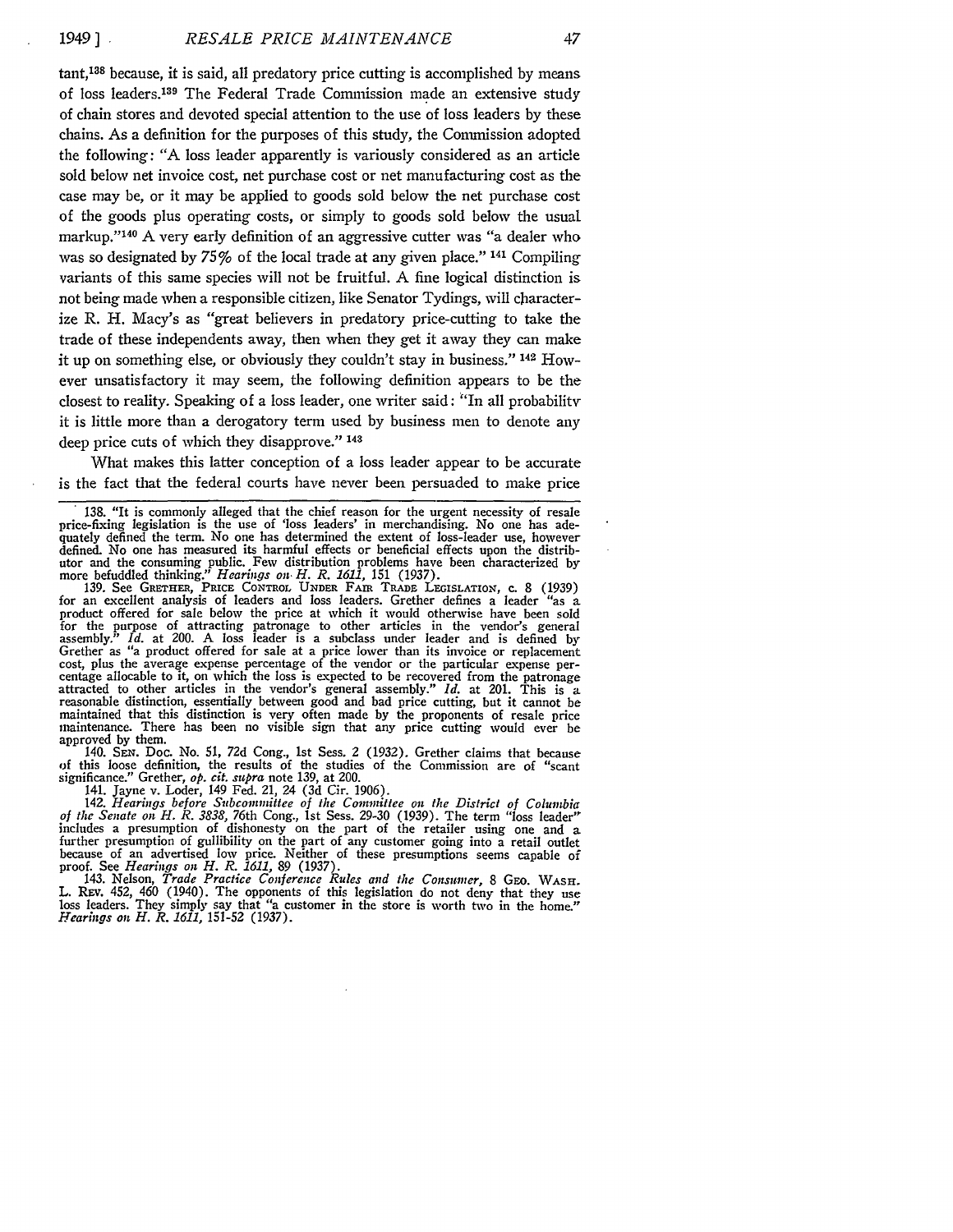cutting an unfair competitive practice.<sup>144</sup> Price cutting is only unlawful when there is a showing that the practice was employed as an instrument of monopoly power. 145 A man in good faith may go into business in competition with another and cause loss to that other without being liable for the loss so caused, even though he knew such loss would probably occur.<sup>146</sup> It must follow that while in business he can, in good faith, take such measures as seem reasonably necessary to stay in business. The qualifying requirement of good faith does not beg the question. It simply denotes a lack of malice.<sup>147</sup> For, as the *Restatement* puts it: "One who engages in a business primarily for the purpose of causing loss of business to another and with the intention of terminating the business when that purpose is accomplished is liable to the other for the loss so caused." **148** It appears then that the federal courts have remained unmoved throughout this furore over the cutting of prices by "knaves," because this particular type of knavery seems never to have been unlawful.<sup>149</sup> What is more, they have declared that attempts at resale price maintenance, in the absence of statute, are unfair competitive practices.<sup>150</sup> This was first definitely established, as previously indicated, in the *Beech-Nut* decision.<sup>15</sup>

Besides failing to convince the courts, the proponents of these measures also failed to convert the larger retailers. In 1929 the Federal Trade Commission found that 78% of the department stores and 70% of the chain stores were opposed to resale price maintenance, as contrasted with a 91% favorable vote of the regular dealers.<sup>152</sup> A few larger department stores, such as Macy's

146. **HOLMlES, THE CoMMON** LAW 144-45 (1881); **RESTATEMENT, TORTS** § **708** (1938). 147. The test of predation is intent. **OPPENHEIM , CASES ON** FEDERAL ANTI-TRUST LAWS 75 (1948).

148. **RESTATEMENT,** TORTS § **709** (1938). This section states the principle derived from the leading case of Tuttle v. Buck, **107** Minn. 145, 119 N. W. 946 (1909) (banker opening a rival barbershop to drive plaintiff out of business gave plaintiff a cause of action).

149. The reason seems to be that the federal courts have approached resale price maintenance solely as a problem of restraint of trade. Contrasted with this, the state courts have emphasized the unfair competition aspects of the problem. OPPENIIEIN,<br>CASES ON FEDERAL ANTI-TRUST LAWS 383-84 (1948). Doubts continue as to the<br>existence of an independent federal law of unfair competition. Bun *of Unfair Competition,* 62 HARV. L. **REV.** 987 (1949). Because trademark infringement is the main type of unfair competition litigation handled by the federal courts, the federal law continues to emphasize misrepresentation and passing off, elements which

admittedly are not present in price cutting. See Rogers, *supra* note 94.<br>150. Armand Co. v. Federal Trade Commission, 78 F. 2d 707 (2d Cir. 1935);<br>Butterick Co. v. Federal Trade Commission, 4 F. 2d 910 (2d Cir. 1925).<br>151

Ct. 150, 66 L. Ed. 307 (1922). See Stevens, Resale Price Maintenance as Unfair Completion, 19 Col. L. REV. 265 (1919).<br>
Petition, 19 Col. L. REV. 265 (1919).<br>
152. REPORT OF THE FEDERAL TRADE COMMISSION ON RESALE PRICE MAI

be found as H. R. Doc. No. 546, 70th Cong., 2d Sess. (1929). A regular dealer is

<sup>144.</sup> Remington-Rand, Inc., v. Mastercraft Corp., 67 F. 2d 218, 221 (6th Cir.<br>1933). The *Restatement* takes the position that drastic price-cutting, a "predatory trade<br>practice," is not actionable *per se*, however harsh t Torrs  $\S$  709, comment a (1938)

<sup>145.</sup> Schine Chain Theatres, Inc., v. United States, 334 U. **S.** 110, 120-21, 68 Sup. Ct. 947, 92 L. **Ed.** 1245 (1948).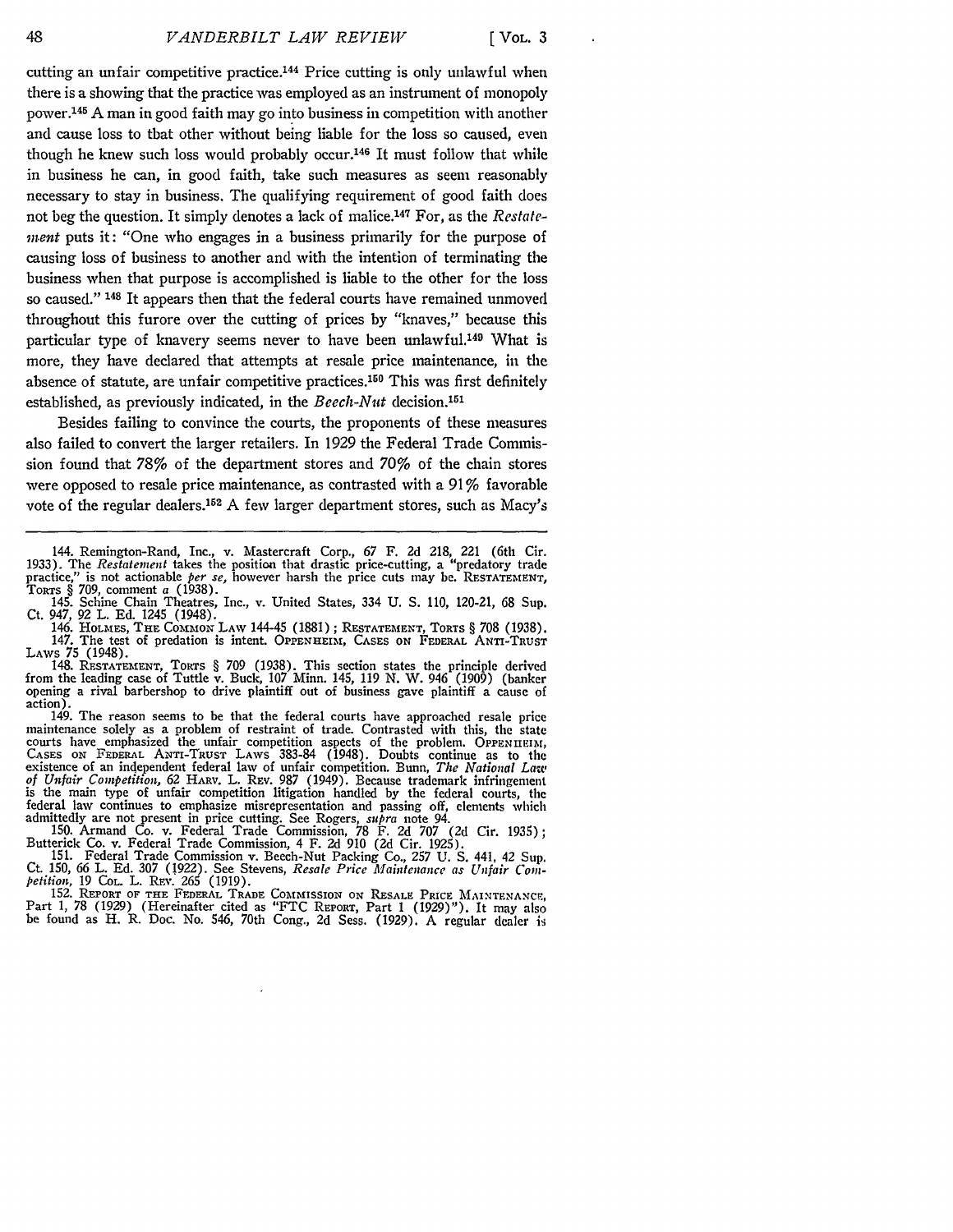**of** New York and Filene's of Boston, were among the oldest and most effective opponents of any legislation to maintain retail prices. They and others made the following general objections to the laws: **(1)** the establishment of uniform prices would deny to the consumer the benefit of operating economies; (2) the very rigidity of the prices so fixed seriously impaired the possibility of economical merchandising; **(3)** the prices would have to be fixed at a level that would insure higher prices to the consumer; (4) the higher prices would necessarily include a high cost of national advertising for which the consumer got nothing. These objections are sufficient to show the tenor of the opposition. The basic premise of these opposition forces was that at the retail level different prices may be produced **by** competition that is not dishonest. The layman is apt to feel that this is true, and it seems surprising that any discussion is necessary. When a witness testified that it was impossible to set a price that would fit both mail-order catalog service and store service, it seemed a reasonable claim.<sup>153</sup> An executive of R. H. Macy's explained that it had been calculated that giving credit added *6%* to the cost of a product and that therefore his company had decided that Macy's would give no credit and would charge **6%** less than the price set by any other store in the city which gave credit.<sup>154</sup> Another example was Namm's Store in Brooklyn, which was in reality two stores. Upstairs, salesgirls waited upon customers, and credit, delivery, and other services were rendered; downstairs in the basement, cash payment and selfservice were the basis of substantially lower prices.<sup>155</sup> Is one to believe that Major Namm was a predatory price cutter downstairs but not upstairs?

It cannot be denied that there are different costs of doing business. The Fair Traders argue that even if this be true these costs should not be translated into different retail prices. Besides, as previously pointed out, the Fair Trade advocate claims that it is the high cost retailer who cuts the most sharply.156 This contention, however, seems unprovable. **A** much more sensible story would be that the most economical operator has the lowest prices. Whereever the argument may emerge, it is certain that one principle of the Fair Trade program is to eliminate competition among retailers. The nature of the program in action has yet to be indicated, but this is the true basis of the refusal to admit the desirability of such competition. As one witness said: "This bill might also be called **. . .** a bill to aid the inefficient-to aid the indigent." **<sup>157</sup>**

**157.** *Hearings on H. R. 11, 269* **(1926).**

defined "as an independent retail unit purchasing merchandise from wholesalers or manufacturers and selling to the consumer." *Id.* **at** *73.*

**<sup>153.</sup>** *Hearings on S. 100,* **18 (1937).** "It is our policy to quote lower prices, where- ever possible, than asked elsewhere for merchandise of comparable quality. This is made possible **by** the economies of our method **of** doing business." **MoNTGOmERY WARD** CATALOG, FALL & WINTER (1949-50) 1109 (1949). How predatory price cutting can **,be** effected **by** means of a mail order catalog is difficult to see. There are no loss leaders to entice the customer to read the catalog. *Hearings on H. R. 1611,* **115 (1937).**

<sup>154.</sup> *Hearings on H. R. 11,* **283 (1926).**

**<sup>155.</sup>** *Hearings on H. R. 1611,* **102 (1937)<br>156.** *Supra* **note 102.**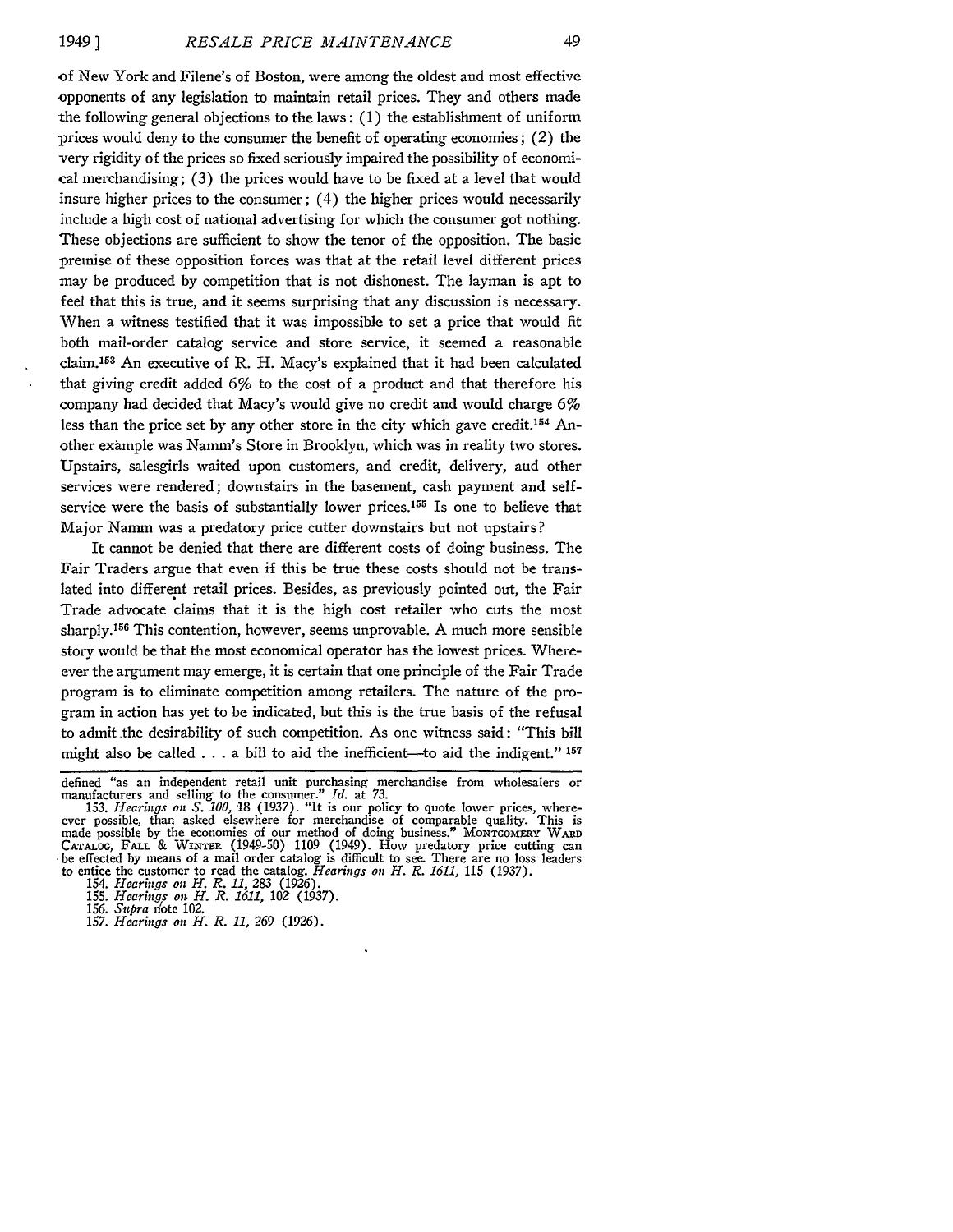**[ VOL. 3**

The laws not only were based on a blindness to the possibilities of economies in retailing; they also made such economies harder to make. As previously mentioned, exemptions from the contract restrictions are almost universally confined to four situations.158 A trademarked commodity can be sold below the contract price when the retailer is, in good faith, selling his stock preparatory to going out of business, when the goods are damaged or deteriorated, when the sale is by an officer acting under a court order, or when the trademark has been obliterated. In the Stevens bill of 1914 these were also the sole exceptions. As early as 1916 Edward Filene of Boston was already defending his famous bargain basement, where slow moving stock from the upstairs store sold at steadily reduced prices for thirty days at which time the unsold remainder was given to charity.<sup>159</sup> Clearance sales are essential to sound merchandising.160 Slow moving and overstocked items must be moved. And yet such sales cannot be made subject to any uniformity. Items move at different rates under different selling techniques. Seasonal clearances have been assumed to be a standard practice to get ready for a new season.<sup>161</sup> The Fair Trade laws assume that any clearances of unsalable stock will now be confined to non-trademarked goods only. Furthermore, newcomers in a neighborhood have traditionally overcome customer inertia by loudly proclaiming the low and attractive prices of their new store.162 Under these laws how can obsolescent models or fading styles be cleared out quickly so as to make way for new varieties? Suppose there is a declining market in which the proper merchandising technique is to slash prices to clear out the high-priced stock. It would, of course, be no answer to the objections to the entire Fair Trade program to widen this list of exemptions; but even if it were, it is unlikely that any such extension would take place, since the whole objective of the movement is uniformity of prices, and to this end exemptions must perforce be few. These objections are mentioned to demonstrate further that the problems of neither the merchandiser nor the manufacturer are being considered with any sympathy by those favoring these Fair Trade laws. A quantity of unsalable goods will not improve the goodwill value of the trademark they bear. In short, the effort is to put all of the retailers on one level which operates in favor of the less efficient.

If the whole direction of resale price maintenance must be to favor the less efficient retailer and to block the use of standard techniques in aggressive and economical merchandising, then the end result must be that Fair Trade laws raise prices on Fair Traded goods. Has this been the result in practice?

<sup>158.</sup> *Supra* note 19.

<sup>159.</sup> *Hearings before Committee on Interstate and .Foreign Commerce on H. R. 13568,* 64th Cong., 1st Sess., Part I, 212 (1916). 160. *Hearings on H. R. 11,* 252 (1926).

<sup>161.</sup> *Hearings on H. R. 1611,* 109 (1937).

<sup>162.</sup> *Id.* at 111.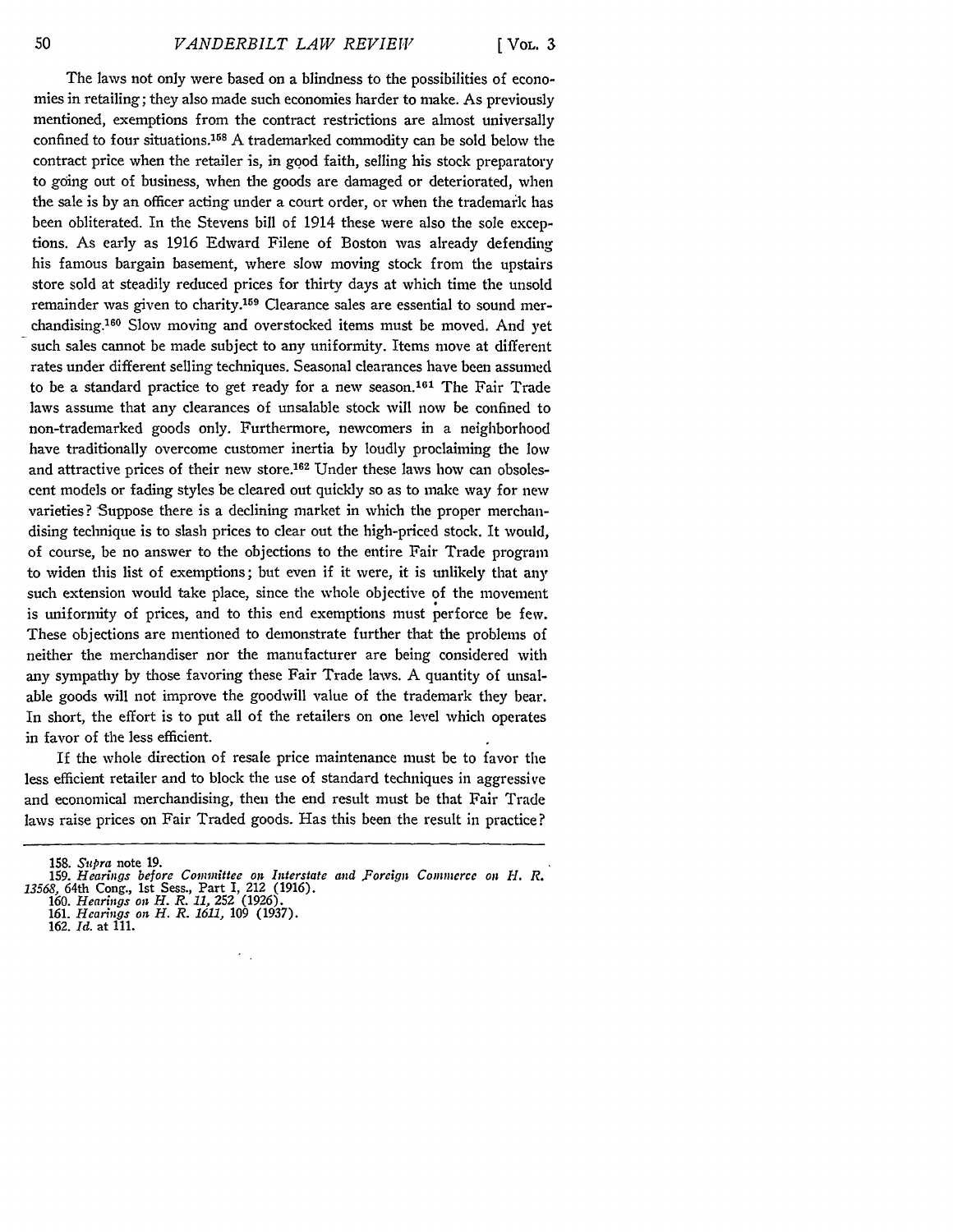For a long time the answer to this question was unknown. 163 A few admittedly incomplete studies are now available that show the answer to be indisputably in the affirmative. In California, in 1934, the contract prices for drug items were 33% higher than the prices advertised on these same commodities in the newspapers during the first six months of **1933.164** The 1945 investigation of the Federal Trade Commission gave the same general result. The manufacturers set their contract prices between the two extremes of the prevailing prices with the result that in the retail grocery trade, for instance, "price increases most often were shown by cash-and-carry stores while price decreases were shown most often by credit and delivery stores." **165** The Report then points out that price increases "fell most heavily upon those consumers who from necessity or personal choice patronize minimum-service stores." In the retail drug trade the same situation developed, and the chain stores and department stores are found raising their prices.<sup>166</sup> The two studies heretofore mentioned exhaust the reliable data on the subject at the present writing.

A thought that might not occur to the ordinary consumer is one contended for by the proponents of these laws. An authoritative spokesman for this group points out the danger of inferring that "the sole objective of public policy was to obtain the lowest possible price to the consumer on every commodity. This is both an economic fallacy and a misconception of law. The public is more interested in fair and reasonable prices which preserve the economic balance and advantages to those engaged in the trade, with due regard to the consuming public, than it is in securing the lowest obtainable prices, when the inevitable tendency is to degrade or drive from the market 'articles which it is assumed to be desirable that the public should be able to get.'" **<sup>167</sup>** This may explain the apparent subversion of the economic basis of our society by the advocates of these measures and should all the more stir the consumer to reassert his traditional belief that in a competitive society the objective is the best goods at the lowest prices. <sup>168</sup>

If trademarked goods which are subjected to resale price maintenance

164. Grether, *Experience in California with Fair Trade Legislation Restricting Price Cutting,* 24 CALIF. L. ZEv. 640 (1936). Additional material on increases in California and other Pacific states is in GRETHER, PRICE CONTROL UNDER 'FAIR TRADE LFiSLATIoN 298 (1939). 165. FTC REPORT xlvi (1945). 166. *Id.* at xlviii *et seq.*

167. Ely Lilly & Co.  $\hat{v}$ . Saunders, 216 N. C. 163, 174, 4 S. E. 2d 528, 125 A. L. R. 1308 (1939). The quote within the quotation is from the dissent of Justice Holmes in the *Dr. Miles* case, 220 U. S. 373, 412, 31 Su

pediment to low-price policies." NOURSE, PRICE MAKING IN A DEMOCRACY 161 (1944).

<sup>163. &</sup>quot;In the absence of definite experience" the Federal Trade Commission polled various business groups as to what they *expected* from legalized resale price mainte- nance. FTC **REPORT,** Part 2, c. 5 (1931). The conclusion reached at that time **by** the Commission was that "Neither injury is capable of exact measurement, but, in the opinion of the commission, the potential damage to consumers through price fixing would be much greater than any existing damage to producers through this form of price cutting." *Id.* at 165.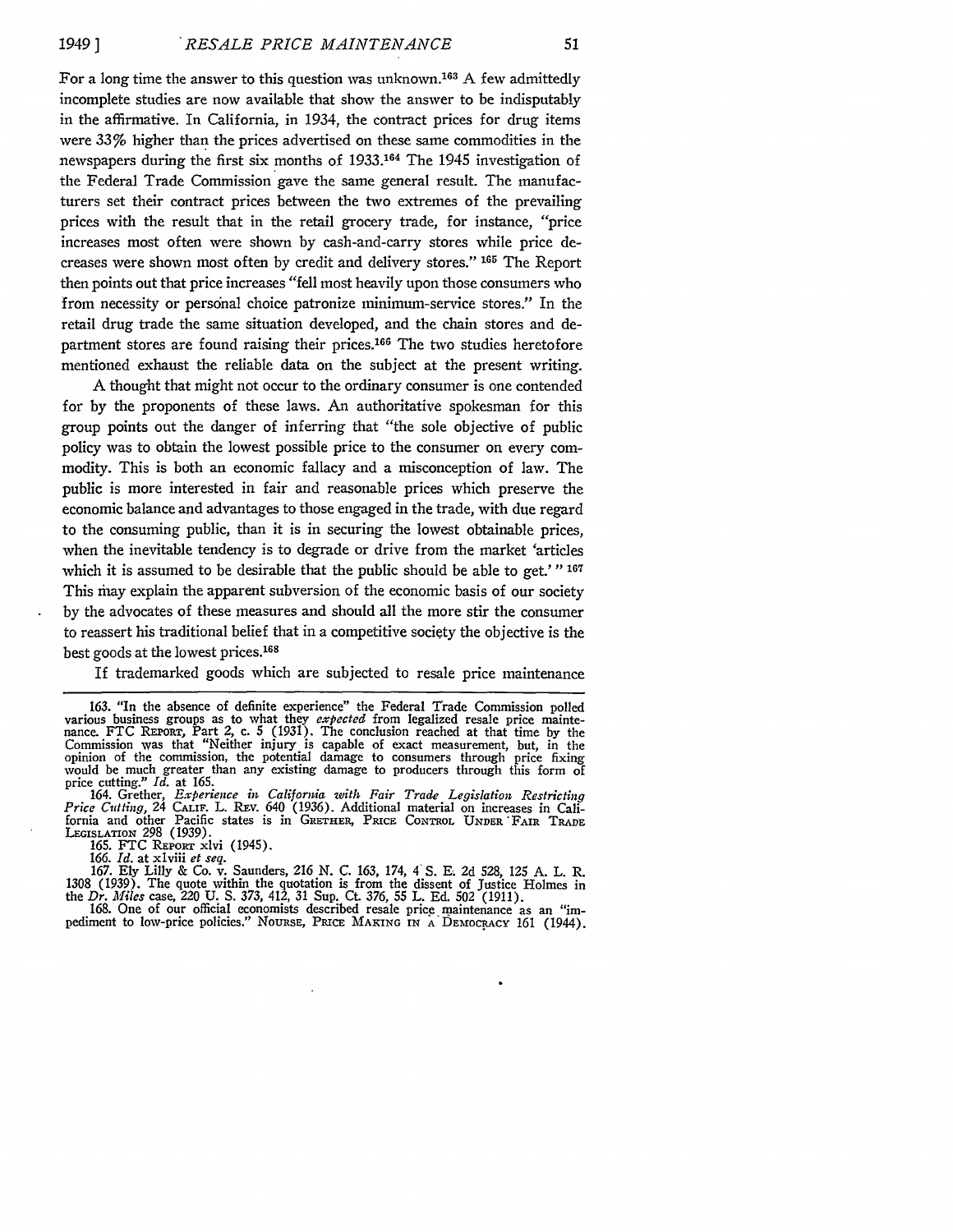**[ VOL. 3**

contracts rise to a higher general level of selling price, they must also then rise to a higher price as compared with unbranded goods or with goods whose brand does not have to bear the cost of a national advertising campaign. A reputable recent study has borne this out **by** a demonstration that the prices of nationally advertised brands are materially higher than those of virtually identical merchandise which is unbranded or which bears a distributor's private label.<sup>169</sup> It was always Macy's contention that resale price maintenance would not injure it because the day any law was passed affecting prices, Macy's intended to use its own unfettered brands.<sup>170</sup> The witnesses who spoke for Macy's always made a great show of producing Macy's trademarked articles and comparing them with products bearing nationally advertised brands, demonstrating that the two were the same and that the article of Macy's was sold at a substantially lower price.<sup>171</sup> Another effect of advertising is to emphasize prices. If an item is nationally known as a nickel item, the producers are almost trapped into maintaining the five-cent price regardless of the vicissitudes of the business cycle. The way out, of course, is to maintain the price but vary the size and quality of the same article. And it has been a common complaint that these changes have been made without notice.<sup>172</sup>

This emphasis upon price serves to introduce an example of the inconclusiveness of some of the arguments that have raged over resale price maintenance. One of the founders of the American Fair Trade League and one of the oldest supporters of the movement was William Ingersoll, whose dollar watch is part of our cultural history. Ingersoll always claimed price cutting ruined his watch business.<sup>173</sup> At the 1926 hearings, the Macy witness rejected this claim and said that the changing price structure had simply made it impossible any longer to turn out profitably a dollar watch.<sup>174</sup> It is evident that it would not be possible to determine the relative merits of this particular controversy, but it does focus attention on one point: How many manufacturers have been hurt **by** predatory price cutting? A definitive reply to this question is the statement of the Federal Trade Commission that it had "been at some pains to find instances of such price cutting which were sufficiently severe to result in a permanent and material reduction of the manufacturers' volume of business, but without discovering any instances in which it could be satisfactorily shown that decreased volume was primarily due to dealer price cut

174. *Id.* at **250.**

<sup>169.</sup> NELSON **AND KEIm,** PRICE BEHAVIOR **AND BUSINESS** PoLIcY 368 **et** *seq.* (TNEC Monograph 1, 1940).

<sup>170.</sup> *Hearings on H. R. 11,* 265 (1926). Macy's today has over 1400 of its own branded products. The *Not-So-Fair-Trade Laws,* **FORTUNE** 166 (Jan. 1949). See Nounss, *op. cit. supra* note 167, at 250. 171. *Hearings on H. R. 11,* 290 (1926).

<sup>172.</sup> *Id.* at 271; *Hearings on H. R. 1611,* **188** (1937) (Palmolive soap the same price but half the size). 173. *Hearings on H. R. 11,* 39 (1926).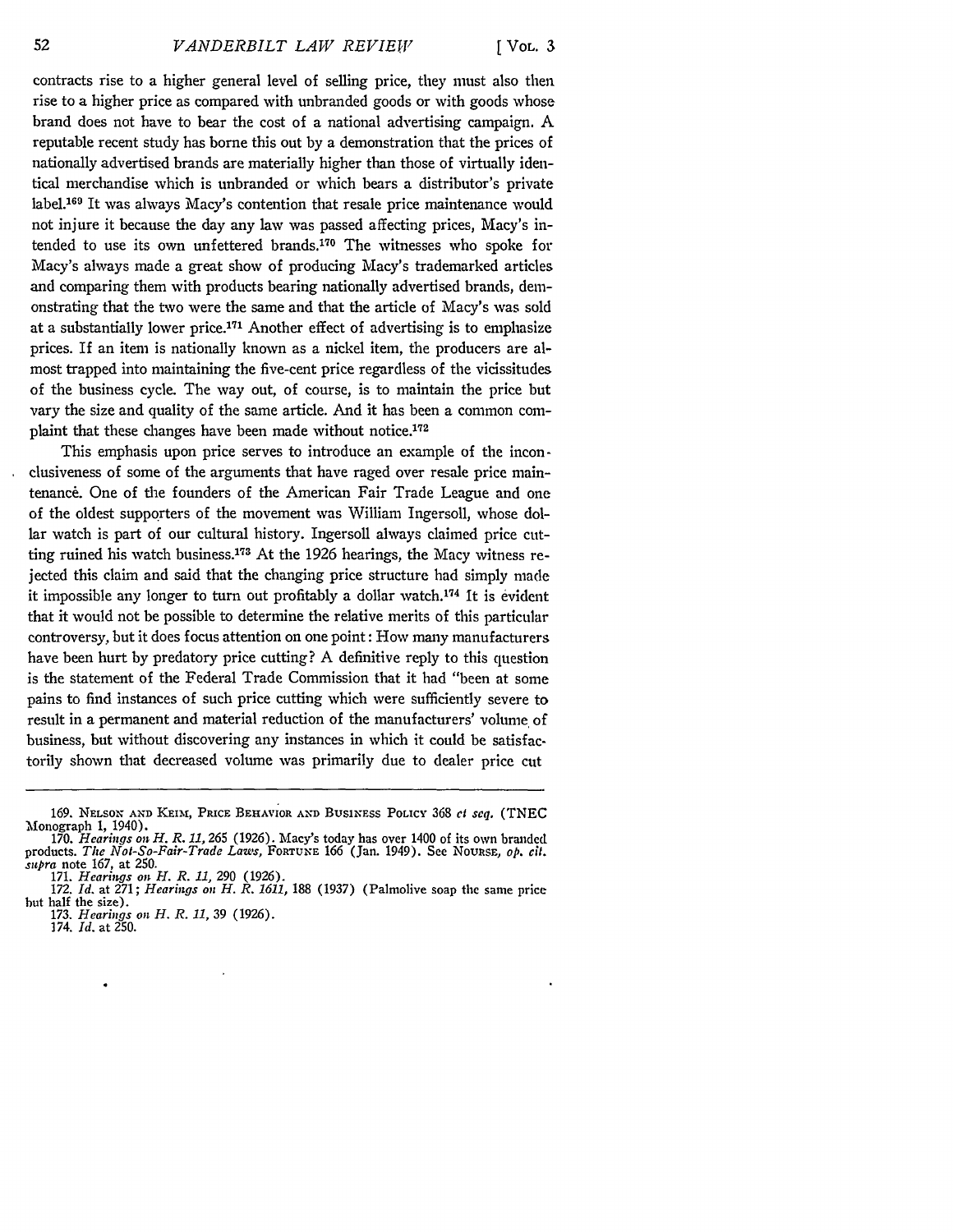ting." **175** In all the hearings examined only two manufacturers ever reported that they themselves had been hurt by price cutting.<sup>176</sup> All other testimony must be regarded as hearsay.

With this final statement on the rebuttal of the formal case for resale price maintenance, it is best to turn to more fruitful fields of investigation. It should be clear that these claims and counterclaims have not been entirely of a statistical character. Much work remains to be done, particularly in publicizing the facts. But even this would not be sufficient, because, as we shall now see, the character of the movement has so changed that the whole debate has been rendered theoretical.

## FAIR TRADE AND A COMPETITIVE ECONOMY

Several articles have been written in recent years pointing out or deploring the withdrawal from a thoroughgoing conception of competition that is embodied in the Miller-Tydings Act. This exception to the Sherman Act represents a reversal of policy; it has been criticized as an unjustified reversal.<sup>177</sup> Prices are the primary regulating material in our economy, and one objective of the antitrust laws was to prevent man-made obstacles to their free formation.<sup>178</sup> Price fixing, reasonable or unreasonable, is unlawful *per se*.<sup>179</sup> If competition must be preserved by regulating laws, a paradox must be evident when a law is passed which allegedly assists in the preservation of competition by eliminating so much price competition at the retail level.<sup>180</sup> This is not the place to defend a competitive economy. We are officially committed to such a business philosophy.<sup>181</sup> But one of the most pernicious effects of the Fair Trade legislative program could be the creation of the belief that the gradual elimination of the harsh realities of the competitive business life was intended in the passage of laws such as these and that there has been an intent to soften the rigors of such a life by a modified form of competition.

The President's Council of Economic Advisers recently spoke of "the

L. REv. 694, 700 (1938). 181. "It is not for us, however, to pick and choose between competing business and

economic theories in applying this law [Sherman Act]. Congress has made that choice.<br>It has declared that the rule of trade and commerce should be competition, not combination." Douglas, J., in United States v. Crescent Amusement Co., 323 U. **S.** 173, 187, **65** Sup. Ct. 254, 89 L. Ed. 160 (1944).

<sup>175.</sup> FTC REPORT, Part 2, 4 (1931). 176. *Hearings on H. R. 13568,* 46th Cong., 2d Sess. 586 (1917) ; *Hearings on H. R. 11, 39* (1926).

<sup>177.</sup> Letter of W. A. Ayres, Chairman of the FTC, dated April 14, 1937, to the President. 81 **CONG.** REc. 7490 (1937) ; LOEViXGER, **THE** LAW **OF** FREE ENTERPRISE 109,

<sup>283 (1949).&</sup>lt;br>178. See Judge Rifkind's remarks in Stenographer's Minutes of United States v.<br>National Lead Co. 3873 (S. D. N. Y. Oct. 2, 1945).

<sup>178.</sup> See Judge Rifkind's remarks in Stenographer's Minutes of United States v.<br>National Lead Co. 3873 (S. D. N. Y. Oct. 2, 1945).<br>179. United States v. Bausch & Lomb Optical Co., 321 U. S. 707, 720, 64 Sup. Ct. 805,<br>88 L. *Sherman Anti-Trust Law, 28* CALIF. L. REv. *297,* 667 (1940). 180. Note, *"Preservation of Competition" through Federal Antitrust Laws,* 51 HARV.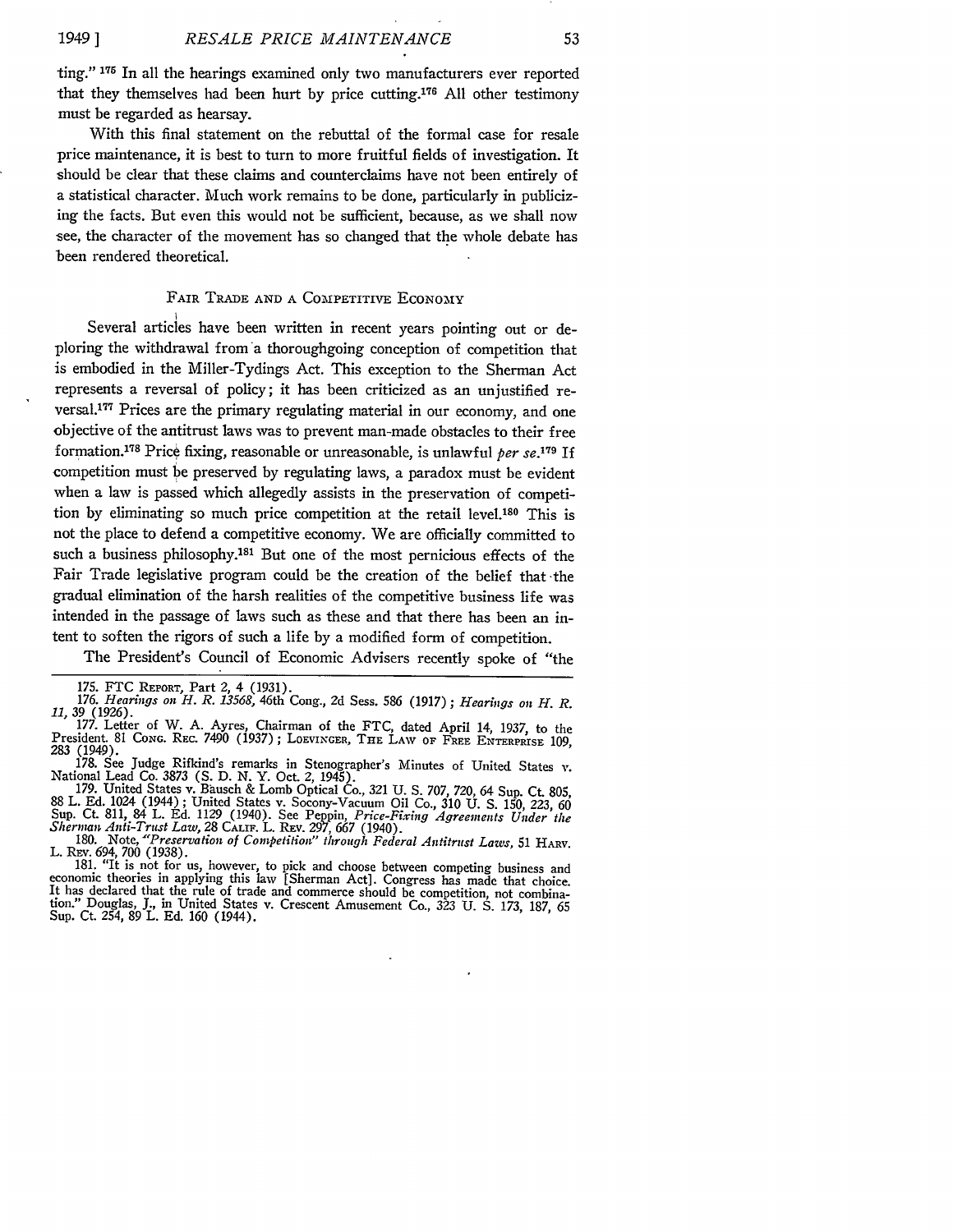tendency toward soft competition" and gave as an example the Miller-Tydings Act. The Council then went on to say that "The philosophy of the Sherman Act appears to be yielding to a policy of 'ethical competition' which does not differentiate between the stability of the individual firm and the stability of the total economy." **182** This seems to mean that competition will now be tempered so that nobody need go out of business because of it. The technique used to secure the passage of the Miller-Tydings Act repudiates the thesis that we need not regard this Act as any intentional modification of our traditions. The Act is an aberration, fostered and propelled **by** a minority pressure group. It will die because of the weakness of its internal structure; but for the good of the body politic and economic, it should be killed, swiftly and definitely.

And now the narrative returns to the point at which it began, to that little band of wilful men-the National Association of Retail Druggists. This Association was founded in 1898. The guiding principle of the organization from that date has been that every retail druggist should get a 33 1/3% markup as a minimum on each item that he sells.<sup>183</sup> This principle was put into action in a program which consisted of agreements with manufacturers and wholesalers to fix prices, maintenance of blacklists of aggressive retail price cutters who refused to maintain the agreed upon prices, boycotts of unwilling manufacturers, and other methods desigued to reach the same results. In 1906 the United States petitioned for equitable relief against such activities in the Circuit Court in Indiana. Exactly one year later complete relief in a very broad and inclusive decree was granted.<sup>184</sup> This judgment has never been vacated.

As pointed out previously, the association supported every effort to get Congress to pass national legislation authorizing resale price maintenance contracts. Its first apparent success on the national level, however, was achieved in the retail codes of the N. R. A. The California acts of 1931 and 1933 were the work of the Northern California Retail Druggists Association, but in 1935 the N. A. R. D. undertook to push Fair Trade laws through the remaining states. The Association first drafted a model statute, which most of the states later adopted. The California statute, which was followed by the states enacting laws in 1935 and 1936, authorizes contracts which hold the line "at the price stipulated by the vendor." The N. A. R. D.'s statute avoids the charge of price-fixing by authorizing contracts which forbid resale "at less than the minimum price stipulated by the seller." **185** It is no mere coincidence that this

 $\bar{z}$ 

<sup>182.</sup> **THIRD ANNUAL** REPORT **TO THE PRESIDENT BY THE COUNCIL OF ECONOM1IC** ADVISERS **15** (1948). 183. FTC REPORT 142 (1945). 184. United States v. National Association of Retail Druggists (C. C. Ind. May 9,

<sup>1907).</sup> The complaint in this case does not appear to be publicly available, but the decree is reprinted in DECRzES **AND JUDGMENTS** IN FEDERAL ANTI-TRUST **CASES,** JULY 2, 1890- **JANUARY** 1, 1918, 115 **(1918).**

<sup>185.</sup> The variations in the two types of this statute are discussed in ZORN **AND FELD-MfAN,** BUSINESS **UNDER** THE NEW PRICE LAWS 297 (1937). The variations in the statutes of all the states are classified in FTC REPORT 70 *et seq.* (1945).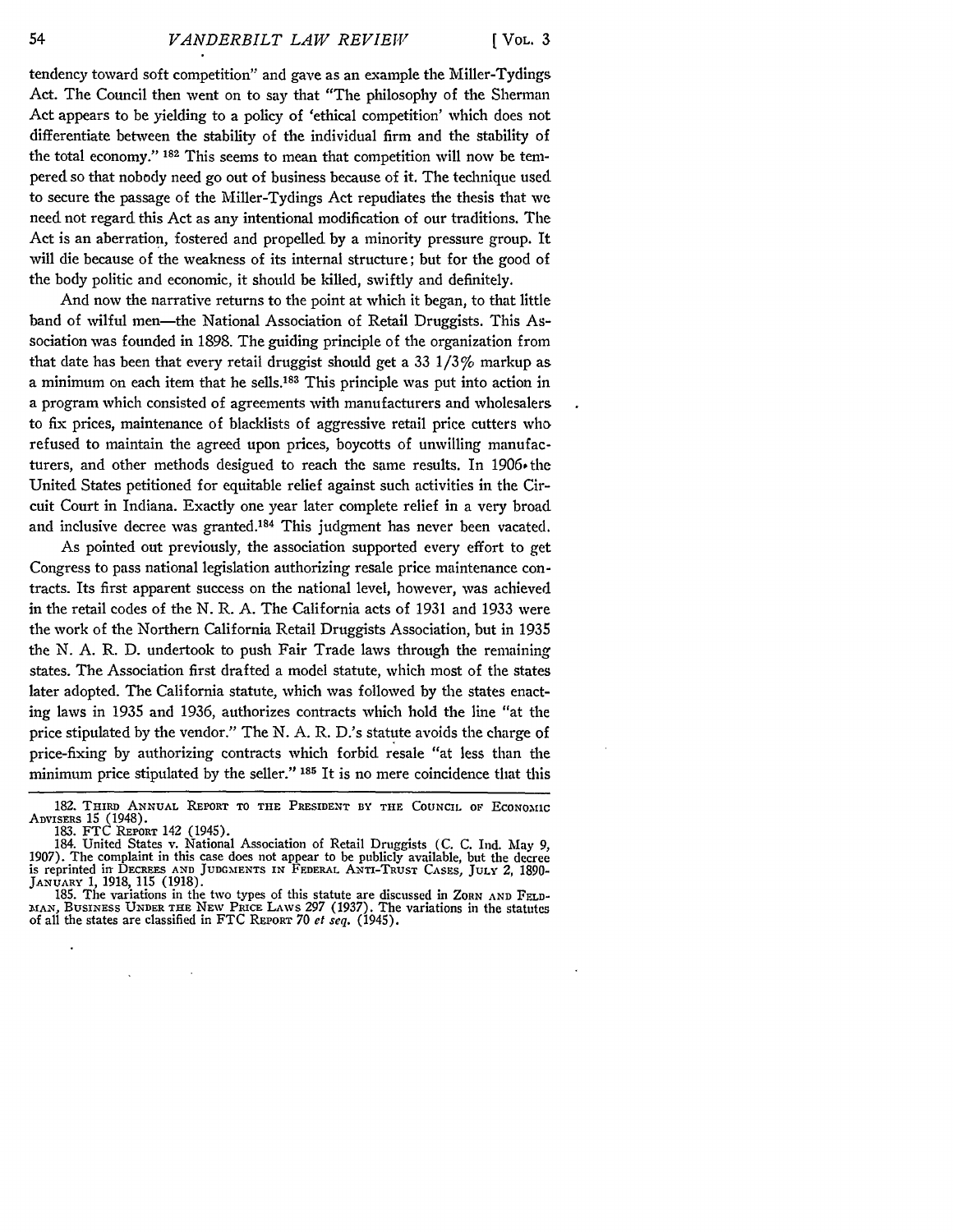latter type of contract alone is exempted from the Sherman Act by the Miller-Tydings Act.

The Association adopted the technique that had been so successfully used in California-the '"Captain Plan." **186** Under this plan a state would be divided up into districts, in each of which an active and aggressive druggist was elected as captain to keep alive the interest of the other druggists in the progress of the movement. This system, promoted with vigor, had an astounding legislative success. Bills were pushed through state legislatures so quickly that typographical errors in the California statute were embodied in the statutes of seven other states which copied that statute.<sup>187</sup> There were no hearings at all on the bills in Illinois, New Jersey and Pennsylvania. No hearings were held in New York until the bill had already passed the legislature.<sup>188</sup>

Once the state bills had been passed, the next task was to get the manufacturers to "fair trade" their products. The most famous incident in this campaign was the experience of the Pepsodent Company. In 1935 this company, upon advice of counsel, decided to discontinue its resale price maintenance in California.<sup>189</sup> Sales of the company's products thereupon practically ceased. The retail druggists of that state seemed to know what to do with the Pepsodent products. "They put them in the basement. Some were enthusiastic enough to throw them into the ash can."<sup>190</sup> The company quickly capitulated<sup>\*</sup> and renegotiated the contracts. It also donated \$25,000 to the National Association of Retail Druggists to be used to further the campaign for resale price maintenance. The California druggists then put on a special drive for Pepsodent products, lost ground was recovered for the company, and everybody seems to have been made happy—without any polling of the consumers.<sup>191</sup>

The activities of the Association next were devoted to the passage of national legislation. The bills which eventually became the Miller-Tydings Act were then being considered in Congress. The Journal of the Association gave explicit instructions as to the proper procedure to be followed to ensure passage of these bills through Congress. It was advised that "At least one thousand communications should be placed in the hands of each of these Senators [on the Judiciary Committee] when the call comes from Washington. No threatening statements should be included, but the letter should be written in the strongest possible language. Stress the plight of the small man in business

<sup>186.</sup> Described in GRETHER, PRICE CONTROL **UNDER** THE FAIR **TRADE** LEGISLATION- **97** (1939) ; FTC REPORT 144 (1945).

<sup>187.</sup> GRETHER, *op. cit. supra* note 186, at **i9.**

<sup>188.</sup> FTC REPORT 56 (1945). This fact was pointed out in the hearings on the Miller-Tydings Act. *Hearings on S. 100*, 12 (1937).

Tydings Act. *Hearinqs on S.* **100,** 12 (1937). **189.** For the reason that shipments were being made from Chicago and therefore that the Fair Trade contracts were covering goods traveling in interstate commerce, which coun- sel advised was unlawful. GRETHER, *op. cit. supra* note 186, at **99.**

<sup>190.</sup> FTC REPORT 143 (1945).

<sup>191.</sup> GRETHER, *op. cit. supra* note 186, at'99-100.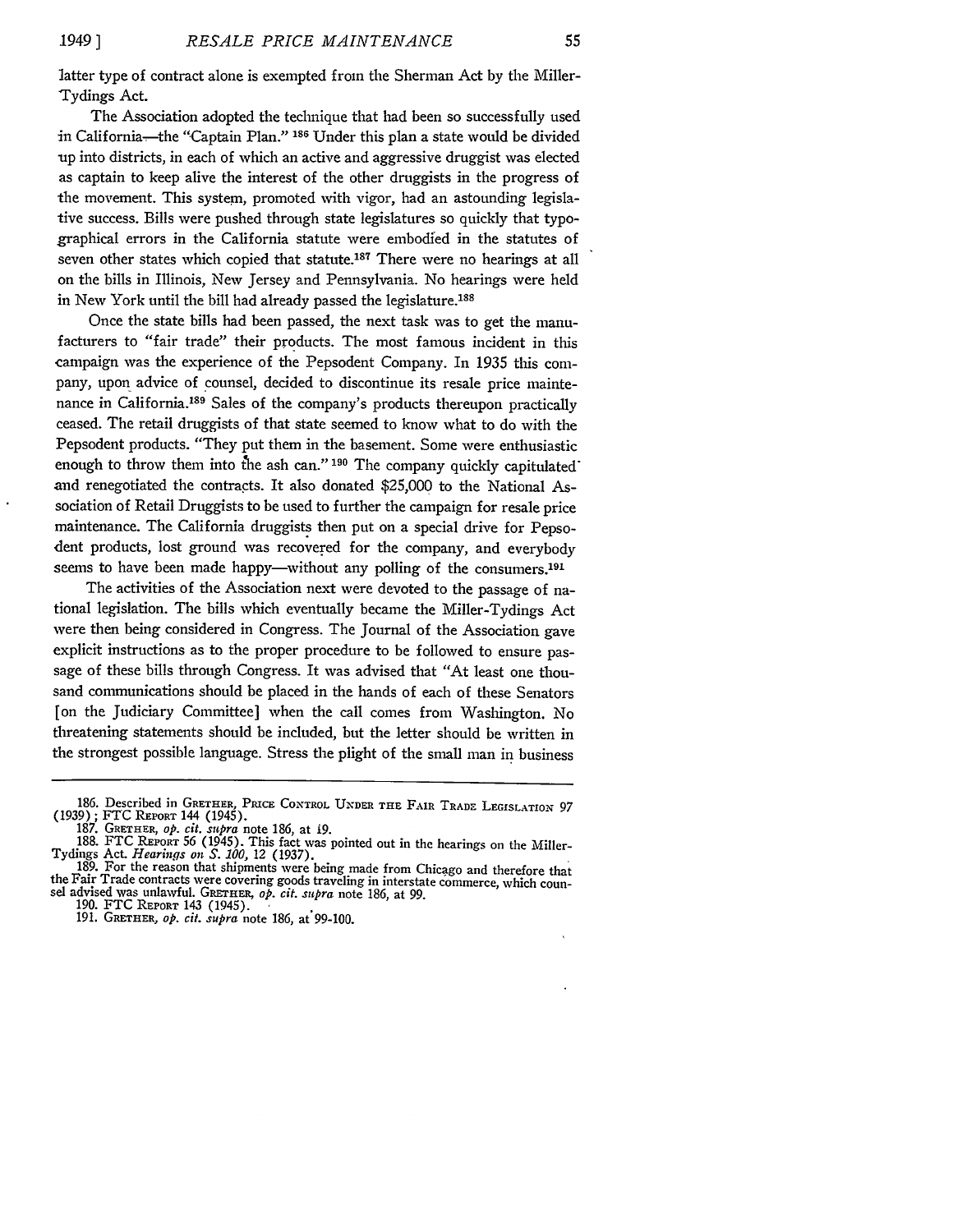and the fact that he is numerically supreme at the polls." **192** As the campaign developed every loyal member of the Association was urged to write his Congressman every week.<sup>193</sup> And finally, when the bill had passed through Congress, another call came: "I earnestly urge you to deluge the President with telegrams, urging that he sign the bill at once and make it a law." **<sup>194</sup>**

The Congress had had warning that this was a pressure group movement, both in the hearings,<sup>195</sup> and in the report from the House committee. Congressman Celler had filed a separate report on the bill in which he had warned against the combination of the people who were supporting this bill in order to secure higher prices.196 In fact, Congressman Celler at the hearings had told about the N. A. R. D.'s goal of a 33 1/3% markup, but Senator Tydings had rejected the notion of such a retailers' combination.<sup>197</sup>

But our latter-day Cassandra, Congressman Celler, was ignored, and the bill was passed. The Association then settled down to making it effective. Two years later an unsuccessful attempt was made to secure a Fair Trade law **for** the District of Columbia. But as *Fortine* recently said, Congressmen have no interest in higher prices for the District.<sup>198</sup> The hearings on that bill, however, told of boycotts against reluctant manufacturers and against newspapers that expressed disapproval of the Fair Trade movement.<sup>199</sup> These activities continued, and two years later an imaginative law\*review editor wrote of collective bargaining by retailers to secure their desired markups.<sup>200</sup> This writer pointed out that these combinations of retailers were horizontal agreements which had not been exempted from the operation of the Sherman Act by the Miller-Tydings Act. However, it was not until early in 1942 that the Justice Department moved against the N. A. R. D. to restrain its bludgeoning activities. In the space of one year three criminal actions were begun under similar indictments. The defendants in these actions included the National Association of Retail Druggists,<sup>201</sup> various state pharmaceutical associations,<sup>202</sup> and the National Wholesale Druggists Association.<sup>203</sup>

The indictment against the retail druggists charged a violation of Section

- 
- 
- *196.* H. R. **REP.** No. 382, 75th Cong., 1st Sess., **5** *et seq. (1937).* 197. *Hearings on S. 100,* 5-6 (1937). 198. *The Not-So-Fair-Trade Laws,* **FORTUNE** 70 (Jan. 1949).
- 199. *Hearings before Subcon nittee of the Comnmittee on the District of Coiumbia*
- *of the Senate on H. R. 3838,* 76th Cong., 1st Sess. 7-8 (1939).
- 200. Note, *Collective Bargaining by Retailers Under the Fair Trade Acts*, 8 U. or CHI. L. REv. 745 (1941).<br>201. United States v. National Association of Retail Druggists, No. 683c (Criminal)
- (N. **J.,** indictment returned Mar. 26, 1942).
- 202. United States v. New York State Pharmaceutical Association, No. C-114-75 (S. D. N. Y., indictment returned Mar. 4, 1943).
- 203. United States v. National Wholesale Druggists Association, No. 618c (Criminal) (N. **J.,** indictment returned Feb. 6, 1942).

<sup>192.</sup> Cited in TNEC HEARINGS, Part 8, 3368, 3461 (1939).

<sup>193.</sup> *Id.* at 3368, 3462. 194. *Id.* at 3463.

<sup>195.</sup> *Hearings on H. R. 1611,* 118 *(1937); Hearings on S. 100,* 22 (1937).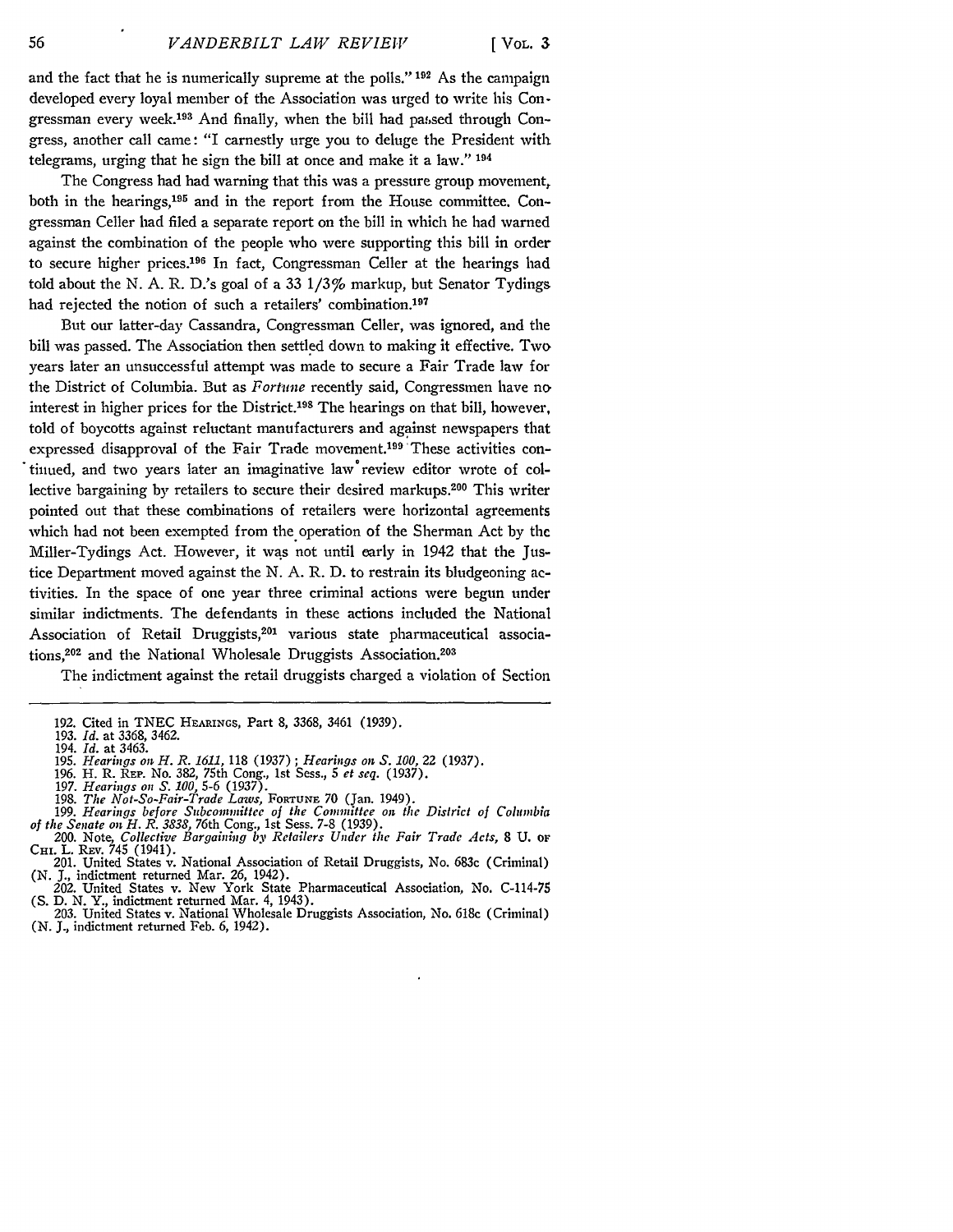1 of the Sherman Act by the formation of a combination and conspiracy to raise, fix and maintain the retailers' margin of profit on drugstore items by first fixing the price among themselves and then, according to the second count of the indictment, "persuading, inducing, and compelling producers to enter into and maintain agreements fixing prices." The means used upon these producers were the urging of specific wholesale prices, persuasively expressing disapproval of such sales devices as combination deals, boycotting noncomplying producers, disciplining retailers who although members of the Association did not actively promote these policies, and pressing producers to sue or threaten to sue retailers who violated the Fair Trade acts. The Captain Plan was mentioned as a method used to effectively organize the individual retailers to carry out these policies. These drug associations pleaded nolo *contendere 204* and were punished by fines.<sup>205</sup>

This brief survey of the activities of one aggressive retail association was designed to show the pressure group character of the Fair Trade laws.<sup>206</sup> The evidence was clear by 1937 that retailers were pressuring these laws.<sup>207</sup> That is why, in retrospect, Justice Sutherland's opinion in the *Old Dearborn* case seems like "reminiscing about resale price maintenance when it was young, fresh, and fair." **208** Further, because this is a pressure group operation, because the hearings on these laws in the states have been so scanty, and because 'accurate information concerning the operation of these laws has been both meagre and difficult to get, it can hardly be claimed that this whole program represents a considered exemption to our basic philosophy of a competitive economy.

It is because no modification of our attitude towards competition has been contemplated that a powerful feeling is growing against resale price mainte-

ion of the article caused the editors to re-examine—and reaffirm—their position. The<br>
"Fair" Trade Controversy, FORTUNE 75 (April, 1949).<br>
207. LYNCH, THE CONCENTRATION OF ECONOMIC POWER 149 (1946) seems to dispute<br>
this.

*Chattels,* 49 YALE L. J. 607, 615 (1940). The retailers enlisted "the support for this purpose of an irrelevant and even misleading, though nevertheless powerful and effective, theory." *Id.* at 616. Justice Sutherland's opinion "is to a considerable degree divorced from the<br>economic realities." Note, Compulsory Resale Price Maintenance in Liquor: A New York<br>Experiment in Controlled Competition, 57 YALE L

<sup>204.</sup> Equivalent to a plea of guilty. See Lenvin and Meyers, Nolo *Contendere: Its, Nature and Implications,* 51 YALE L. **J.** 1255 (1942).

<sup>205.</sup> In the N. A. R. D. case, the charges against the individuals were dismissed, and the defendant associations were fined a total of \$15,250 (Jan. 29, 1947). In the case against the New York Association, charges against the individuals were dismissed, and the corporate defendants were fined a total of \$17,500 (Jan. **28,** 1947).

<sup>206.</sup> Lest it be thought that the movement has slackened in -its force, the story of Fortune Magazine's tiff should be told. In the January, 1949, issue, the editors undertook *Fortune Magazie's* tiff should be told. In the January, 1949, issue, the editors undertook an examination of the Fair Trade movement and came to an unfavorable conclusion. The article declared that: "The United States is not yet committed to the idea that all members of a competitive economy must be legally safeguarded against all the hazards of competi-tions." *The Not-So-Fair-Trade Laws,* FORTUNE, **70, 166** (Jan. 1949). The flood of invective, personal abuse and general criticism that was directed at the editors following the publica-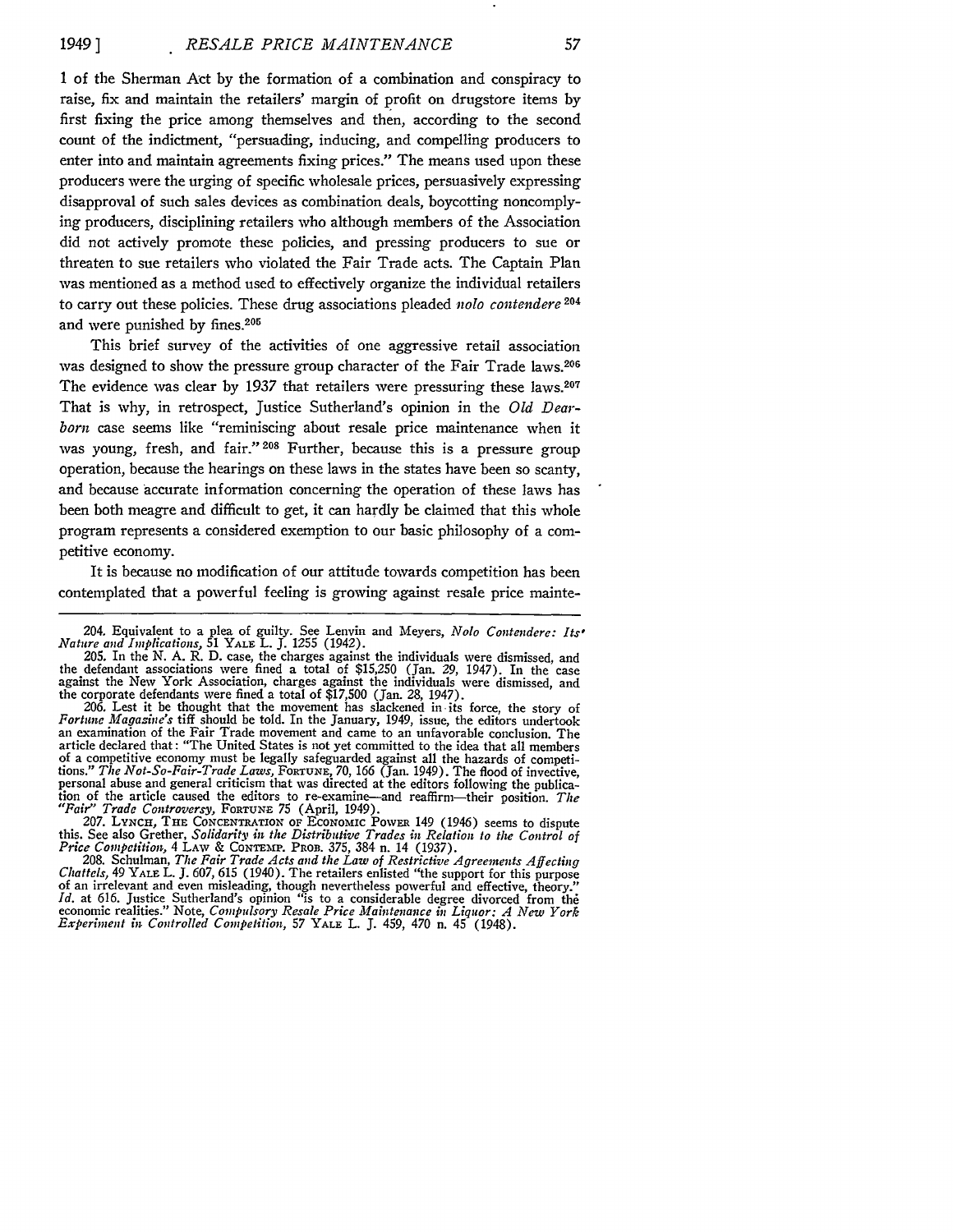nance. When the T. N. E. C. asked Thurman Arnold, then Assistant Attorney General in charge of the Antitrust Division, for recommendations as to legislation required to make the antitrust laws more effective, the second item on his list was a recommendation for the repeal of the Miller-Tydings Act.200 He claimed that the Act had become a cloak for conspiracies in restraint of trade that could not be considered within its scope. This appears to be the main basis for the Federal Trade Commission's disapproval of resale price maintenance. <sup>210</sup>

In addition to the horizontal combinations at the retail level so as to unite retailers against manufacturers to ensure adequate price margins,<sup>211</sup> the whole program conduces toward horizontal combinations at the manufacturer level to make uniform the prices of competing brands before they are fixed by Fair Trade contracts. <sup>212</sup>

Another approach to avoiding combinations in restraint of trade is to be on guard that no little oases exit within our price structure that are not subject to price competition. 213 When the T. N. E. C. recommended the repeal of the Miller-Tydings Act 214 it specifically objected to the effect of the Act in introducing rigidities into the pricing of certain goods. Singling out of trademarked goods for this doubtful blessing has been objected to <sup>216</sup> now that it is clear that the protection of the manufacturers' goodwill is "an elaborate fiction" **216** urged in defense of the Act. But the main objection is not to the piecemeal approach of the movement but to the presence of any fixed element within our economy.<sup>217</sup> The recent experience of Great Britain presents an example of the strangling effect of politically fixed costs and the enormous difficulty to be encountered in changing them. If the resale price maintenance movement is to be regarded, at present, as a political problem, and we have rejected the idea that it represents a considered innovation to our economic

priced out of the market or is forced to pay higher prices, (2) there is a waste of resources<br>represented by the encouragement of an excessive number of outlets, and (3) competition *Maintenance in Liquor: A New York Experiment in Controlled Competilion,* **57** YALE L. **J.** 459, 471-72 (1948). 214. TNEC FINAL REPORT 33 (1941).

215. LOEVINGER, THE LAW **OF** FREE ENTERPRISE 283 (1949). There is a strong position that the monopoly elements of a patent and a trademark are the same. **CHAMBERLIN,** THE THEORY OF MONOPOLISTIC **COMPErITION** 56 *ct seq.* (1938). Why then permit for a trademark what is denied to a patent? Another unreasonable classification is the protec-The material of distributors from price competition and not the manufacturers. EDWARDS, MAINTAIN-<br>tion of distributors from price competition and not the manufacturers. EDWARDS, MAINTAIN-ING COMPETITION  $73$  (1949).

216. Corwin Edwards in TNEC FINAL REPORT 244 (1941).

217. Price rigidities may, under special circumstances, be introduced to combat inflation.-See Taft, *Basic Concepts of Price Control and the Sherman Antitrust Act,* 11 GEo. WASH. L..REV. 191 (1943).

**<sup>209.</sup>** TNEC FINAL REPORT 121 (1941).

<sup>211.</sup> In United States v. Frankfort Distilleries, Inc., 324 U. S. 293, 65 Sup. Ct. 661, 89 L. Ed. 951 (1945), retailers and wholesalers combined to force producers into making 89 L. Ed. 951 (1945), retailers and wholesalers combined to force producers into making fair trade contracts which established artificially high and non-competitive markups. A boycott was arranged in case of non-compliance. This was held an illegal arrangement.<br>212. See memorandum of Corwin Edwards, TNEC FINAL REPORT 248 (1941).<br>213. Among the effects of a non-competitive price structure are (1)